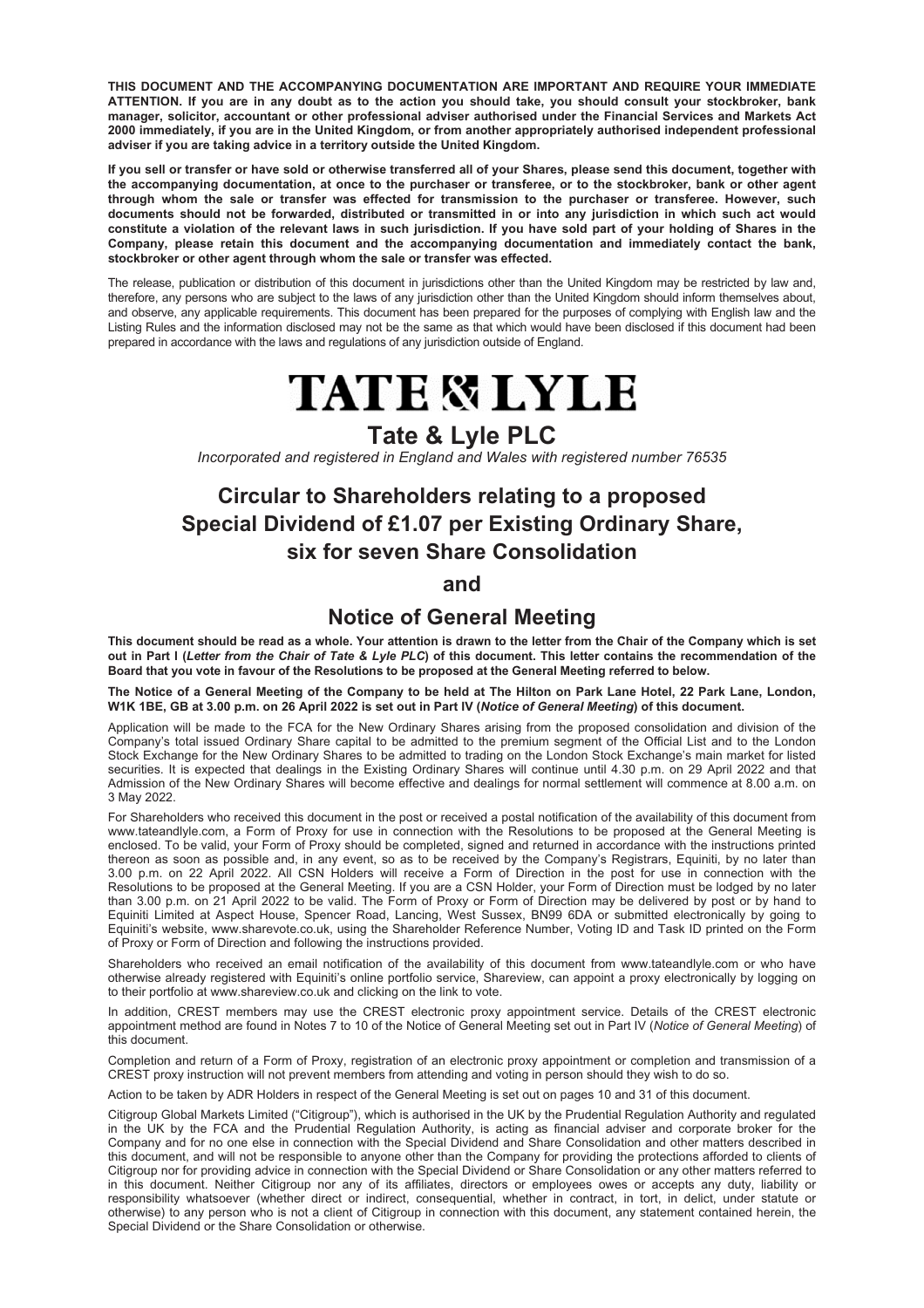## **TABLE OF CONTENTS**

|                                        |                                                                                                                                                                  | Page No. |
|----------------------------------------|------------------------------------------------------------------------------------------------------------------------------------------------------------------|----------|
| EXPECTED TIMETABLE OF PRINCIPAL EVENTS |                                                                                                                                                                  | 3        |
| <b>GENERAL INFORMATION</b>             |                                                                                                                                                                  | 4        |
|                                        | <b>Part I:</b> LETTER FROM THE CHAIR OF TATE & LYLE PLC                                                                                                          | 6        |
|                                        | <b>Part II:</b> FURTHER DETAILS OF THE SPECIAL DIVIDEND, SHARE CONSOLIDATION,<br>RESOLUTIONS TO BE PROPOSED AT THE GENERAL MEETING AND RELATED<br><b>MATTERS</b> | 11       |
|                                        | <b>Part III: DEFINITIONS AND GLOSSARY</b>                                                                                                                        | 22       |
|                                        | <b>Part IV: NOTICE OF GENERAL MEETING</b>                                                                                                                        | 25       |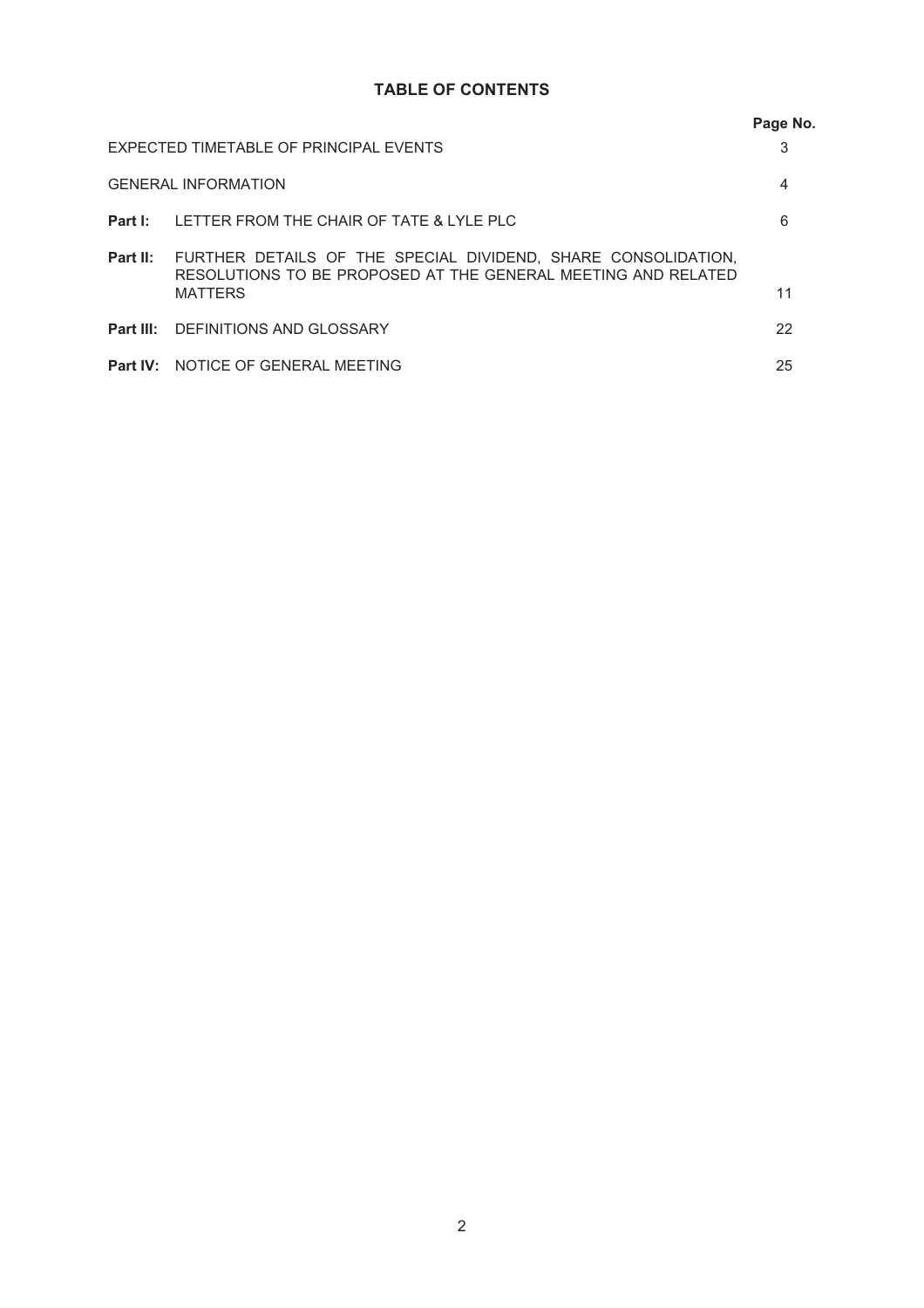## **EXPECTED TIMETABLE OF PRINCIPAL EVENTS**

<span id="page-2-0"></span>

| Publication and posting of this document, including the Notice of General<br>Meeting                                                                                     | 7 April 2022                                   |
|--------------------------------------------------------------------------------------------------------------------------------------------------------------------------|------------------------------------------------|
| Latest time and date for receipt of ADR Proxy Cards from ADR Holders                                                                                                     | 10.00 a.m. (New York<br>time) on 21 April 2022 |
| Latest time and date for receipt of Forms of Direction from CSN Holders                                                                                                  | 3.00 p.m. on 21 April 2022                     |
| Latest time and date for receipt of Forms of Proxy and CREST Proxy<br>Instructions from Shareholders                                                                     | 3.00 p.m. on 22 April 2022                     |
| Record time and date for entitlement to vote at the General Meeting                                                                                                      | 6.30 p.m. on 22 April 2022                     |
| <b>General Meeting</b>                                                                                                                                                   | 3.00 p.m. on 26 April 2022                     |
| Latest time for dealings in Existing Ordinary Shares                                                                                                                     | 4.30 p.m. on 29 April 2022                     |
| Record time and date for participation in the Dividend Reinvestment Plan<br>for the Special Dividend and deadline for receipt of Dividend Reinvestment<br>Plan elections | 6.00 p.m. on 29 April 2022                     |
| Record time and date for Ordinary Shareholders for entitlement to the<br>Special Dividend and for the Share Consolidation                                                | 6.00 p.m. on 29 April 2022                     |
| Ordinary Shares (but not ADRs) marked ex-Special Dividend                                                                                                                | 8.00 a.m. on 3 May 2022                        |
| Effective time and date for the Share Consolidation                                                                                                                      | 8.00 a.m. on 3 May 2022                        |
| Commencement of dealings in New Ordinary Shares on the London Stock<br>Exchange (after the Share Consolidation)                                                          | 8.00 a.m. on 3 May 2022                        |
| CREST accounts credited with New Ordinary Shares (after the Share<br>Consolidation)                                                                                      | 3 May 2022                                     |
| Payment of the Special Dividend to Ordinary Shareholders (by CREST<br>payment or by cheque)                                                                              | 16 May 2022                                    |
| Commencement of purchases of New Ordinary Shares for Dividend<br>Reinvestment Plan participants                                                                          | 16 May 2022                                    |
| Despatch of share certificates in respect of New Ordinary Shares                                                                                                         | No later than 17 May 2022                      |
| Statements sent to CSN Holders in respect of the New Ordinary Shares                                                                                                     | No later than 17 May 2022                      |
| ADR Holder record time and date for entitlement to the Special Dividend<br>and for the Share Consolidation                                                               | 5.00 p.m. (New York time)<br>on 19 May 2022    |
| ADR effective time and date for the Share Consolidation                                                                                                                  | 9.00 a.m. (New York time)<br>on 20 May 2022    |
| Credit of new ADRs to ADR Holders                                                                                                                                        | 9.00 a.m. (New York Time)<br>on 20 May 2022    |
| ADRs marked ex-Special Dividend                                                                                                                                          | 9.00 a.m. (New York time)<br>on 20 May 2022(3) |
| Commencement of dealings in new ADRs                                                                                                                                     | 9.00 a.m. (New York time)<br>on 20 May 2022    |
| Despatch of cheques to ADR Holders in respect of the Special Dividend                                                                                                    | On or around 31 May 2022                       |

Notes:

(1) All references to time in this document are to London time unless stated otherwise.

<sup>(2)</sup> The dates given are based on the Company's current expectations and may be subject to change. If any of the times or dates above change, the Company will give notice of the change by issuing an announcement through a Regulatory Information Service.

<sup>(3)</sup> The ADRs are expected to trade cum entitlement to the Special Dividend until this time and date.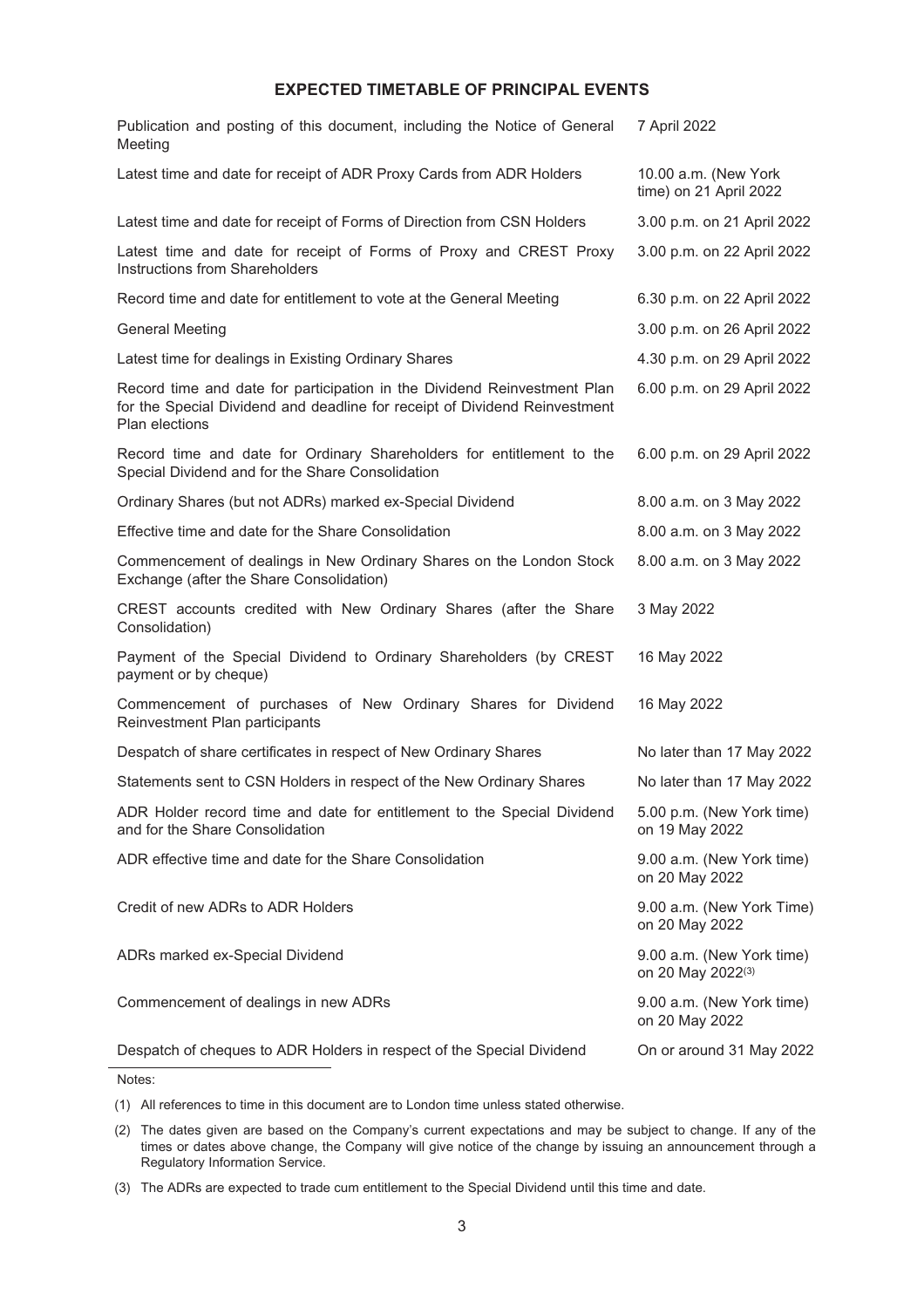#### **GENERAL INFORMATION**

#### <span id="page-3-0"></span>**Forward-Looking Statements**

This document may include certain forward-looking statements, beliefs or opinions, including statements with respect to the Tate & Lyle Group's business, financial condition and results of operations. These forward-looking statements can be identified by the use of forward-looking terminology, including the terms "believes", "estimates", "plans", "anticipates", "targets", "aims", "continues", "expects", "intends", "hopes", "may", "will", "would", "could" or "should" or, in each case, their negative or other various or comparable terminology or by discussions of strategy, plans, objectives, goals, future events or intentions. These statements are made by the Directors in good faith based on the information available to them at the date of this document and reflect the Directors' beliefs and expectations. By their nature, these statements involve risk and uncertainty because they relate to events and depend on circumstances that may or may not occur in the future. A number of factors could cause actual results and developments to differ materially from those expressed or implied by the forward-looking statements, including, without limitation, developments in the global economy, changes in regulation and government policies, spending and procurement methodologies, currency fluctuations, or a failure in the Tate & Lyle Group's health, safety or environmental policies.

No representation or warranty is made that any of these statements or forecasts will come to pass or that any forecast results will be achieved. Forward-looking statements may, and often do, differ materially from actual results. Any forward-looking statements in this document speak only as of their respective dates, reflect the Directors' current view with respect to future events and are subject to risks relating to future events and other risks, uncertainties and assumptions relating to the Tate & Lyle Group's operations and growth strategy. You should specifically consider the factors identified in this document which could cause actual results to differ before making any decision in relation to the Special Dividend and the Share Consolidation. Subject to the requirements of the FCA, the London Stock Exchange, the Listing Rules, the Disclosure Guidance and Transparency Rules, the Market Abuse Regulation (and/or any regulatory requirements) or applicable law, the Company explicitly disclaims any obligation or undertaking publicly to release the result of any revisions to any forwardlooking statements in this document that may occur due to any change in the Company's expectations or to reflect events or circumstances after the date of this document.

No statement in this document is or is intended to be a profit forecast or to imply that the earnings of the Company for the current or future financial years will necessarily match or exceed the historical or published earnings of the Company.

Any information contained in this document on the price at which shares or other securities in the Company have been bought or sold in the past, or on the yield on such shares or other securities, should not be relied upon as a guide to future performance.

#### **No Offer or Solicitation**

This document is not a prospectus and it does not constitute or form part of any offer or invitation to purchase, acquire, subscribe for, sell, dispose of or issue, or any solicitation of any offer to purchase, acquire, subscribe for, sell, dispose of or issue, any security.

#### **Important Information to Overseas Shareholders or ADR Holders**

The release, publication or distribution of this document in jurisdictions other than the United Kingdom may be restricted by law and, therefore, any persons who are subject to the laws of any jurisdiction other than the United Kingdom should inform themselves about, and observe, any applicable requirements. This document has been prepared for the purposes of complying with English law and the Listing Rules and the information disclosed may not be the same as that which would have been disclosed if this document had been prepared in accordance with the laws and regulations of any jurisdiction outside of England.

It is the responsibility of any person receiving a copy of this document outside the United Kingdom to satisfy themselves as to the full observance of the laws and regulatory requirements of the relevant territory in connection therewith, including obtaining any governmental or other consents which may be required or observing any other formalities required to be observed in such territory and paying any other issue, transfer or other taxes due in such territory. If in doubt, such persons should consult their professional advisers. Persons (including, without limitation, nominees and trustees) receiving this document should not distribute or send it into any jurisdiction when to do so would, or might, contravene local securities laws or regulations.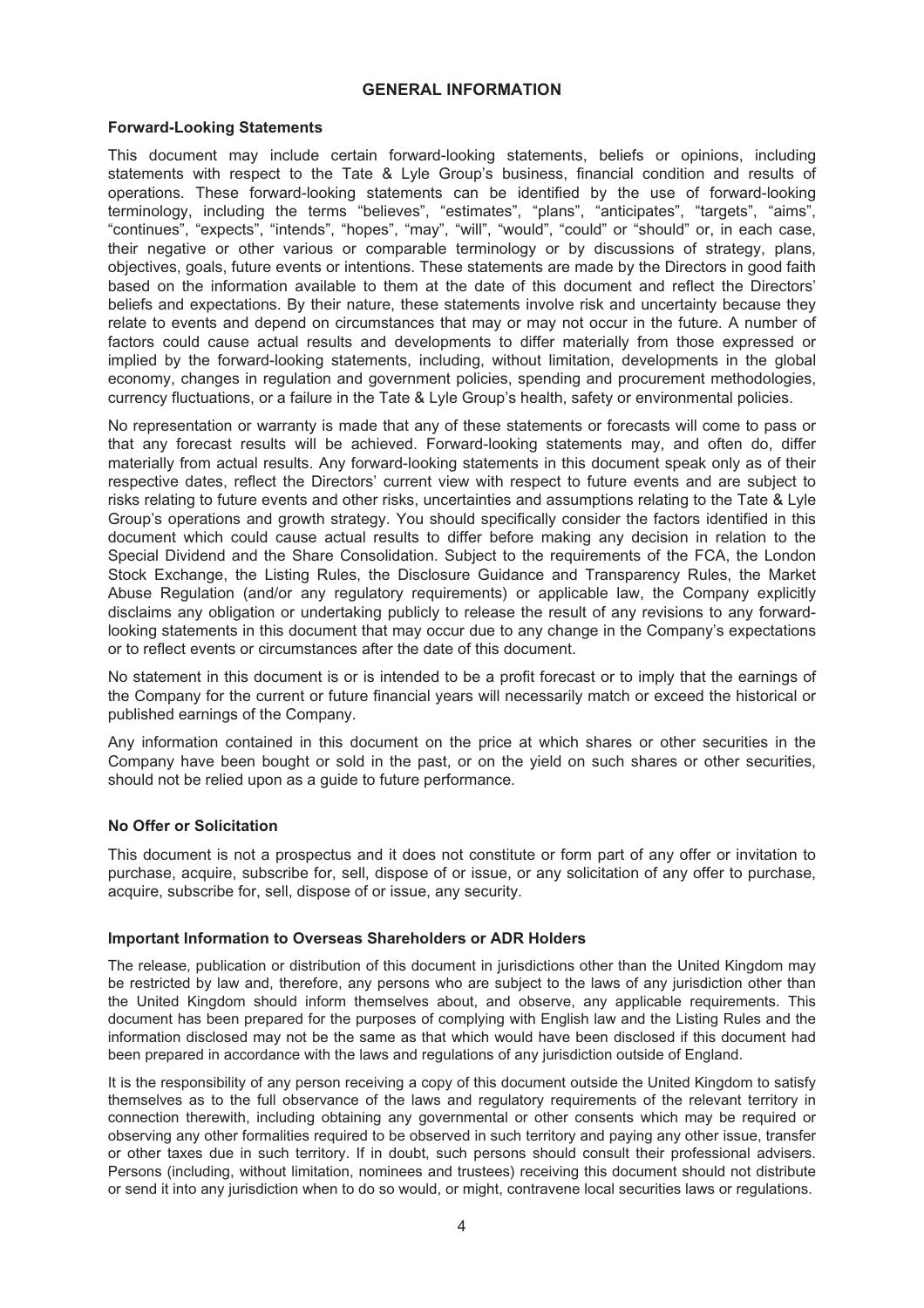#### **Publication on Website and availability of Hard Copies**

A copy of this document is and will be available for inspection on the Company's website at www.tateandlyle.com from the time this document is published. For the avoidance of doubt, the contents of the websites referred to in this document are not incorporated into and do not form part of this document.

If and to the extent that any document or information incorporated by reference or attached to this document itself incorporates any information by reference, either expressly or impliedly, such information will not form part of this document, except where such document or information is stated within this document as specifically being incorporated by reference or where this document is specifically defined as including such information. Where only part of a document has been incorporated by reference into this document, the remaining parts of such document are either not relevant to the matters addressed in this document or are already addressed by the information included in this document.

In particular, information on or accessible through the Company's corporate website at www.tateandlyle.com does not form part of and is not incorporated into this document.

If you have received this document in electronic form, you may request a hard copy of this document and/or any information incorporated into this document by reference to another source by contacting the Company's Registrars, Equiniti Limited, at Aspect House, Spencer Road, Lancing, West Sussex BN99 6DA, or between 8.30 a.m. and 5.30 p.m. (London time), Monday to Friday (excluding English and Welsh public holidays), on +44 (0) 333 207 6535 (calls from outside the UK will be charged at the applicable international rate and you should use the country code when calling from outside the UK), with your full name and the full address to which the hard copy may be sent (calls may be recorded and monitored for training and security purposes).

### **Presentation of Financial Information**

Percentages in tables may have been rounded and accordingly may not add up to 100 per cent. Certain financial data has been rounded and, as a result of this rounding, the totals of data presented in this document may vary slightly from the actual arithmetic totals of such data.

References to "GBP", "£" or "pence" are to the lawful currency of the United Kingdom.

References to "US\$", "US dollar" or "US dollars" are to the lawful currency of the United States of America.

Unless otherwise stated, the price of the Ordinary Shares used to determine the market capitalisation of the Company is the closing price of the Ordinary Shares as derived from Bloomberg on 6 April 2022 (being the Latest Practicable Date prior to the publication of this document).

The following exchange rates used in this document have been sourced from Bloomberg as at 4.00 p.m. (London time) on 6 April 2022 (being the Latest Practicable Date prior to the publication of this document): (i) £:US\$ (1:1.3089); and (ii) US\$:£ (1:0.7639), other than with respect to the financial information included in paragraph 2 of Section 1 of Part I (*Letter from the Chair of Tate & Lyle PLC*) where the US\$:£ exchange rate applied is 1:0.7628 as sourced from Bloomberg as at 4.46 p.m. (London time) on 1 April 2022.

## **Certain Defined Terms**

Certain terms used in this document, including capitalised terms and certain technical and other items, are defined and explained in Part III (*Definitions and Glossary*) of this document.

Unless otherwise stated, all times referred to in this document are to London time.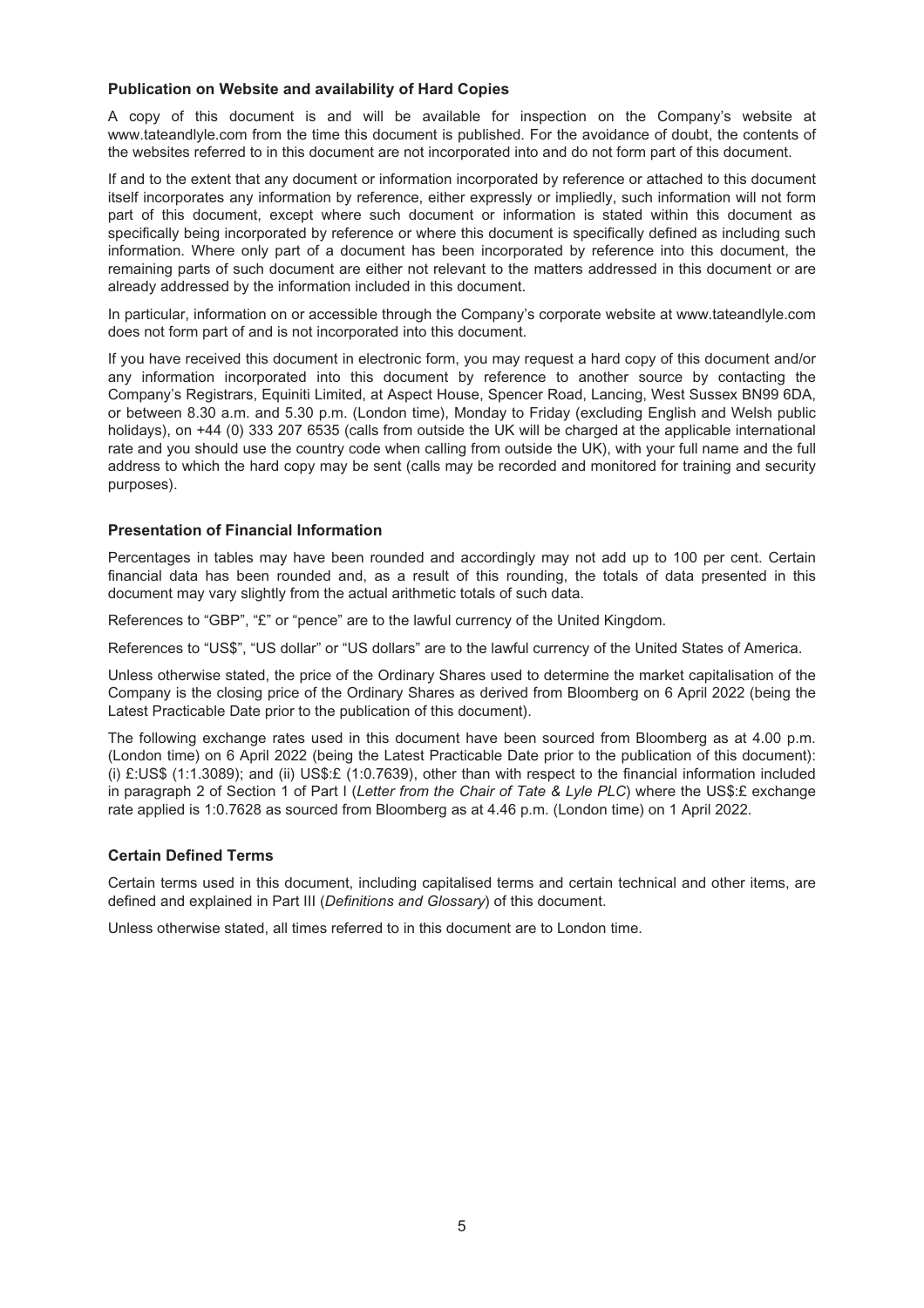## **PART I**

## **LETTER FROM THE CHAIR OF TATE & LYLE PLC**

<span id="page-5-0"></span>(incorporated in England and Wales with registered number 76535)

*Registered office*: 5 Marble Arch London W1H 7EJ

#### *Directors:*

Dr Gerry Murphy (Chair) Nick Hampton (Chief Executive) John Cheung (Non-Executive Director) Patrícia Corsi (Non-Executive Director) Paul Forman (Senior Independent Director) Lars Frederiksen (Non-Executive Director) Kimberly Nelson (Non-Executive Director) Sybella Stanley (Non-Executive Director) Warren Tucker (Non-Executive Director)

7 April 2022

## **To: Shareholders and, for information only, persons with information rights and participants in the Company's Share Plans**

Dear Shareholder,

## **Special Dividend of £1.07 per Existing Ordinary Share, six for seven Share Consolidation and Notice of General Meeting**

#### **1 Introduction**

On 12 July 2021, Tate & Lyle announced that it had entered into an agreement to sell a controlling stake in a new company (previously referred to as NewCo, now called "Primient") and its subsidiaries, which would hold Tate & Lyle's Primary Products business in North America and Latin America and its interests in the Almidones Mexicanos S.A de C.V and DuPont Tate & Lyle Bio-Products Company, LLC joint ventures, to Gemini Holdings, LP, an affiliate of funds managed by KPS Capital Partners, LP (the "**Transaction**").

The Transaction was approved by Ordinary Shareholders at a general meeting held on 30 September 2021 and, following the satisfaction of all Conditions, the Transaction completed on 1 April 2022. On Completion of the Transaction, the Tate & Lyle Group received gross cash proceeds of approximately US\$1.4 billion (approximately £1.1 billion), taking into account estimates of cash, debt, debt-like items and working capital balances at Completion. After one-off transaction and separation costs, as well as estimated tax liabilities associated with the Transaction, it is expected that net proceeds will be approximately US\$1.2 billion (approximately £0.95 billion) subject to customary post-Completion adjustments in accordance with the Transaction documentation.

As a result, having taken into account all relevant considerations, the Company is pleased to confirm that it intends to return approximately £500 million (approximately US\$650 million) to Ordinary Shareholders by way of a proposed special dividend of £1.07 per Existing Ordinary Share (the "**Special Dividend**"). This follows the announcement by the Company of its intention to do so in the announcement of the Transaction on 12 July 2021 and in the shareholder circular seeking approval for the Transaction as published on 13 September 2021.

To maintain comparability, so far as possible, of the Company's share price before and after the Special Dividend, it is proposed that the Special Dividend be accompanied by a consolidation and division of the Company's Ordinary Share capital resulting in Ordinary Shareholders receiving six New Ordinary Shares for every seven Existing Ordinary Shares that they hold (the "**Share Consolidation**").

The Board has approved the Special Dividend and the Share Consolidation and the Company is now seeking approval by Ordinary Shareholders of the Special Dividend and by Shareholders of the Share Consolidation (among other things) at a General Meeting. The purpose of this document is therefore to provide further details relating to, and to seek approval by the relevant Shareholders of, the proposed Special Dividend and the related Share Consolidation, as well as to provide Shareholders with notice of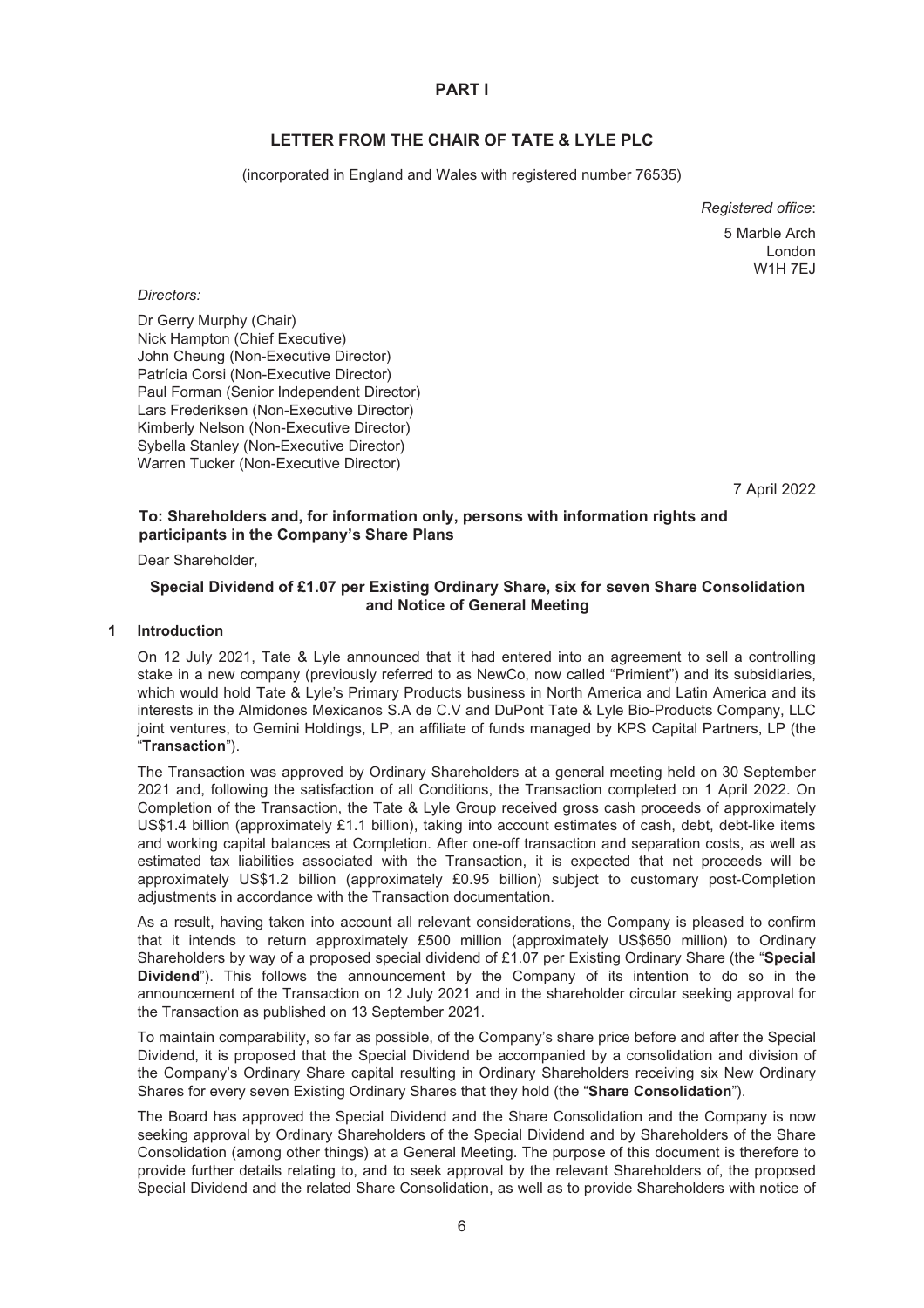a General Meeting at which certain other Resolutions will be considered and, if thought fit, passed to allow the Special Dividend and the Share Consolidation to proceed.

This document also explains why the Board considers the Special Dividend and the Share Consolidation to be in the best interests of Shareholders taken as a whole. **Accordingly, the Board unanimously recommends that Shareholders vote in favour of the Resolutions to be proposed at the General Meeting, as each Director intends to do in respect of their own beneficial holdings, insofar as they are able to control or direct the exercise of voting rights attaching to the relevant Ordinary Shares**.

Shareholders should read the whole of this document and not rely solely on the information summarised in this letter. Definitions for capitalised terms used in this letter and the rest of this document can be found in Part III (*Definitions and Glossary*) of this document.

#### **2 Special Dividend**

As noted above, the Board is proposing a return of value to Ordinary Shareholders of approximately £500 million, representing £1.07 per Existing Ordinary Share, in the form of a Special Dividend.

The Board is proposing to pay the Special Dividend in pounds sterling to Ordinary Shareholders on the Register as at 6.00 p.m. on 29 April 2022. An equivalent amount in US dollars is expected to be paid to ADR Holders on the ADR register as at 5.00 p.m. (New York time) on 19 May 2022 (being the close of business on the business day before the effective date of the Share Consolidation for the ADRs).

The Special Dividend is subject to the approval of the Ordinary Shareholders at the General Meeting. It is also conditional on: (i) the approval by Shareholders of the Share Consolidation; and (ii) Admission in respect of the New Ordinary Shares taking place by or as soon as practicable after 8.00 a.m. on 3 May 2022.

Assuming these conditions are satisfied, the Special Dividend is expected to be paid to Ordinary Shareholders on 16 May 2022 by reference to their holding of Ordinary Shares on the Register as at 6.00 p.m. on 29 April 2022. The ex-Special Dividend date for the Ordinary Shares is expected to be 3 May 2022. In addition, cheques for the payment of an equivalent amount in respect of the Special Dividend in US dollars are expected to be despatched on or around 31 May 2022 to ADR Holders by reference to their holding of ADRs on the ADR register as at 5.00 p.m. (New York time) on 19 May 2022. Conversion of the amount of the Special Dividend from GBP to US dollars will be in accordance with the Deposit Agreement.

#### **3 Share Consolidation**

As is common for UK companies who are listed and traded on the London Stock Exchange where there is an amount representing a significant proportion of the market capitalisation of such a company to be returned to shareholders by way of a dividend, the Board recommends that the Special Dividend be combined with the associated Share Consolidation, in this case a consolidation and division of Existing Ordinary Shares on the basis of six New Ordinary Shares with a nominal value of 29% pence each for every seven Existing Ordinary Shares.

The Share Consolidation is intended, so far as possible, to maintain the comparability of the Company's share price before and after the Special Dividend to reflect the value that will be returned to Ordinary Shareholders. The total amount of the Special Dividend is equivalent to approximately 14.3 per cent. of the market capitalisation of the Company as at 6 April 2022 (being the Latest Practicable Date prior to the publication of this document). The effect of the Share Consolidation will be to reduce the number of Ordinary Shares in issue by approximately the same percentage. Therefore, the market price of each Ordinary Share in the Company is intended to remain at a broadly similar level following the Special Dividend and the Share Consolidation.

As all Existing Ordinary Shares will be consolidated, while each Ordinary Shareholder will hold fewer Ordinary Shares, each Ordinary Shareholder will still hold the same proportion of the Company's Ordinary Share capital (i.e. the total number of Ordinary Shares in issue) as immediately before and after the Share Consolidation (subject to any fractional entitlements, which will be dealt with in accordance with the process described in Section 2 of Part II (*Further Details of the Special Dividend, Share Consolidation, Resolutions to be proposed at the General Meeting and related matters*) of this document). Although the New Ordinary Shares will have a different nominal value (being 291⁄6 pence each) to the Existing Ordinary Shares, they will be traded on the London Stock Exchange in the same way as the Existing Ordinary Shares and will carry the same rights under the Articles as the Existing Ordinary Shares.

The Share Consolidation is subject to the approval of Shareholders at the General Meeting. It is also conditional on: (i) the approval of the Ordinary Shareholders of the Special Dividend; and (ii) Admission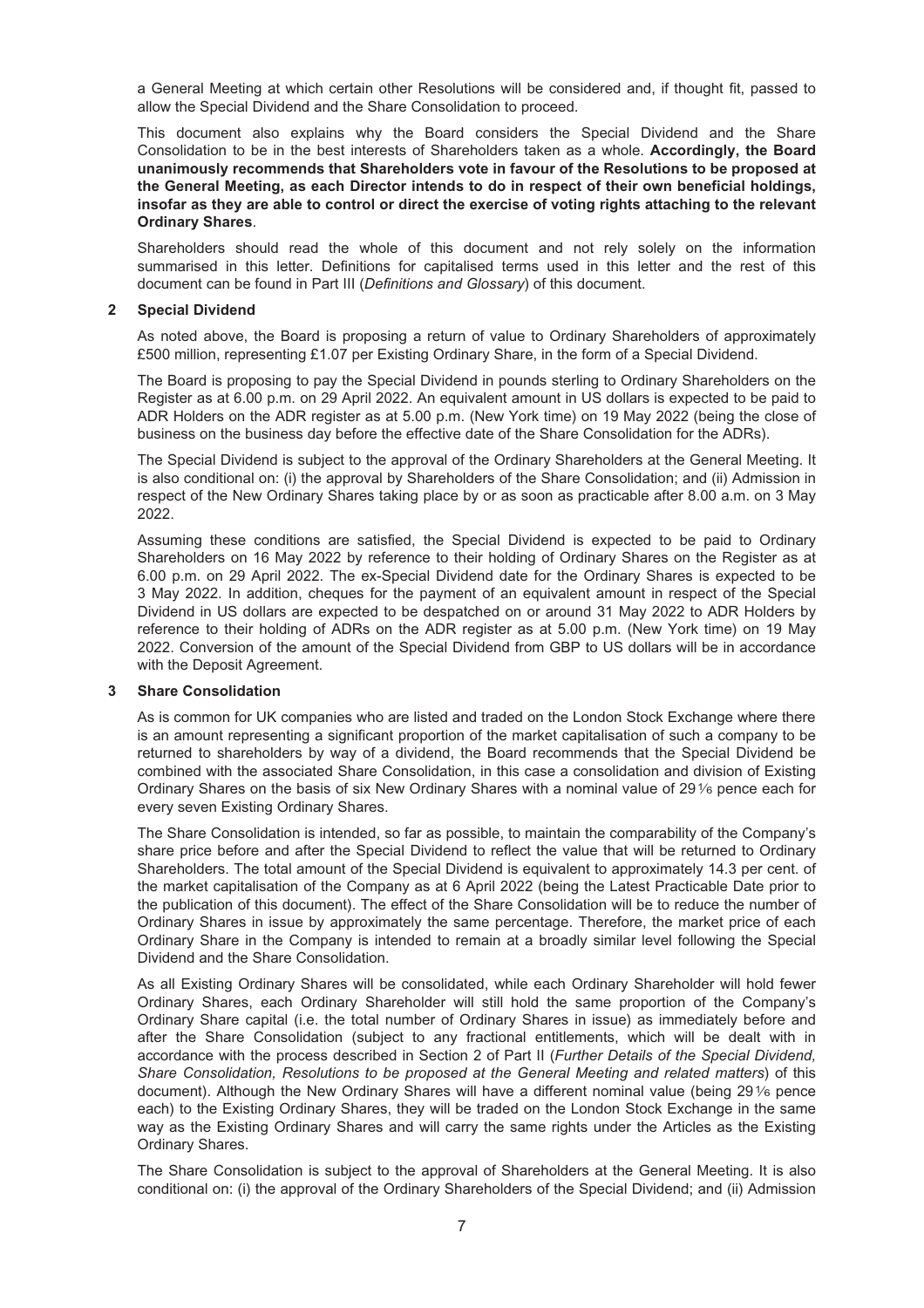in respect of the New Ordinary Shares taking place by or as soon as practicable after 8.00 a.m. on 3 May 2022.

Further details of the Special Dividend and the Share Consolidation are set out in Sections 1 and 2 of Part II (*Further Details of the Special Dividend, Share Consolidation, Resolutions to be proposed at the General Meeting and related matters*) of this document.

#### **4 Additional Resolutions**

At the General Meeting, approval by Shareholders will also be sought to renew the annual authorities to enable the Company to make market purchases of its own shares, as well as to allot New Ordinary Shares and to disapply pre-emption rights, to cover the period between the date of the General Meeting and the 2022 AGM.

These renewals (which are set out at Resolutions 3 to 6 of Part IV (*Notice of General Meeting*)) are technical replacements of the existing authorities granted by Shareholders at the 2021 AGM and are required in order to preserve in relation to the New Ordinary Shares the position that would have applied to the Existing Ordinary Shares had the Share Consolidation not taken place. They are conditional on the approval by Ordinary Shareholders of the Special Dividend and by all Shareholders of the Share Consolidation, as well as Admission in respect of the New Ordinary Shares taking place by or as soon as practicable after 8.00 a.m. on 3 May 2022. Shareholders will be asked to renew these authorities at the 2022 AGM. A separate notice for the 2022 AGM will be published and distributed in due course as usual.

Further details and a summary explanation of these Resolutions are set out in Sections 3 to 6 of Part II (*Further Details of the Special Dividend, Share Consolidation, Resolutions to be proposed at the General Meeting and related matters*) of this document.

#### **5 Dividend policy**

As detailed in the announcement of the Transaction on 12 July 2021 and the shareholder circular seeking approval for the Transaction as published on 13 September 2021, the Transaction repositions Tate & Lyle as a growth-focused speciality food and beverage solutions business and the Board continues to recognise the importance of the dividend to total shareholder returns. In light of the Completion of the Transaction, it is intended to reduce the dividend to reflect the earnings base of the re-focused Tate & Lyle. The pay-out ratio (excluding any earnings from the business subject to the Transaction) is expected to be maintained and the dividend per share reduced by around 50 per cent., before the impact of the Share Consolidation.

Following payment of the Special Dividend and the Share Consolidation, it is intended that a progressive dividend policy will be maintained by the Company. In line with the paragraph above, it is expected that the final dividend for the 2022 financial year will be re-based as a result of the Transaction and the Share Consolidation.

#### **6 American Depositary Receipts**

As outlined above, an equivalent amount in respect of the Special Dividend is expected to be paid in US dollars to all ADR Holders on the ADR register as at 5.00 p.m. (New York time) on 19 May 2022 (being the close of business on the business day before the effective date of the Share Consolidation for the ADRs). Conversion of the amount of the Special Dividend from GBP to US dollars will be in accordance with the Deposit Agreement (and otherwise distributed in accordance with the Deposit Agreement after giving effect to the fees and expenses provided for therein). The ex-Special Dividend time and date for the ADRs is expected to be 9.00 a.m. (New York time) on 20 May 2022. Cheques are expected to be despatched to ADR Holders on or around 31 May 2022.

Following the Share Consolidation becoming effective, the Existing Ordinary Shares held by the Depositary will be replaced with New Ordinary Shares. As a result, for each existing ADR held on the register as at 5.00 p.m. (New York time) on 19 May 2022, holders will, upon cancellation of their existing ADRs, be issued and receive new ADRs in the ratio of six new ADRs to replace each seven existing ADRs (to be distributed in accordance with the Deposit Agreement after giving effect to the fees and expenses provided for therein).

ADR Holders should read Sections 9 and 10 of Part II (*Further Details of the Special Dividend, Share Consolidation, Resolutions to be proposed at the General Meeting and related matters*) of this document, which contains important information regarding the Special Dividend and the Share Consolidation which is relevant to them, and a description of certain US federal income tax consequences of the Special Dividend and the Share Consolidation.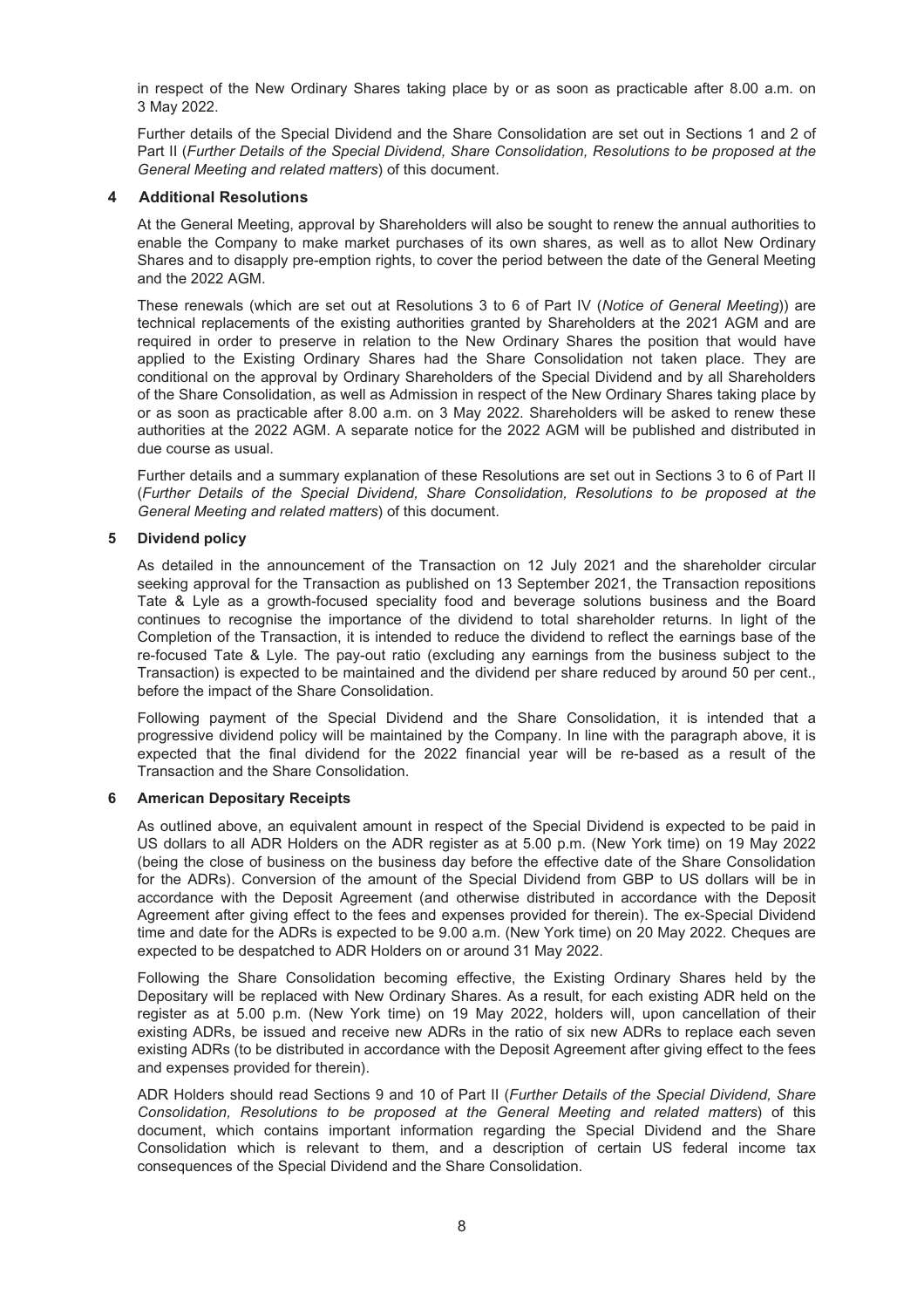#### **7 Share Plans**

A summary of the potential consequences of the Special Dividend and the Share Consolidation for participants in the Share Plans is set out in Section 8 of Part II (*Further Details of the Special Dividend, Share Consolidation, Resolutions to be proposed at the General Meeting and related matters*) of this document.

Participants' rights under the Share Plans in relation to the Special Dividend and the Share Consolidation will be dealt with according to the rules of the individual plans.

#### **8 DRIP**

A summary of the operation of the Company's Dividend Reinvestment Plan in relation to the Special Dividend and the Share Consolidation is set out in Section 7 of Part II (*Further Details of the Special Dividend, Share Consolidation, Resolutions to be proposed at the General Meeting and related matters*) of this document.

#### **9 Taxation**

A summary of the expected tax treatment of the Special Dividend and the Share Consolidation and the Company's DRIP for certain categories of UK resident Ordinary Shareholders, and certain US Ordinary Shareholders and ADR Holders, is set out in Section 10 of Part II (*Further Details of the Special Dividend, Share Consolidation, Resolutions to be proposed at the General Meeting and related matters*) of this document.

**Shareholders and ADR Holders should read Section 10 of Part II (***Further Details of the Special Dividend, Share Consolidation, Resolutions to be proposed at the General Meeting and related matters***) of this document carefully and consider the disclaimers contained therein and, if they are in any doubt as to their tax position, consult their own independent tax advisers.**

#### **10 General Meeting**

The Special Dividend and the Share Consolidation are conditional on the approval of the Ordinary Shareholders and Shareholders (as applicable) being obtained at the General Meeting.

Accordingly, you will find in Part IV (*Notice of General Meeting*) of this document a notice convening a General Meeting of the Company to be held at **The Hilton on Park Lane Hotel, 22 Park Lane, London, W1K 1BE, GB at 3.00 p.m. on 26 April 2022** at which the Resolutions to approve the Special Dividend and the Share Consolidation (among other things) will be proposed.

Resolutions 1 to 3 will be proposed as ordinary resolutions and Resolutions 4 to 6 will be proposed as special resolutions. Further details and a description of these Resolutions are set out in Part II (*Further Details of the Special Dividend, Share Consolidation, Resolutions to be proposed at the General Meeting and related matters*) of this document.

Holders of Ordinary Shares (including those underlying ADRs) are entitled to vote on all of the Resolutions at the General Meeting. Holders of Preference Shares are only entitled to vote on Resolutions 2 to 6 at the General Meeting.

The Resolutions will be decided on a poll. The Board believes that a poll is more representative of Shareholders' voting intentions because Shareholders' votes are counted according to the number of Shares held and all votes tendered are taken into account. The results of the General Meeting will be published on the Company's website (www.tateandlyle.com) and will be released to the London Stock Exchange as soon as practicable following the conclusion of the General Meeting.

As at the date of this document, Covid-19 restrictions concerning large public gatherings have eased. However, the health and safety of our Shareholders, our employees, and the wider communities in which we operate remains our primary concern. We will continue to monitor the situation as we approach the General Meeting. Any changes to the arrangements for the General Meeting due to Covid-19 will be made in line with the UK Government's guidance and/or requirements, and with health and safety as a priority. We will notify Shareholders of any updates to our General Meeting arrangements as early as possible on the Company's website (www.tateandlyle.com).

#### **11 Action to be taken**

#### **11.1 Shareholders**

For Shareholders who received this document in the post or received a postal notification of the availability of this document from www.tateandlyle.com, a Form of Proxy for use in connection with the Resolutions to be proposed at the General Meeting is enclosed. Whether or not Shareholders intend to be present at the General Meeting, they are requested to complete the Form of Proxy in accordance with the instructions printed on it and return it as soon as possible and in any case so as to be received by the Company's Registrars, Equiniti, at Freepost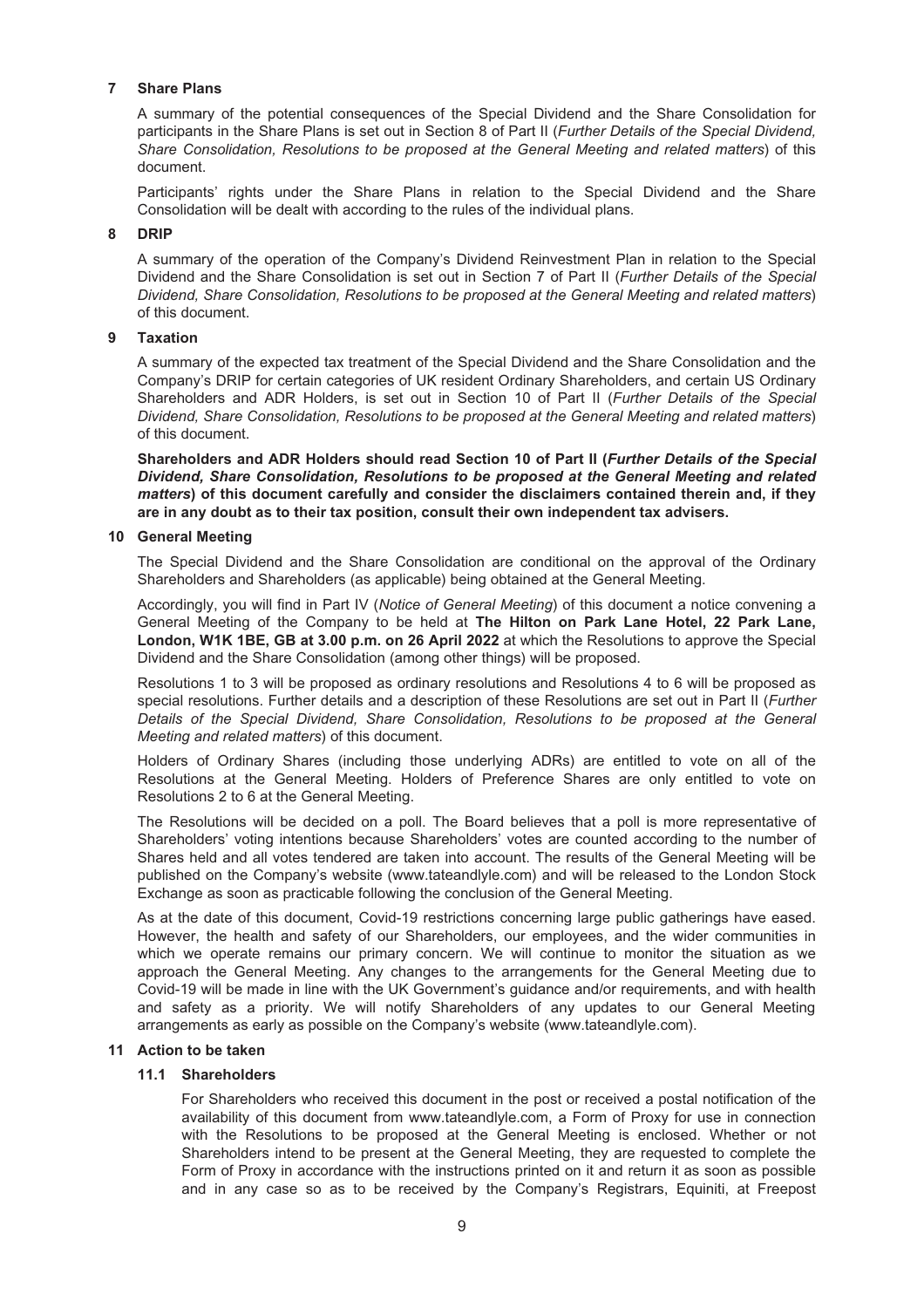RTHJ-CLLL-KBKU, Equiniti Limited, Aspect House, Spencer Road, Lancing, West Sussex, BN99 6DA by no later than 3.00 p.m. on 22 April 2022.

Alternatively, Shareholders who received this document via these methods may wish to register their proxy vote online by going to Equiniti's website, www.sharevote.co.uk, and following the instructions. Shareholders will require their Shareholder Reference Number, Voting ID and Task ID printed on the Form of Proxy to complete the procedure.

Shareholders who received an email notification of the availability of this document from www.tateandlyle.com or who have otherwise already registered with Equiniti's online portfolio service, Shareview, can appoint a proxy electronically by logging on to their portfolio at www.shareview.co.uk and clicking on the link to vote.

If you are a Shareholder that holds your Shares in CREST, you may appoint a proxy by completing and transmitting a CREST proxy instruction form so that it is received by Equiniti (under CREST participant ID RA19) by no later than 3.00 p.m. on 22 April 2022. The time of receipt will be taken to be the time from which Equiniti is able to retrieve the message by enquiry to CREST in the manner prescribed by CREST.

The completion and return of a Form of Proxy, registration of an electronic proxy appointment or completion and transmission of a CREST proxy instruction will not prevent Shareholders from attending the General Meeting and voting in person if they wish to do so.

#### **11.2 CSN Holders**

All CSN Holders will receive a Form of Direction in the post for use in connection with the Resolutions to be proposed at the General Meeting. CSN Holders are requested to complete the Form of Direction in accordance with the instructions printed on it and return it as soon as possible and in any case so as to be received by Equiniti at Freepost RTHJ-CLLL-KBKU, Equiniti Limited, Aspect House, Spencer Road, Lancing, West Sussex, BN99 6DA no later than 3.00 p.m. on 21 April 2022.

Alternatively, CSN Holders may wish to register their voting instructions online by going to Equiniti's website, www.sharevote.co.uk, and following the instructions. CSN Holders will require their Shareholder Reference Number, Voting ID and Task ID printed on the Form of Direction to complete the procedure. If CSN Holders have already registered with Equiniti's online portfolio service, Shareview, they can submit their voting instructions electronically by logging on to their portfolio at www.shareview.co.uk and clicking on the link to vote.

#### **11.3 ADR Holders**

If you were an ADR Holder on the ADR register as at 5.00 p.m. (New York time) on 31 March 2022, you will receive from the Depositary an ADR Proxy Card for use in connection with the Resolutions to be proposed at the General Meeting together with a Depositary notice detailing how to vote via the ADR Proxy Card. In order for ADR Holders to vote on the Resolutions to be proposed at the General Meeting, the ADR Proxy Card must be returned to the Depositary so as to be received by no later than 10.00 a.m. (New York time) on 21 April 2022.

ADR Holders will not be able to attend and/or vote their ADRs at the General Meeting. ADR Holders who wish to attend and/or vote at the General Meeting must present their ADRs to the Depositary for cancellation and take delivery of the relevant Ordinary Shares so as to become registered members of the Company prior to 6.30 p.m. on 22 April 2022.

#### **12 Recommendation to Shareholders**

The Board considers that the Resolutions are in the best interests of the Company and the Shareholders taken as a whole.

The Board unanimously recommends that Shareholders vote in favour of the Resolutions, as the Directors intend to do in respect of their own beneficial holdings, insofar as they are able to control or direct the exercise of voting rights attaching to the relevant Ordinary Shares, which in aggregate amount to 721,286 Ordinary Shares, representing approximately 0.15395 per cent. of the Company's existing issued Ordinary Share capital as at 6 April 2022 (being the Latest Practicable Date prior to the publication of this document).

Yours faithfully

for and on behalf of Tate & Lyle PLC

Dr Gerry Murphy **Chair**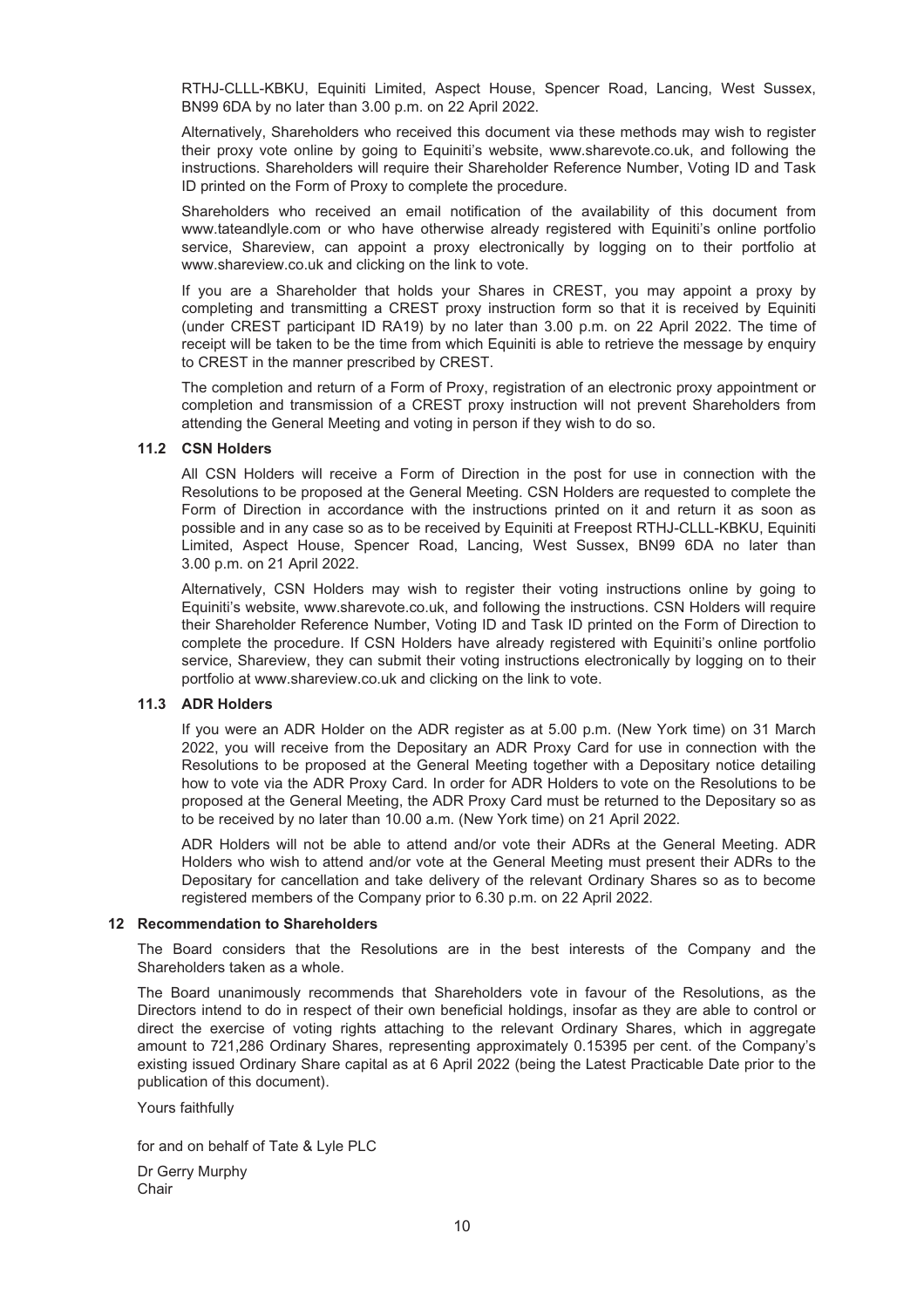#### **PART II**

## <span id="page-10-0"></span>**FURTHER DETAILS OF THE SPECIAL DIVIDEND, SHARE CONSOLIDATION, RESOLUTIONS TO BE PROPOSED AT THE GENERAL MEETING AND RELATED MATTERS**

#### **1 Special Dividend**

The Company intends to pay a Special Dividend of £1.07 per Existing Ordinary Share, representing an aggregate amount of approximately £500 million (approximately US\$650 million). If the Ordinary Shareholders approve the Special Dividend, the Special Dividend is expected to be paid on 16 May 2022 to Ordinary Shareholders by reference to their holding of Ordinary Shares on the Register as at 6.00 p.m. on 29 April 2022 (and an equivalent in US dollars to ADR Holders by reference to their holding of ADRs on the ADR register as at 5.00 p.m. (New York time) on 19 May 2022 (being the close of business on the business day before the effective date of the Share Consolidation for the ADRs)). The ex-Special Dividend date is expected to be 3 May 2022 in respect of the Ordinary Shares and 20 May 2022 in respect of the ADRs.

Resolution 1 as set out in Part IV (*Notice of General Meeting*) is the Resolution in respect of the Special Dividend. Resolution 1 is conditional on Resolution 2 being passed and Admission taking place by or as soon as practicable after 8.00 a.m. on 3 May 2022.

#### **2 Share Consolidation**

The effect of the Share Consolidation as proposed in Resolution 2 as set out in Part IV (*Notice of General Meeting*) will be that Ordinary Shareholders on the Register as at 6.00 p.m. on 29 April 2022 will, on completion of the Share Consolidation, receive:

### **6 New Ordinary Shares for every 7 Existing Ordinary Shares**

and in that proportion for any other number of Existing Ordinary Shares then held. Resolution 2 is conditional on Resolution 1 being passed and Admission taking place by or as soon as practicable after 8.00 a.m. on 3 May 2022.

As all Ordinary Shares in the Company will be consolidated, the number of Ordinary Shares held by each Ordinary Shareholder will reduce, but the proportion of the total issued Ordinary Share capital of the Company held by each Ordinary Shareholder immediately before and immediately following the Share Consolidation will, save for fractional entitlements, remain unchanged. Apart from having a different nominal value (being 291⁄6 pence each), each New Ordinary Share will be traded on the London Stock Exchange in the same way as the Existing Ordinary Shares and will carry the same rights as set out in the Articles that currently attach to the Existing Ordinary Shares.

To effect the Share Consolidation, it may be necessary to issue such number of Existing Ordinary Shares so that the number of the Company's Existing Ordinary Shares is exactly divisible by seven.

ADR Holders should read Sections 9 and 10 of this Part II (*Further Details of the Special Dividend, Share Consolidation, Resolutions to be proposed at the General Meeting and related matters*) which contain important information regarding the Special Dividend and the Share Consolidation which is relevant to them, and a description of certain US federal income tax consequences of the Special Dividend and the Share Consolidation.

#### *Fractional entitlements*

The Share Consolidation will replace every seven Existing Ordinary Shares with six New Ordinary Shares. If an individual shareholding is not exactly divisible by seven, the Ordinary Shareholder in question will be left with a fractional entitlement.

Fractional entitlements arising from the Share Consolidation will not be allocated to Ordinary Shareholders but will instead be aggregated and sold in the market. The net proceeds of the sale, after the deduction of any expenses and/or commission associated with such sale (including any VAT payable on the proceeds of sale), will be paid in due proportion to the relevant Ordinary Shareholders, save that where any one Ordinary Shareholder's entitlement is £5.00 or less, such Ordinary Shareholder's entitlement will be donated to the British Red Cross in support of the Ukrainian relief effort.

Payment of fractional entitlements (where applicable) is expected to be effected on 16 May 2022 by CREST payment or by cheque. CREST Shareholders will receive their fractional entitlement payment via their CREST accounts. Non-CREST Shareholders, regardless of whether they have an existing mandate to a bank or building society account, will receive a cheque for their fractional entitlement (where applicable).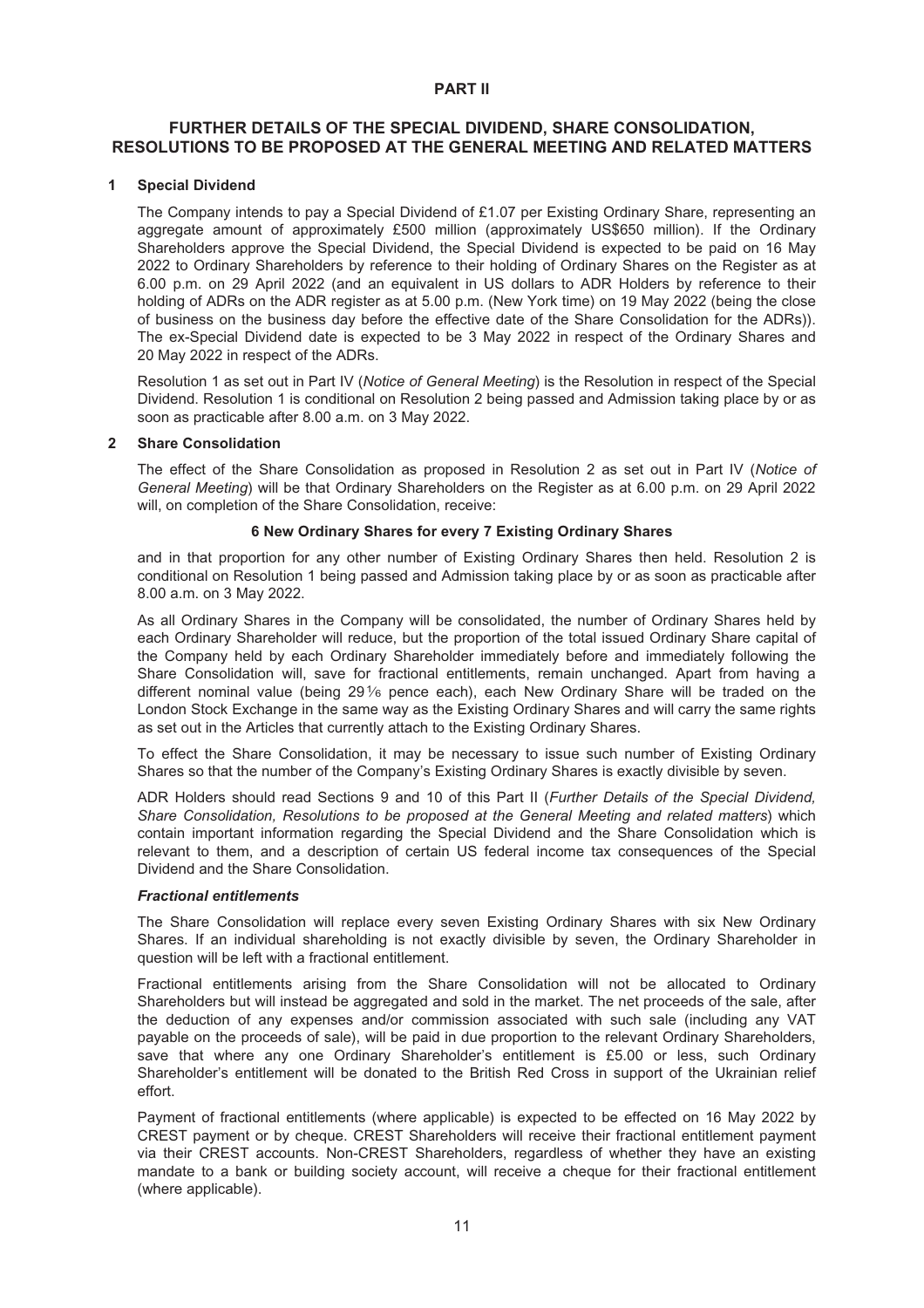In respect of CSN Holders and ADR Holders, the net proceeds from the sale of fractional entitlements (after deduction of any expenses and/or commission associated with such sale (including any VAT payable on the proceeds of sale)) will, subject to the terms of the CSN Terms & Conditions or the Deposit Agreement (as applicable), be paid in due proportion (rounded down to the nearest penny) amongst the relevant holders who would otherwise be entitled to such fractions.

#### *Effect of proposals*

Following the Share Consolidation and assuming that no further shares are issued or repurchased for cancellation between the date of this document and the Share Consolidation becoming effective (other than as required to ensure that the number of Existing Ordinary Shares is exactly divisible by seven), the Company's issued Ordinary Share capital is expected to comprise 401,600,628 New Ordinary Shares.

For purely illustrative purposes, examples of the effects of the Special Dividend and the Share Consolidation in respect of certain holdings of Existing Ordinary Shares are set out below:

| <b>Existing Ordinary Shares</b> | <b>New</b><br>Ordinary | Special<br>Shares Dividends |  |
|---------------------------------|------------------------|-----------------------------|--|
|                                 |                        |                             |  |
|                                 |                        |                             |  |
|                                 |                        | 214 £ 267.50                |  |
|                                 |                        | 428 £ 535.00                |  |
|                                 |                        | 857 £1.070.00               |  |

These examples do not show fractional entitlements, which will be dealt with in accordance with the process described above. Note that any Ordinary Shareholders holding one Existing Ordinary Share would be entitled to a fraction of a New Ordinary Share post-consolidation; however, as with all fractional entitlements, such fractional entitlement will be dealt with in accordance with the process described above. As a result, and as set out in the table above, any such Ordinary Shareholders would no longer hold any Ordinary Shares in the Company following the Share Consolidation.

As noted in Section 8 below, it is possible that Ordinary Shares may be issued pursuant to the Company's Share Plans between the date of this document and the record date for the Share Consolidation.

#### **3 Authority to allot shares**

Resolution 3 at Part IV (*Notice of General Meeting*) is proposed to replace the existing authority (as granted by Shareholders at the 2021 AGM) for the Directors to allot New Ordinary Shares. A replacement of this authority is required as a result of the change to the nominal value of the Ordinary Shares in the Company after the Share Consolidation to reflect the new nominal value.

The authority in paragraph (a) of Resolution 3 will give the Directors authority to allot New Ordinary Shares and grant rights to subscribe for, or convert other securities into, New Ordinary Shares up to an aggregate nominal value of £39,044,505.50, which is expected to be equal to approximately one-third of the total issued Ordinary Share capital of the Company, exclusive of treasury shares, immediately after the Share Consolidation referred to in Resolution 2. The authority in paragraph (b) of Resolution 3 will give the Directors the authority to allot New Ordinary Shares and grant rights to subscribe for, or convert other securities into, New Ordinary Shares only in connection with a rights issue (as defined in Resolution 3) up to a further nominal value of £39,044,505.50, which is expected to be equal to approximately one-third of the total issued Ordinary Share capital of the Company, exclusive of treasury shares, immediately after the Share Consolidation referred to in Resolution 2.

In total, Resolution 3 will allow the Directors to allot a maximum aggregate of approximately two-thirds of the total issued Ordinary Share capital of the Company. This is in line with the Investment Association's Share Capital Management Guidelines issued in July 2016.

As at the Latest Practicable Date, the Company does not hold any treasury shares.

There are no present plans to undertake a rights issue or to allot new shares other than in connection with the Company's Share Plans, but the Directors consider it desirable to have the maximum flexibility permitted by corporate governance guidelines to respond to market developments and to enable allotments to take place to finance business opportunities as they arise.

As the intention of Resolution 3 is to replace the existing authority granted at the 2021 AGM and preserve the position that would have been the case had the Share Consolidation not taken place, if Resolution 3 is passed, the authority will expire at the conclusion of the 2022 AGM or at the close of business on 30 September 2022, whichever is the earlier.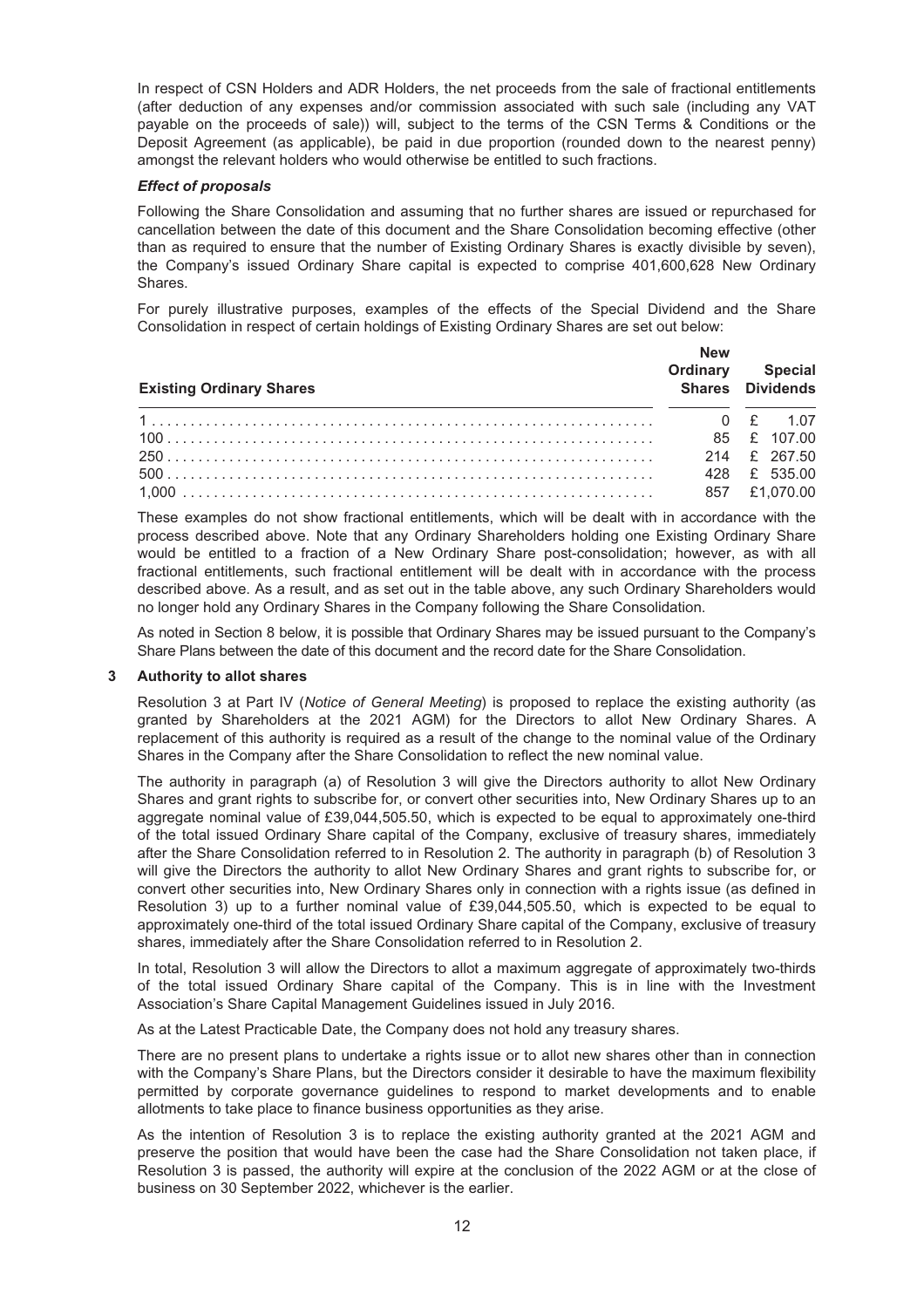Resolution 3 is conditional on Resolutions 1 and 2 being passed and Admission taking place by or as soon as practicable after 8.00 a.m. on 3 May 2022.

#### **4 Disapplication of pre-emption rights**

Resolution 4 at Part IV (*Notice of General Meeting*) is proposed to replace the existing authority (as granted by Shareholders at the 2021 AGM) for the Directors to allot a limited number of shares or other equity securities, and/or sell treasury shares, for cash:

- (a) on a pre-emptive basis (including in connection with a pre-emptive rights issue (as defined in Resolution 3)), but subject to such exclusions or arrangements as the Directors may deem appropriate to deal with certain legal, regulatory or practical difficulties. For example, in a pre-emptive rights issue, there may be practical difficulties in relation to fractional entitlements or the issue of New Ordinary Shares to certain Shareholders, particularly those resident in certain overseas jurisdictions; or
- (b) up to an aggregate nominal value of £5,856,675.83, which is expected to be equivalent to approximately five per cent. of the total issued Ordinary Share capital of the Company, excluding treasury shares, immediately after the Share Consolidation referred to in Resolution 2, without having to offer such Ordinary Shares to existing Ordinary Shareholders in proportion to their existing holdings.

This disapplication authority is in line with the Pre-Emption Group's Statement of Principles, as updated in March 2015. The Pre-Emption Group's Statement of Principles supports the annual disapplication of pre-emption rights in respect of allotments of shares and other equity securities and sales of treasury shares for cash representing no more than five per cent. of the issued Ordinary Share capital, exclusive of treasury shares, without restriction as to the use of proceeds of those allotments.

The Board intends to adhere to the provisions in the Pre-Emption Group's Statement of Principles and not allot shares or other equity securities, or to sell treasury shares for cash, on a non-pre-emptive basis in excess of an amount equal to 7.5 per cent. of the total issued Ordinary Share capital of the Company, excluding treasury shares, within a rolling three-year period, other than: (i) with prior consultation with Shareholders; or (ii) in connection with an acquisition or specified capital investment which is announced contemporaneously with the allotment or which has taken place in the preceding six-month period and is disclosed in the announcement of the allotment (see Resolution 5 and Section 5 below).

The Board has no current intention of exercising the powers in Resolution 4 but considers them to be appropriate in order to allow the Company flexibility to finance business opportunities or to conduct a pre-emptive offer or rights issue without the need to comply with the strict requirements of the statutory pre-emption provisions.

The authority sought, and the limits set by Resolution 4, will also apply to any sale or transfer of treasury shares. The Board considers it prudent to have the flexibility to buy back shares into treasury and subsequently to sell or to transfer them, if appropriate. This will enable them to act on short notice in appropriate circumstances if that is in the best interests of the Company. As at the Latest Practicable Date, the Company does not hold any treasury shares.

As the intention of Resolution 4 is to replace the existing authority granted at the 2021 AGM and preserve the position that would have been the case had the Share Consolidation not taken place, if Resolution 3 is passed, the authority will expire at the conclusion of the 2022 AGM or at the close of business on 30 September 2022, whichever is the earlier.

Resolution 4 is conditional on Resolutions 1, 2 and 3 being passed and Admission taking place by or as soon as practicable after 8.00 a.m. on 3 May 2022.

#### **5 Disapplication of pre-emption rights for acquisitions and other capital investment**

Resolution 5 at Part IV (*Notice of General Meeting*) is proposed to replace the existing authority (as granted by Shareholders at the 2021 AGM) to empower the Directors to allot new shares and other equity securities (in addition to any power granted under Resolution 4), pursuant to the allotment authority given by Resolution 3, or to sell treasury shares, for cash up to a further nominal amount of £5,856,675.83, which is expected to be equivalent to approximately five per cent. of the total issued Ordinary Share capital of the Company, exclusive of treasury shares, immediately after the Share Consolidation referred to in Resolution 2, only in connection with an acquisition or specified capital investment:

- (a) which is announced contemporaneously with the allotment; or
- (b) which has taken place in the preceding six-month period and is disclosed in the announcement of the allotment.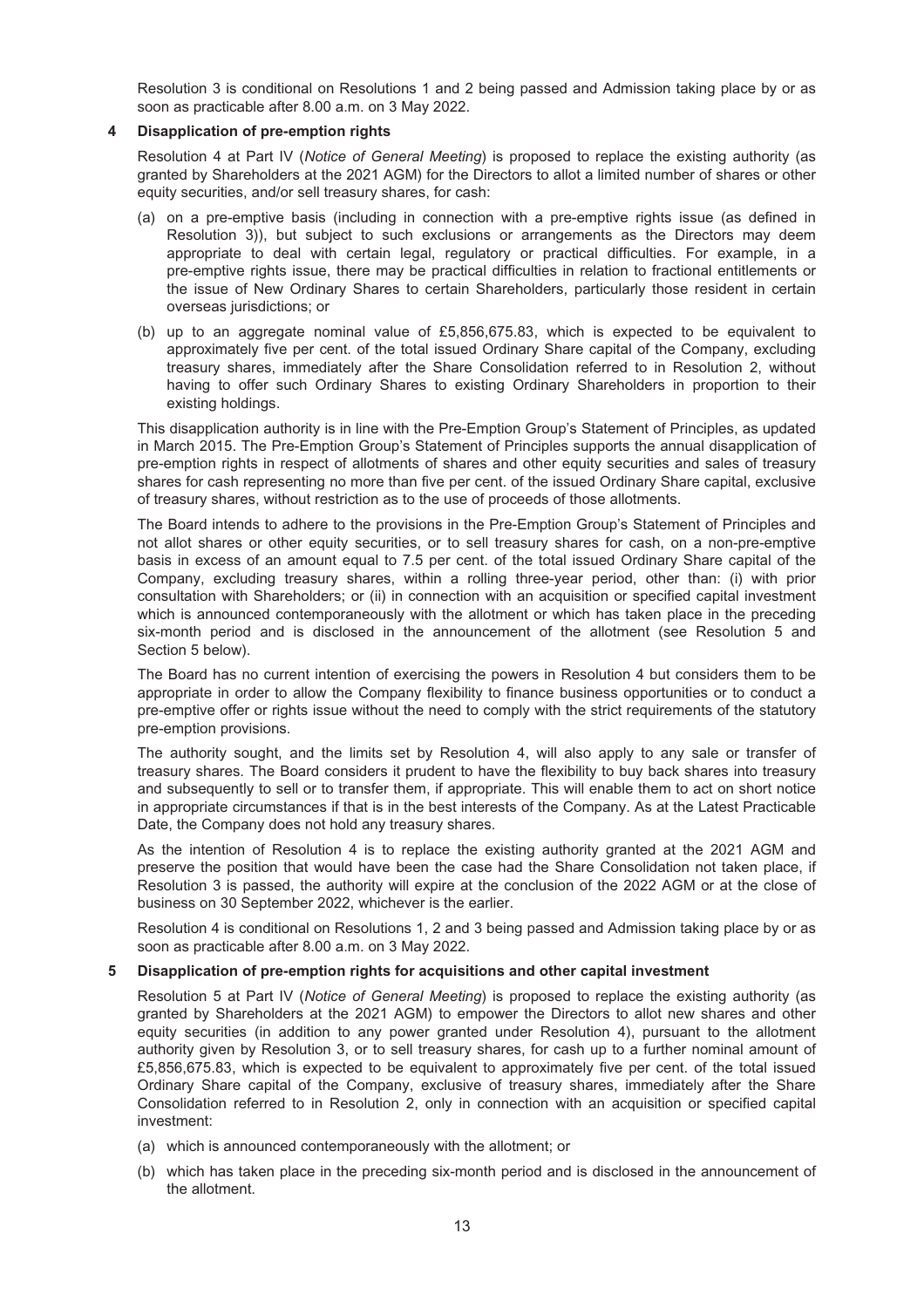If the power given in Resolution 5 is used, the Company will publish details of the placing in its next annual report.

This additional disapplication authority is being sought in line with the Pre-Emption Group's Statement of Principles, as updated in March 2015. The Pre-Emption Group's Statement of Principles supports the annual disapplication of pre-emption rights in respect of allotments of shares and other equity securities and sales of treasury shares for cash representing no more than an additional five per cent. of the issued Ordinary Share capital, to be used only in connection with an acquisition or specified capital investment. The Pre-Emption Group's Statement of Principles defines "specified capital investment" as meaning one or more specific capital investment related uses for the proceeds of an issue of equity securities, in respect of which sufficient information regarding the effect of the transaction on the Company, the assets the subject of the transaction and (where appropriate) the profits attributable to them is made available to Shareholders to enable them to reach an assessment of the potential return.

The authority sought and the limits set by Resolution 5 will also apply to any sale or transfer of treasury shares. The Board considers it prudent to have the flexibility to buy back shares into treasury and subsequently to sell or to transfer them, if appropriate. This will enable them to act on short notice in appropriate circumstances if that is in the best interests of the Company.

Together with Resolution 4 (if passed), this would give the Directors the authority to allot shares for cash and/or sell treasury shares of up to 10 per cent. of the issued share capital of the Company, on a non-pre-emptive basis.

As noted above, the Board intends to adhere to the provisions in the Pre-Emption Group's Statement of Principles and not allot shares or other equity securities, or to sell treasury shares for cash, on a non-pre-emptive basis in excess of an amount equal to 7.5 per cent. of the total issued Ordinary Share capital of the Company, excluding treasury shares, within a rolling three-year period, other than: (i) with prior consultation with Shareholders; or (ii) in connection with an acquisition or specified capital investment which is announced contemporaneously with the allotment or which has taken place in the preceding six-month period and is disclosed in the announcement of the allotment. The Board has no current intention of exercising the powers in Resolution 5, but considers them to be appropriate in order to allow the Company flexibility to finance business without the need to comply with the strict requirements of the statutory pre-emption provisions.

As at the Latest Practicable Date, the Company does not hold any treasury shares.

As the intention of Resolution 5 is to replace the existing authority granted at the 2021 AGM and preserve the position that would have been the case had the Share Consolidation not taken place, if Resolution 5 is passed, the authority will expire at the conclusion of the 2022 AGM or at the close of business on 30 September 2022, whichever is the earlier.

Resolution 5 is conditional on Resolutions 1, 2 and 3 being passed and Admission taking place by or as soon as practicable after 8.00 a.m. on 3 May 2022.

#### **6 Purchase of own shares**

Resolution 6 of Part IV (*Notice of General Meeting*) is proposed to replace the existing authority for the Company to make market purchases of up to 10 per cent. of the Company's total issued Ordinary Share capital, exclusive of treasury shares, immediately after the Share Consolidation referred to in Resolution 2, and specifies the minimum and maximum prices at which the New Ordinary Shares may be bought.

Pursuant to the Act, any New Ordinary Shares purchased would be effected by a purchase in the market and may either be cancelled or held as treasury shares, depending on which course of action is considered by the Directors to be in the best interests of Shareholders at that time. Shares held in treasury may then be cancelled (either immediately or at a point in the future), sold for cash or used for the purposes of the Company's Share Plans. No dividends would be paid on, and no voting rights would be exercised in respect of, treasury shares.

The Directors have no present intention of exercising this authority, but wish to have the flexibility to do so in the future and would only exercise the authority after taking account of the market conditions prevailing at the time, the needs of the Company (including the need to hold shares in treasury to satisfy awards made under the Company's Share Plans), its opportunities for expansion and its overall financial position. Consistent with statements issued by the Investment Association in this regard, the Directors would exercise the authority to purchase New Ordinary Shares only if they considered that the effect would be an increase in earnings per share and would be in the best interests of Shareholders.

As at the Latest Practicable Date, the total number of Ordinary Shares which may be subscribed for on the exercise of outstanding options is 236,043, which represents approximately 0.05 per cent. of the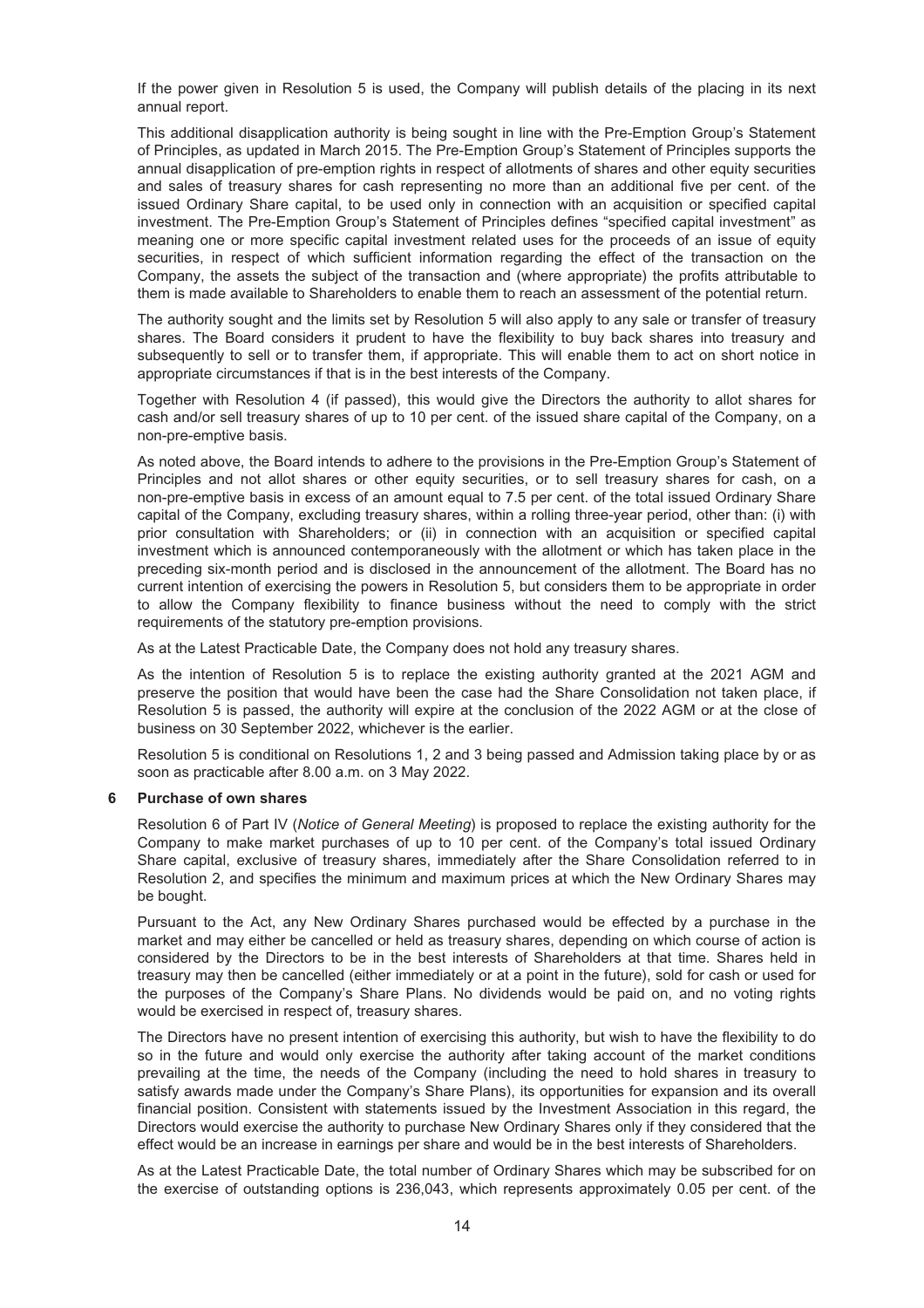Company's total issued Ordinary Share capital. If, following the Share Consolidation, the Company were to purchase New Ordinary Shares up to the maximum permitted by Resolution 6, the proportion of New Ordinary Shares subject to outstanding options to subscribe would represent approximately 0.07 per cent. of the adjusted issued share capital (based on the total number of Ordinary Shares in issue as at the Latest Practicable Date).

As at the Latest Practicable Date, the Company does not hold any treasury shares.

As the intention of Resolution 6 is to replace the existing authority granted at the 2021 AGM and preserve the position that would have been the case had the Share Consolidation not taken place, if Resolution 6 is passed, the authority will expire at the conclusion of the 2022 AGM or at the close of business on 30 September 2022, whichever is the earlier.

Resolution 6 is conditional on Resolutions 1 and 2 being passed and Admission taking place by or as soon as practicable after 8.00 a.m. on 3 May 2022.

#### **7 Dividend Reinvestment Plan**

The Company currently operates a Dividend Reinvestment Plan ("**DRIP**") under which eligible Shareholders may use their dividends to buy additional Ordinary Shares in the Company. Those eligible Shareholders who do not currently participate in the DRIP and who wish to participate in the DRIP in time for the Special Dividend should contact Equiniti at Aspect House, Spencer Road, Lancing, West Sussex BN99 6DA to request an application form or, for further information, please call Equiniti between 8.30 a.m. and 5.30 p.m. (UK time), Monday to Friday (excluding English and Welsh public holidays) on +44 (0)333 207 6535 (calls to this number will be charged at the applicable international rate and Shareholders should use the country code when calling from outside the UK). Please note that calls may be monitored or recorded and the helpline cannot provide financial, legal or tax advice or advice on the merits of the Special Dividend or the Share Consolidation.

In order for an eligible Ordinary Shareholder to participate in the DRIP for the Special Dividend, a completed application form must be received by Equiniti by no later than 6.00 p.m. on 29 April 2022. Conversely, any Ordinary Shareholder who is currently a participant in the DRIP, but who does not wish their Special Dividend to be reinvested in additional New Ordinary Shares, should contact Equiniti, using the contact details provided above, to revoke their participation by no later than 6.00 p.m. on 29 April 2022, to ensure that this instruction is implemented. However, if an Ordinary Shareholder wants to remain in the DRIP for the Special Dividend (but not for future dividends thereafter), they must not revoke their participation until after the date of payment of the Special Dividend.

All existing evergreen or recurring instructions relating to the DRIP (including any recurring DRIP mandates received in hard copy or by electronic means via CREST) will apply in respect of the Special Dividend and will operate in respect of the New Ordinary Shares, unless and until revoked. However, CREST Shareholders should note that, although the DRIP will continue to apply to the New Ordinary Shares, the election may not be viewable in CREST following the Share Consolidation. In order to view the election, CREST Shareholders are advised to delete the current instruction, indicating a non-CREST election in their message, and to submit a new instruction under the new ISIN. CREST Shareholders should do this after the date of payment of the Special Dividend.

#### **8 Share Plans**

As noted above, the Share Consolidation is intended, so far as possible, to maintain the comparability of the Company's share price before and after the Special Dividend to reflect the value that will be returned to Ordinary Shareholders. Similarly, the Company wishes to maintain the economic position of participants in the Share Plans notwithstanding the Special Dividend and the Share Consolidation, subject to normal market fluctuations.

Participants in the Share Plans (prior to the vesting of awards/exercise of options) do not hold Ordinary Shares and instead have either a right to receive Ordinary Shares in the future or an option to acquire Ordinary Shares, known as awards/options. As a result, participants will generally not receive the Special Dividend and the Share Consolidation will not apply to awards/options. Therefore, the default position is that the number of Ordinary Shares that participants may acquire under their awards/options will be unchanged, as will any exercise price that is payable. This means that, notwithstanding the Special Dividend and the Share Consolidation, the value of the awards/options should remain at a broadly similar level.

The Remuneration Committee has determined that this outcome is appropriate and has therefore resolved not to make any adjustments to awards/options. Participants in the Share Plans will be contacted in due course with confirmation that there will be no adjustment to awards/options and that they are not required to take any action at this time. **Additionally, participants holding vested options which they wish to exercise to acquire Ordinary Shares (and become Ordinary**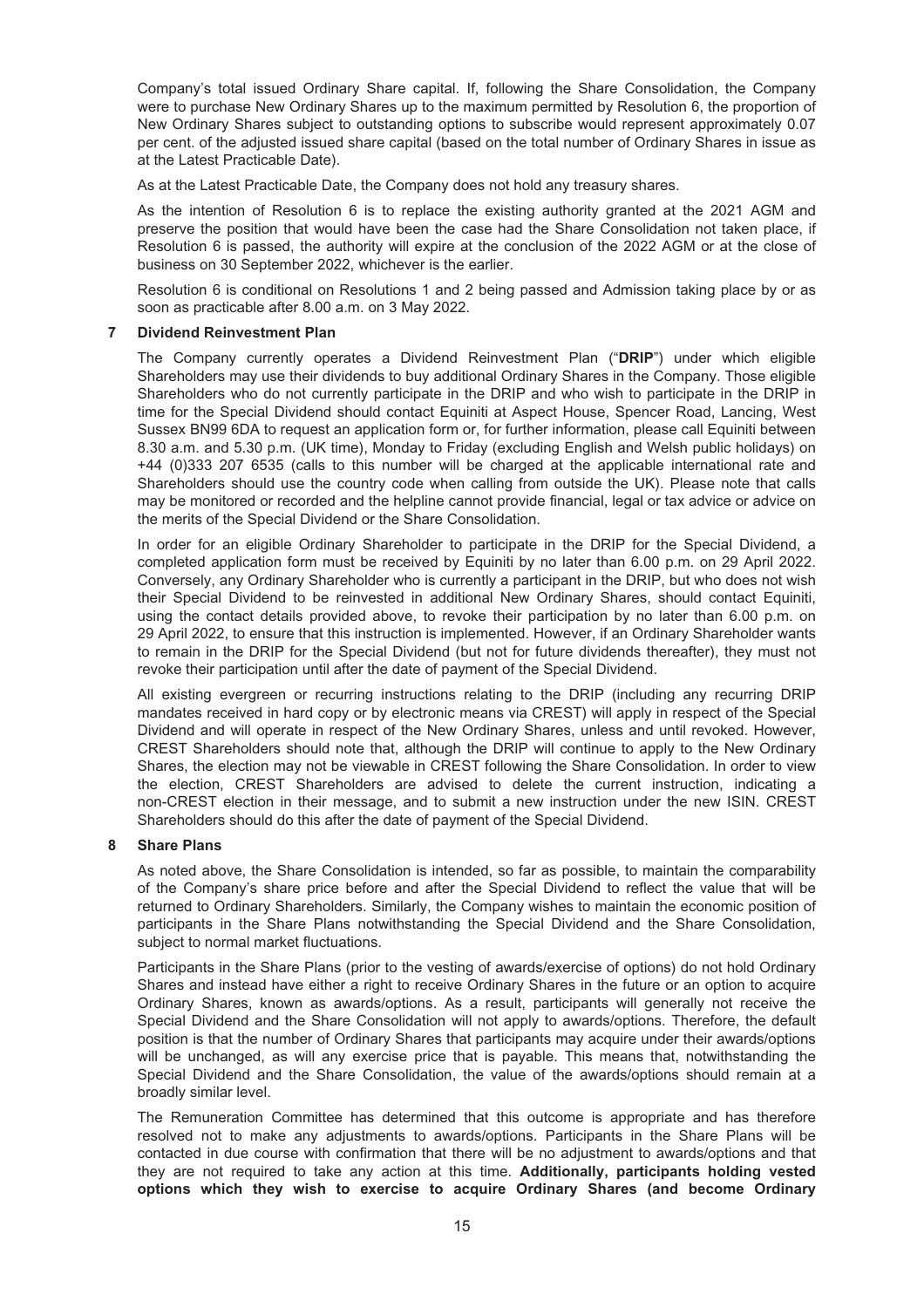**Shareholders) in advance of the Special Dividend and the Share Consolidation should exercise such options before:**

- **(a) 9.00 a.m. on 14 April 2022, for options granted under the Company's Sharesave Plan; or**
- **(b) 4.00 p.m. on 19 April 2022, for options granted under the Company's Performance Share Plan.**

**Vested Sharesave Plan options exercised after 9.00 a.m. on 14 April 2022 and vested Performance Share Plan options exercised after 4.00 p.m. on 19 April 2022 will, for practical reasons, not be processed (and Ordinary Shares to satisfy such options will not be issued) in time to participate in the Special Dividend and the Share Consolidation.**

**Participants are advised to seek their own independent advice regarding the financial or tax consequences of exercising options and/or disposing of Ordinary Shares at or around the time of the Special Dividend and the Share Consolidation.**

As a result of such exercises, it is possible that Ordinary Shares may be issued pursuant to the Company's Share Plans between the date of this document and the record date for the Share Consolidation.

If, in due course, the Remuneration Committee determines that any applicable performance targets for unvested awards/options require amendment to reflect the Special Dividend and/or the Share Consolidation, impacted participants will be informed and any amendments will be made in accordance with the relevant plan rules and disclosed as required within the Company's directors' remuneration report.

The Company has established an employee benefit trust which, as at the Latest Practicable Date, held 4,066,931 unallocated Existing Ordinary Shares in aggregate. These Existing Ordinary Shares may be used to satisfy awards and options granted under the Share Plans. The trustee of the trust has waived its entitlement to any dividends (including the Special Dividend) on its holding of unallocated Existing Ordinary Shares. Such Existing Ordinary Shares will be subject to the Share Consolidation.

#### **9 ADRs**

#### *Voting by ADR Holders*

The Depositary, as nominee shareholder of Ordinary Shares underlying the Deposit Agreement, will be entitled to vote the Ordinary Shares in accordance with voting instructions timely provided by ADR Holders.

ADR Holders who were on the ADR register as at 5.00 p.m. (New York time) on 31 March 2022 will be eligible to provide the Depositary with voting instructions for the General Meeting. Such ADR Holders will receive from the Depositary an ADR Proxy Card for use in connection with the Resolutions to be proposed at the General Meeting together with a Depositary notice detailing how to vote via the ADR Proxy Card. In order for ADR Holders to vote on the Resolutions to be proposed at the General Meeting, the ADR Proxy Card must be returned to the Depositary so as to be received by no later than 10.00 a.m. (New York time) on 21 April 2022.

Holders of ADRs who wish to vote at the General Meeting should take steps to present their ADRs to the Depositary for cancellation and (upon compliance with the terms of the Deposit Agreement, including payment of the Depositary's fees and any applicable taxes and governmental charges) take delivery of the relevant Ordinary Shares in an account maintained in CREST so as to become registered members of the Company prior to 6.30 p.m. on 22 April 2022, being the record time and date for the General Meeting.

#### *Special Dividend and Share Consolidation*

An equivalent amount in respect of the Special Dividend is proposed to be paid in US dollars to all ADR Holders on the ADR register as at 5.00 p.m. (New York time) on 19 May 2022 (being the close of business on the business day before the effective date of the Share Consolidation for the ADRs). Conversion of the amount of the Special Dividend from GBP to US dollars will be in accordance with the Deposit Agreement (and otherwise distributed in accordance with the Deposit Agreement after giving effect to the fees and expenses provided for therein). Cheques are expected to be despatched on or around 31 May 2022.

Following the Share Consolidation becoming effective, the Existing Ordinary Shares held by the Depositary will be replaced with New Ordinary Shares. As a result of the Share Consolidation, for each existing ADR held as at 5.00 p.m. (New York time) on 19 May 2022 (being the close of business on the business day before the effective date of the Share Consolidation for the ADRs), all ADR Holders will,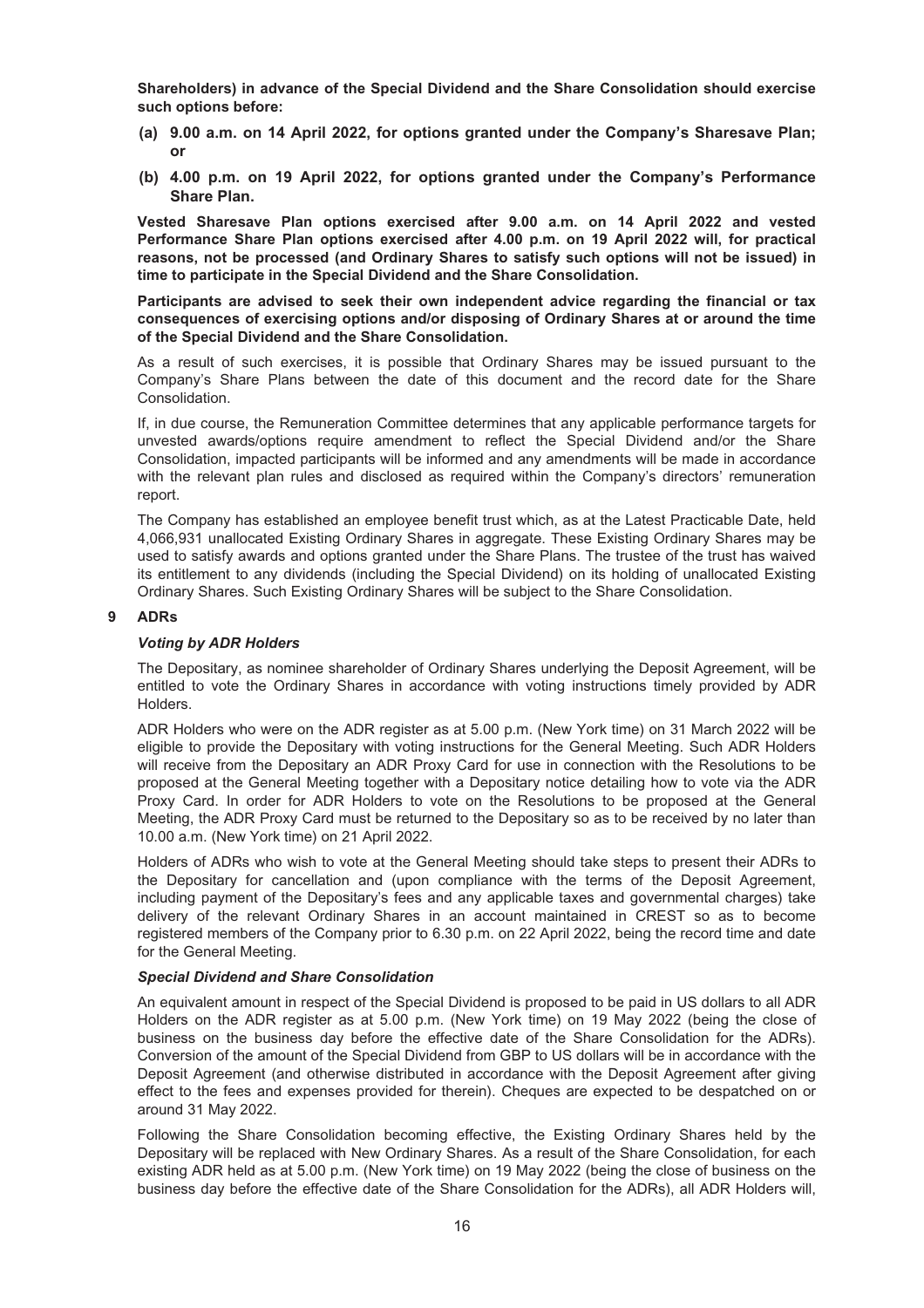upon cancellation of their existing ADRs, be issued and receive new ADRs in the ratio of six new ADRs to replace every seven existing ADRs (to be distributed in accordance with the Deposit Agreement after giving effect to the fees and expenses provided for therein). Fractional entitlements will be dealt with in the manner described in Section 2 of this Part II (*Further Details of the Special Dividend, Share Consolidation, Resolutions to be proposed at the General Meeting and related matters*).

Each existing ADR represents four Existing Ordinary Shares. Following the Share Consolidation, the new ADRs will each continue to represent four New Ordinary Shares.

Following the Share Consolidation becoming effective, the Depositary will inform ADR Holders on the ADR register regarding the mechanics of the cancellation of their existing ADRs as described below.

For those ADR Holders who hold ADRs in physical certificated form, instructions for the cancellation of such certificated ADRs will be set out in the Letter of Transmittal and related Depositary notice. If such holders do not surrender their certificates for cancellation, they will not receive the new entitlement and all dividends will be held until such time as they surrender their old certificates. ADR Holders who are not on the ADR register and therefore hold their ADRs through a broker, financial institution or other nominee or otherwise must rely on the procedures of such broker, financial institution or other nominee.

#### **10 Taxation**

**THE INFORMATION PROVIDED BELOW IS A GENERAL SUMMARY. IT DOES NOT COVER ALL TAX MATTERS THAT MAY BE OF IMPORTANCE TO A PARTICULAR ORDINARY SHAREHOLDER. EACH ORDINARY SHAREHOLDER IS URGED TO CONSULT THEIR OWN TAX ADVISER ABOUT THE TAX CONSEQUENCES TO THE ORDINARY SHAREHOLDER OF THE SPECIAL DIVIDEND AND THE SHARE CONSOLIDATION, IN LIGHT OF SUCH ORDINARY SHAREHOLDER'S OWN CIRCUMSTANCES.**

#### *United Kingdom Taxation*

The following statements are intended only as a general guide and relate only to certain limited aspects of the UK taxation treatment of the Special Dividend, the Share Consolidation and the DRIP. They are based on current UK law and what is understood to be the current practice of HMRC as at the Latest Practicable Date, both of which may change, possibly with retrospective effect. They apply only to Ordinary Shareholders who are resident and, in the case of individuals, domiciled for tax purposes in (and only in) the UK (except insofar as express reference is made to the treatment of non-UK residents), who hold their Ordinary Shares as an investment (other than where a tax exemption applies, for example where the Ordinary Shares are held in an individual savings account or pension arrangement) and who are the absolute beneficial owner of both the Ordinary Shares and any dividends paid on them. The tax position of certain categories of Ordinary Shareholders who are subject to special rules is not considered and it should be noted that they may incur liabilities to UK tax on a different basis to that described below. This includes persons acquiring their Ordinary Shares in connection with employment, dealers in securities, insurance companies, collective investment schemes, charities, exempt pension funds, temporary non-residents and non-residents carrying on a trade, profession or vocation in the UK.

#### **The statements summarise the current position and are intended as a general guide only. Ordinary Shareholders who are in doubt as to their tax position or who may be subject to tax in a jurisdiction other than the UK are strongly recommended to consult their own professional advisers.**

#### Special Dividend

The Company is not required to withhold UK tax when paying a dividend. Liability to tax on the Special Dividend will depend upon the individual circumstances of an Ordinary Shareholder.

(A) *UK resident individual Ordinary Shareholders*

Under current UK tax rules, specific rates of tax apply to dividend income. These include a nil rate of tax for the first £2,000 of non-exempt dividend income in any tax year (the "**Dividend Allowance**") and different rates of tax for dividend income that exceeds the Dividend Allowance. No tax credit attaches to dividend income. For these purposes, "dividend income" includes UK and non-UK source dividends and certain other distributions in respect of shares.

An individual Ordinary Shareholder who is resident for tax purposes in the UK and who receives the Special Dividend will not be liable to UK tax to the extent that (taking account of any other non-exempt dividend income received by the Ordinary Shareholder in the same tax year) that dividend falls within the Dividend Allowance.

If a UK resident individual Ordinary Shareholder's total dividend income for a tax year exceeds the Dividend Allowance (such excess being referred to as the "**Taxable Excess**"), then the Taxable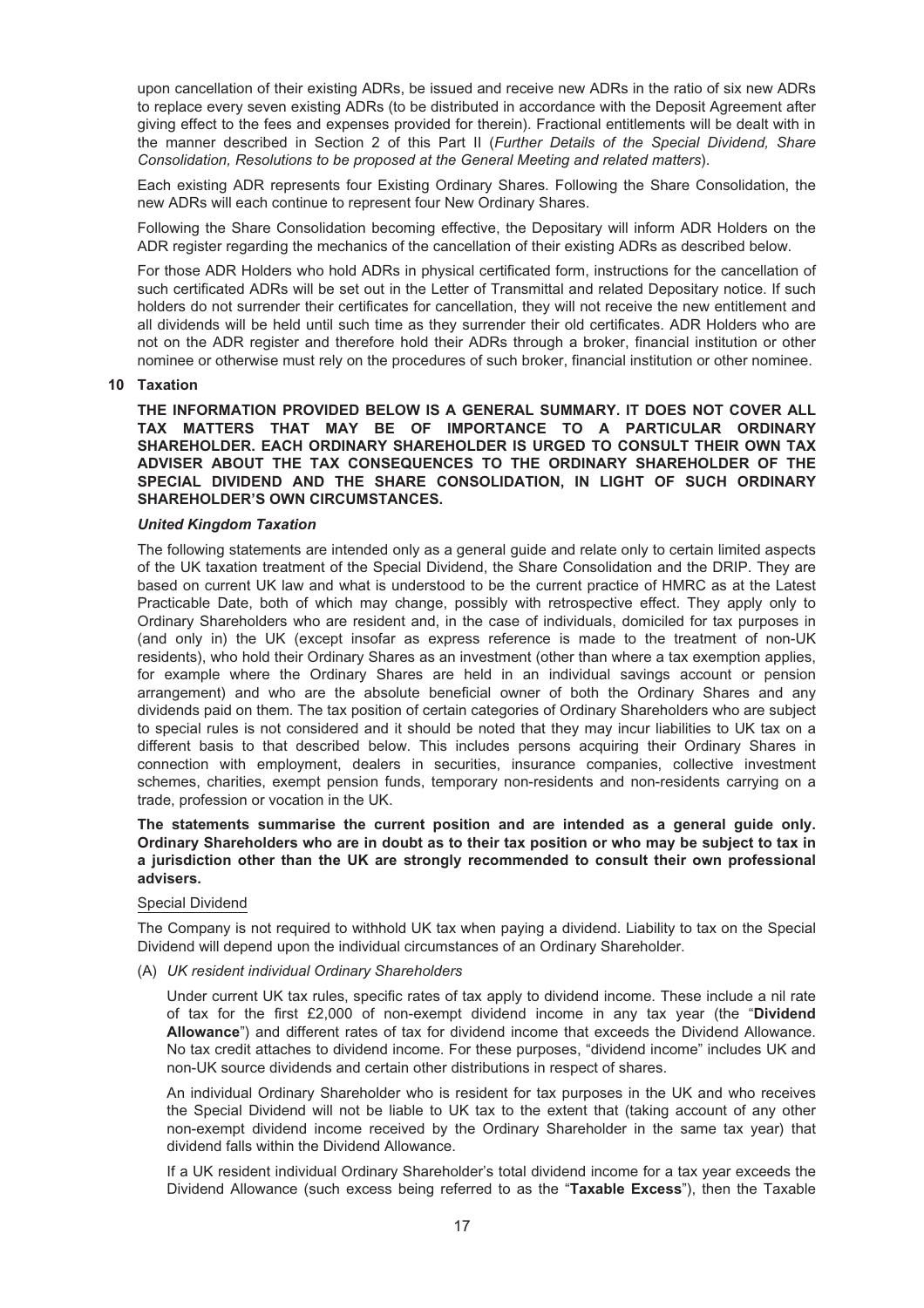Excess will be subject to tax depending on the tax rate band or bands it falls within. The relevant tax rate band is determined by reference to the Ordinary Shareholder's total income charged to income tax (including the dividend income charged at a nil rate by virtue of the Dividend Allowance) less relevant reliefs and allowances (including the Ordinary Shareholder's personal allowance). The Taxable Excess is, in effect, treated as the top slice of any resulting taxable income and:

- (i) to the extent that the Taxable Excess falls below the basic rate limit, the Ordinary Shareholder will be subject to tax on it at the dividend basic rate of 8.75 per cent.;
- (ii) to the extent that the Taxable Excess falls above the basic rate limit but below the higher rate limit, the Ordinary Shareholder will be subject to tax on it at the dividend upper rate of 33.75 per cent.; and
- (iii) to the extent that the Taxable Excess falls above the higher rate limit, the Ordinary Shareholder will be subject to tax on it at the dividend additional rate of 39.35 per cent.
- (B) *UK resident corporate Ordinary Shareholders*

For UK resident corporate Ordinary Shareholders, it would normally be expected that the Special Dividend would fall within one or more of the classes of dividend qualifying for exemption from corporation tax (special rules exist for such Ordinary Shareholders that are small companies). However, it should be noted that the exemptions are not comprehensive and are also subject to anti-avoidance rules. To the extent that no such qualifying exemption applies, UK resident corporate Ordinary Shareholders who are within the charge to corporation tax will be subject to corporation tax on dividends paid by the Company.

(C) *Non-UK resident Ordinary Shareholders*

Ordinary Shareholders resident outside the UK for tax purposes will commonly not be subject to UK taxation on dividends. An Ordinary Shareholder resident outside the UK may be subject to non-UK taxation on dividend income under local law. An Ordinary Shareholder who is resident outside the UK for tax purposes should consult their own tax adviser concerning their tax position in respect of the Special Dividend.

#### Share Consolidation

It is expected that, for the purposes of UK taxation on chargeable gains, the Share Consolidation will be treated as follows:

- (i) the New Ordinary Shares arising from the Share Consolidation will result from a reorganisation of the share capital of the Company. Accordingly, to the extent that an Ordinary Shareholder receives New Ordinary Shares, the Ordinary Shareholder should not be treated as making a disposal of all or any part of the Ordinary Shareholder's holding of Existing Ordinary Shares by reason of the Share Consolidation being implemented. Instead, the New Ordinary Shares which replace the Ordinary Shareholder's holding of Existing Ordinary Shares as a result of the Share Consolidation (the "**New Holding**") will be treated as the same asset acquired at the same time as the Ordinary Shareholder's holding of Existing Ordinary Shares was acquired;
- (ii) as described in Section 2 of this Part II (*Further Details of the Special Dividend, Share Consolidation, Resolutions to be proposed at the General Meeting and related matters*) above, fractional entitlements arising under the Share Consolidation are to be aggregated and sold, with the realised net proceeds being paid to each relevant Ordinary Shareholder, save that, where any one Ordinary Shareholder's entitlement is £5.00 or less, that Ordinary Shareholder's entitlement will be donated to the British Red Cross in support of the Ukrainian relief effort. An Ordinary Shareholder's fractional entitlement, if any, will be less than one New Ordinary Share, and the related proceeds will thus be less than the price of one New Ordinary Share. Notwithstanding the *de minimis* nature of such proceeds and the fact that, to the extent that the Ordinary Shareholder's entitlement is £5.00 or less, they will not be received by the Ordinary Shareholder, they are normally, in practice, required to be deducted from the base cost of the Ordinary Shareholder's New Holding. In the unlikely event that such proceeds exceed the base cost of the Ordinary Shareholder's New Holding, there should be a disposal and a resulting chargeable gain. Equally, in the event that an Ordinary Shareholder is not entitled to any New Ordinary Shares under the Share Consolidation, there should be a disposal of their Existing Ordinary Shares and, to the extent that such proceeds exceed their base cost in the Existing Ordinary Shares disposed of, a resulting chargeable gain;
- (iii) on a subsequent disposal of the whole or part of the New Ordinary Shares comprised in the New Holding, a UK resident Ordinary Shareholder may, depending on his or her circumstances, be subject to tax on the amount of any chargeable gain realised; and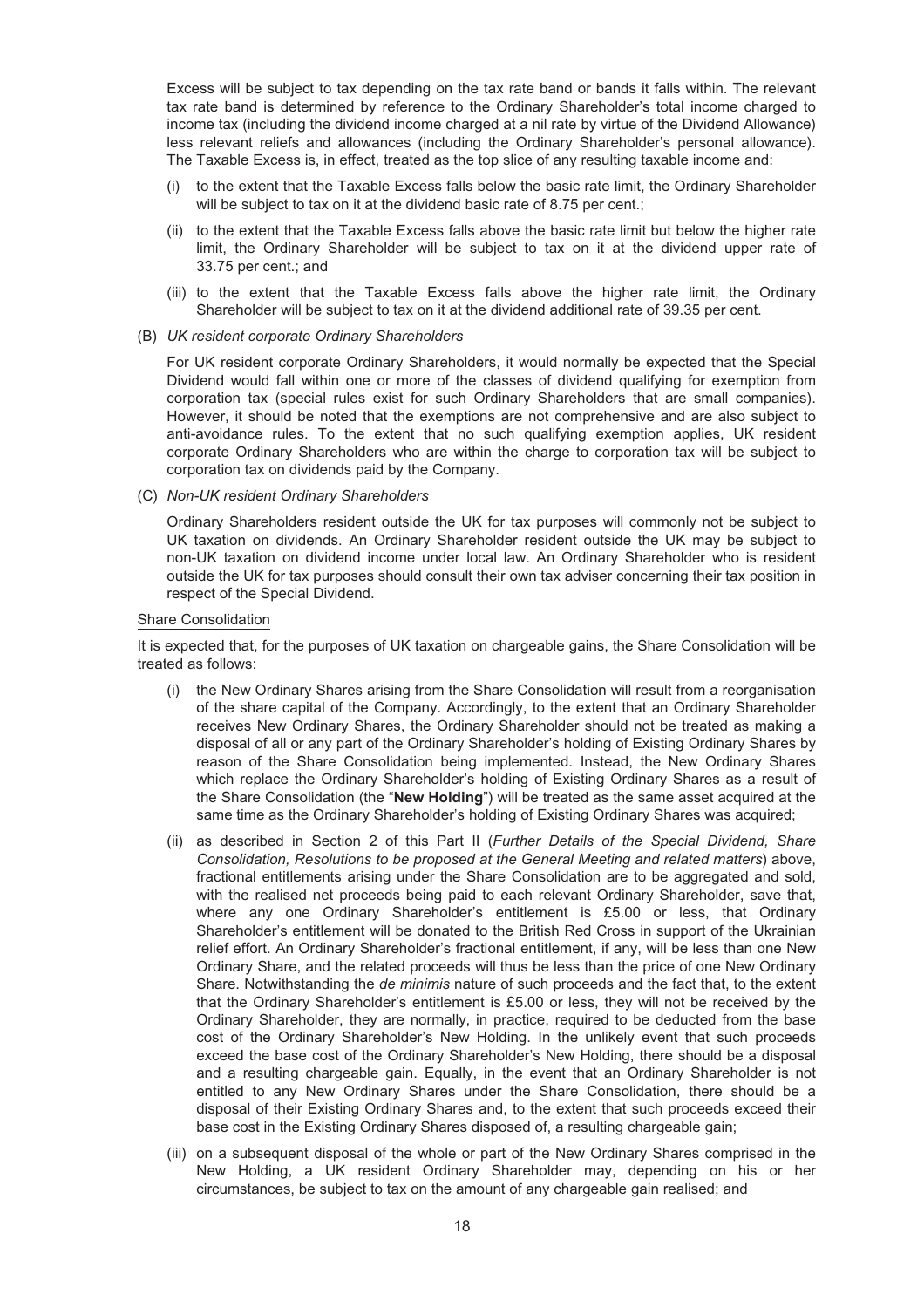(iv) non-UK resident Ordinary Shareholders who do not have a branch or agency (or, in the case of a non-resident company, a permanent establishment) in the UK will generally not be subject to UK tax on disposal of the Ordinary Shares.

#### Dividend Reinvestment Plan

It is expected that, for the purposes of UK taxation, UK resident Ordinary Shareholders who elect to use the cash Special Dividend to buy additional Ordinary Shares under the DRIP will be treated as follows:

- an individual Ordinary Shareholder, for income tax purposes, will be treated in the same manner as if they received the Special Dividend in cash. For capital gains tax purposes, the cost of the additional Ordinary Shares acquired with the Special Dividend, including any dealing charges and stamp duty or stamp duty reserve tax, should be the base cost of the additional Ordinary Shares purchased on the individual Ordinary Shareholder's behalf; and
- (ii) a corporate Ordinary Shareholder, for corporation tax purposes, will be treated in the same manner as if it received the Special Dividend in cash. For the purposes of corporation tax on chargeable gains, the cost of the additional Ordinary Shares acquired with the Special Dividend, including any dealing charges and stamp duty or stamp duty reserve tax, should be the base cost of the additional Ordinary Shares purchased on the corporate Ordinary Shareholder's behalf.

#### *Certain US Federal Income Tax Considerations*

The information provided below is a general summary of certain US federal income tax consequences of the receipt of the Special Dividend and the Share Consolidation to US Holders (as defined below) that hold their Existing Ordinary Shares or ADRs as capital assets. The information provided below does not cover all aspects of US federal income taxation that may be relevant to US Holders (including consequences under the alternative minimum tax or net investment income tax) and is not a substitute for tax advice. It addresses only US Holders that hold Existing Ordinary Shares or ADRs and receive the Special Dividend and New Ordinary Shares or ADRs pursuant to the Share Consolidation, and that use the US dollar as their functional currency. The information provided below does not address the tax treatment of US Holders subject to special rules, such as banks and other financial institutions, insurance companies, individual retirement accounts and other tax-deferred accounts, dealers in currencies and securities, traders in securities that elect to mark-to-market, regulated investment companies, real estate investment trusts, tax-exempt entities, pass-through entities (including S-corporations), persons owning directly, indirectly or constructively 10 per cent. or more of the Company's share capital, persons holding the Existing Ordinary Shares or ADRs as part of a hedge, straddle, conversion, constructive sale or other integrated financial transaction, persons that have ceased to be US citizens or lawful permanent residents of the United States, or persons holding the Existing Ordinary Shares or ADRs in connection with a permanent establishment or fixed base outside the United States. The information provided below also does not address US federal taxes other than income tax, and does not cover US state and local tax or non-US tax considerations.

As used in this section, "**US Holder**" means a beneficial owner of the Existing Ordinary Shares or ADRs that is, for US federal income tax purposes: (i) an individual citizen or resident of the United States; (ii) a corporation created or organised under the laws of the United States, any state thereof, or the District of Columbia; (iii) a trust that is subject to the control of one or more US persons and the primary supervision of a US court, or that has validly elected to be treated as a domestic trust for US federal income tax purposes; or (iv) an estate the income of which is subject to US federal income tax without regard to its source.

The US federal income tax treatment of a partner in a partnership (or an entity or arrangement treated as a partnership) for US federal income tax purposes that holds the Existing Ordinary Shares or ADRs generally will depend on the status of the partner and the activities of the partnership. US Holders that are partnerships should consult their own tax advisers regarding the specific US federal income tax consequences to them and their partners of the receipt of the Special Dividend and the Share Consolidation.

The information provided below assumes that the Company has not been, and for the current year will not be, a passive foreign investment company ("**PFIC**") for US federal income tax purposes. However, the Company's status as a PFIC must be determined annually and, therefore, may be subject to change. If the Company were to be treated as a PFIC during a US Holder's holding period with respect to the Company, such US Holder may not be eligible for the preferential rates available to non-corporate US Holders on dividend income from the Company as described under the heading "Special Dividend" below and would also be required to pay a special addition to US tax on the Special Dividend. US Holders should consult their own tax advisers regarding the potential application of the PFIC rules.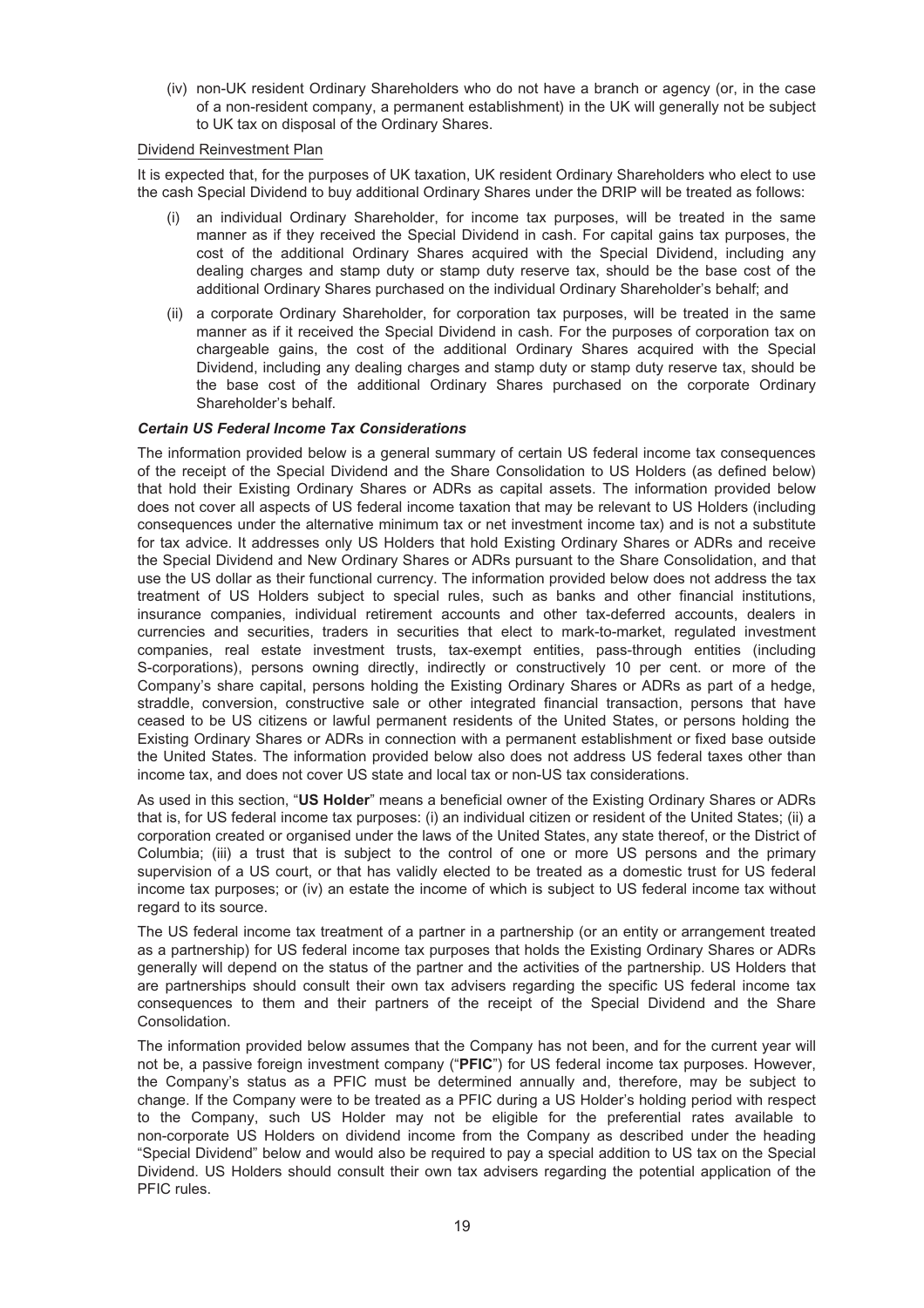The information provided below further assumes that the ADRs are treated for US federal income tax purposes as ownership of the Existing Ordinary Shares or New Ordinary Shares (as applicable) represented by the ADRs.

This summary is based on the tax laws of the United States, including the Internal Revenue Code of 1986, as amended, its legislative history, existing and proposed regulations thereunder, published rulings and court decisions, all as of the date hereof and all of which are subject to change at any time, possibly with retroactive effect.

#### Special Dividend

The gross amount of the Special Dividend paid on the Existing Ordinary Shares should be included in a US Holder's gross income as ordinary dividend income from foreign sources on the day actually or constructively received, to the extent paid out of current or accumulated earnings and profits of the Company (as determined for US federal income tax purposes). The gross amount of the Special Dividend in excess of current and accumulated earnings and profits should be treated as a non-taxable return of capital to the extent of the US Holder's basis in the Existing Ordinary Shares and thereafter as capital gain. The Company does not maintain calculations of its earnings and profits in accordance with US tax accounting principles. Accordingly, it is expected that the Special Dividend will be reported as a dividend for US federal income tax purposes.

The Special Dividend will not be eligible for the dividends-received deduction generally available to US corporations. The Special Dividend paid by the Company should be taxable to non-corporate US Holders at the reduced rate normally applicable to long-term capital gains, provided that the Company qualifies for the benefits of the income tax treaty between the United States and the United Kingdom (the "**Treaty**"), and certain other requirements are met. The Company believes that it currently qualifies under the Treaty.

If the Special Dividend is paid in non-US currency, it will be included in income in a US dollar amount based on the exchange rate in effect on the date of receipt by the US Holder or the depositary (in the case of ADRs), whether or not the currency is converted into US dollars or otherwise disposed of at that time. If the Special Dividend paid in non-US currency is converted into US dollars on the day the Special Dividend is received, the US Holder will generally not be required to recognise foreign currency exchange gain or loss in respect of the Special Dividend.

#### Share Consolidation

A US Holder should not recognise a gain or loss in connection with the replacement of Existing Ordinary Shares for New Ordinary Shares or a replacement of ADRs in the Share Consolidation, except to the extent of any cash received in lieu of an entitlement to a fractional New Ordinary Share (a "**fractional entitlement**"), as described below. A US Holder's tax basis in its New Ordinary Shares or ADRs should equal its aggregate tax basis in its Existing Ordinary Shares, or Existing Ordinary Shares represented by the ADRs. A US Holder's holding period for its New Ordinary Shares or ADRs should include its holding period of the Existing Ordinary Shares exchanged therefor (or, in the case of ADRs, should include the holding period of the Existing Ordinary Share represented by such ADRs).

To the extent that a US Holder receives cash in respect of a fractional entitlement, the US Holder should recognise capital gain or loss equal to the difference between the US Holder's tax basis allocable to the fractional entitlement and the cash received in lieu of such entitlement, each determined in US dollars. Such capital gain or loss will be a long-term capital gain or loss if the US Holder has held its ADR or Existing Ordinary Share for more than one year at the effective time of the Share Consolidation.

#### Information reporting and backup withholding

Amounts received with respect to the Special Dividend and cash received (if any) in respect of the Share Consolidation may be reported to the US Internal Revenue Service ("**IRS**") unless the holder is a corporation or otherwise establishes a basis for exemption. Backup withholding may apply to reportable payments unless the holder makes the required certification, including providing its taxpayer identification number or otherwise establishes a basis for exemption. Any amount withheld may be credited against a US Holder's US federal income tax liability or refunded to the extent that it exceeds the holder's liability, provided that the required information is timely furnished to the IRS.

#### **11 Dealings and settlement**

Application will be made to the FCA for the New Ordinary Shares arising from the Share Consolidation to be admitted to the premium segment of the Official List and to the London Stock Exchange for the New Ordinary Shares to be admitted to trading on the London Stock Exchange's main market for listed securities. It is expected that dealings in the Existing Ordinary Shares will continue until 4.30 p.m. on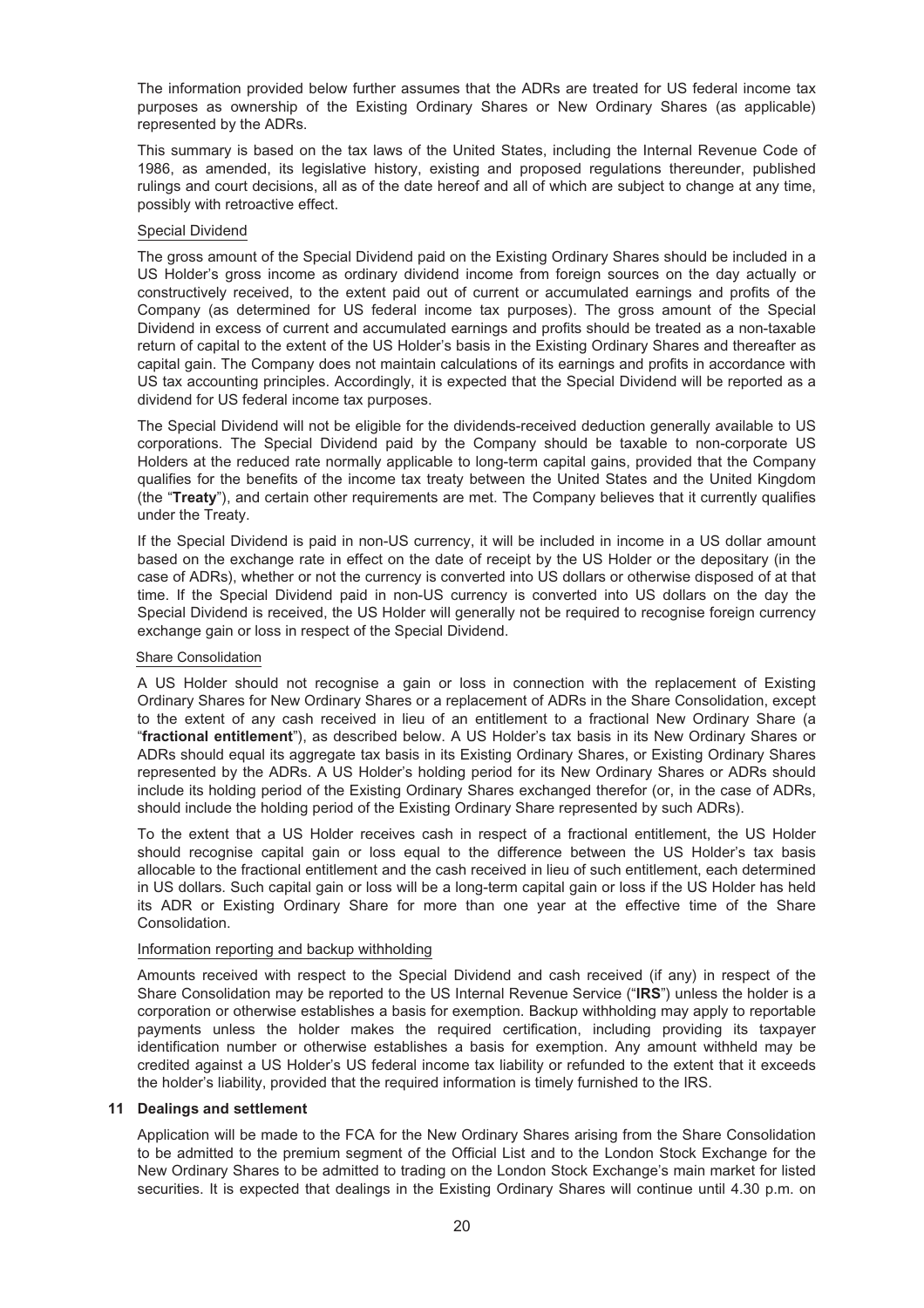29 April 2022 and that Admission of the New Ordinary Shares will become effective and dealings for normal settlement will commence at 8.00 a.m. on 3 May 2022.

The current ISIN (GB0008754136) in relation to Existing Ordinary Shares will be disabled in CREST as at 4.30 p.m. on 29 April 2022. A new ISIN (GB00BP92CJ43) in relation to the New Ordinary Shares will come into effect at 8.00 a.m. on 3 May 2022.

With effect from the effective time and date of the Share Consolidation, share certificates in respect of Existing Ordinary Shares will no longer be valid. However, share certificates in respect of New Ordinary Shares will only be issued following the Share Consolidation. It is therefore important that, if you hold share certificates in respect of your Existing Ordinary Shares, you retain them for the time being. New share certificates in respect of the New Ordinary Shares are expected to be despatched by no later than 17 May 2022 to those Ordinary Shareholders who hold their Ordinary Shares in certificated form. These will replace existing share certificates, which should then be destroyed. Pending the receipt of new share certificates, transfers of New Ordinary Shares held in certificated form will be certified against the Register. The new share certificates in respect of the New Ordinary Shares are despatched to Ordinary Shareholders at their own risk. Please note, if you are a "gone away" Ordinary Shareholder, your share certificate in respect of the New Ordinary Shares will not be issued until you contact the Company's Registrars, Equiniti.

Ordinary Shareholders who hold their New Ordinary Shares in uncertificated form through CREST will have their CREST accounts adjusted to reflect their New Ordinary Shares on 3 May 2022.

ADR Holders should refer to Section 9 of this Part II (*Further Details of the Special Dividend, Share Consolidation, Resolutions to be proposed at the General Meeting and related matters*) for more details.

Ordinary Shareholders who hold their entitlement to Ordinary Shares through the CSN will be sent a statement confirming their new Shareholder Reference Number and the New Ordinary Share balance held on their behalf in the CSN by no later than 17 May 2022.

#### **12 Documents available for inspection**

Copies of this document will be available for inspection on the Company's website, www.tateandlyle.com, from the date of this document up to and including the date of the General Meeting and for the duration of the General Meeting.

#### **Dated 7 April 2022**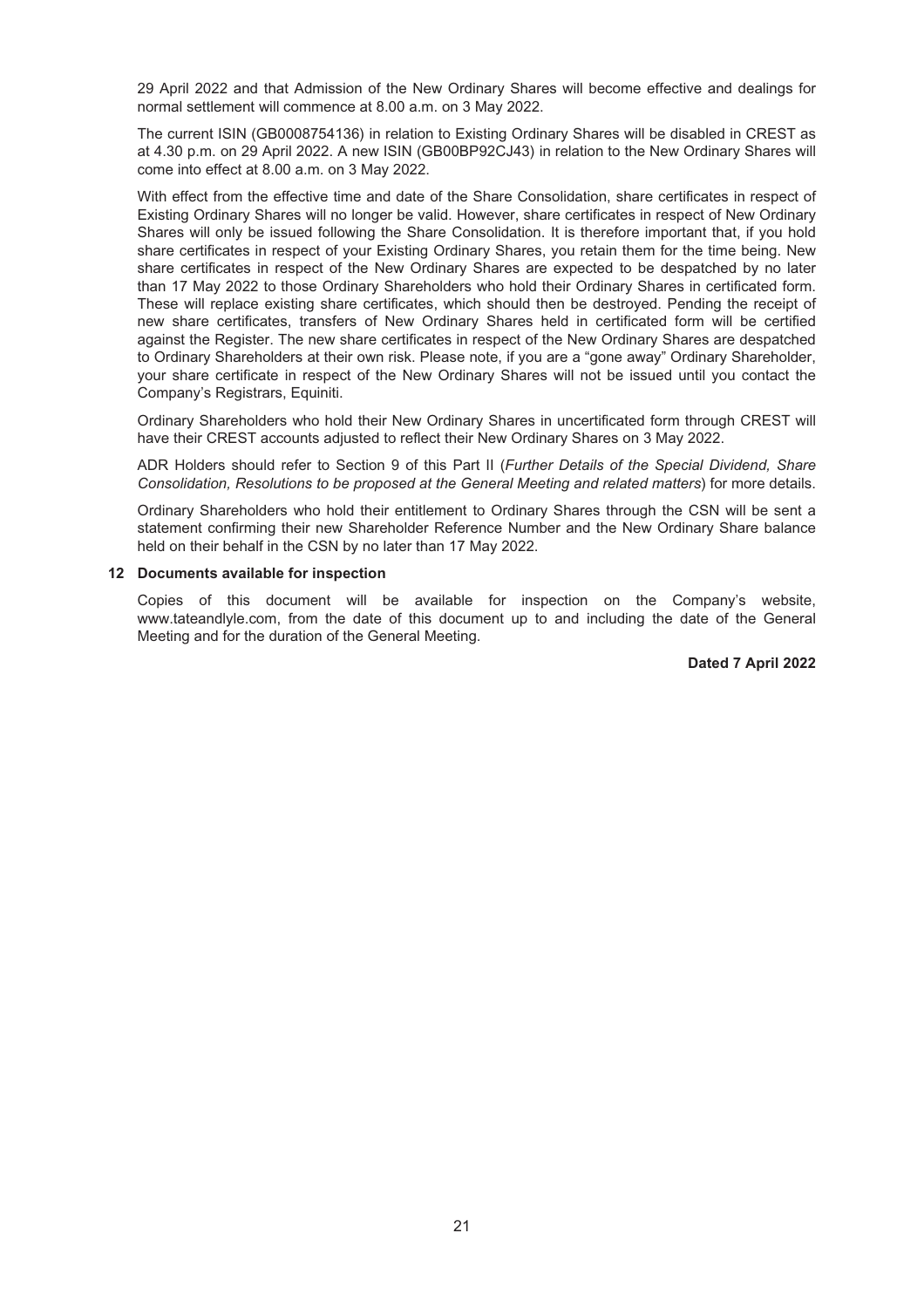## **PART III**

## **DEFINITIONS AND GLOSSARY**

The following definitions apply throughout this document unless the context requires otherwise:

<span id="page-21-0"></span>

| <b>2021 AGM</b>                        | the annual general meeting of the Company held on 29 July<br>2021                                                                                                                                                                                                                                                               |
|----------------------------------------|---------------------------------------------------------------------------------------------------------------------------------------------------------------------------------------------------------------------------------------------------------------------------------------------------------------------------------|
| <b>2022 AGM</b>                        | the annual general meeting of the Company to be held in or<br>around July 2022                                                                                                                                                                                                                                                  |
| Act                                    | the Companies Act 2006                                                                                                                                                                                                                                                                                                          |
| <b>Admission</b>                       | admission of the New Ordinary Shares to the premium listing<br>segment of the Official List and to trading on the London Stock<br>Exchange's main market for listed securities                                                                                                                                                  |
| ADR                                    | American depositary shares issued under the Deposit<br>Agreement representing four Ordinary Shares in the Company                                                                                                                                                                                                               |
| <b>ADR Holders</b>                     | holders of ADRs                                                                                                                                                                                                                                                                                                                 |
| <b>ADR Proxy Cards</b>                 | the ADR proxy cards for use by ADR Holders in relation to the<br>General Meeting, and "ADR Proxy Card" means any one of<br>them                                                                                                                                                                                                 |
| <b>Articles</b>                        | the articles of association of the Company                                                                                                                                                                                                                                                                                      |
| <b>Board</b>                           | the board of Directors of the Company                                                                                                                                                                                                                                                                                           |
| <b>Company or Tate &amp; Lyle</b>      | Tate & Lyle PLC, a public limited company incorporated in<br>England and Wales with registered number 76535 whose<br>registered office is situated at 5 Marble Arch, London,<br>W1H 7EJ                                                                                                                                         |
| <b>Completion</b>                      | completion of the Transaction in accordance with the share<br>purchase agreement dated 11 July 2021 (as amended from<br>time to time) between the Company and the Purchaser in<br>connection with the Transaction, as announced by the<br>Company on 1 April 2022                                                               |
| <b>Conditions</b>                      | the conditions set out in the share purchase agreement dated<br>11 July 2021 (as amended from time to time) between the<br>Company and the Purchaser in connection with the<br>Transaction, as described in more detail in the shareholder<br>circular seeking approval of the Transaction as published on<br>13 September 2021 |
| Covid-19                               | SARS-COV-2 or Covid-19, and any evolution or mutations<br>thereof or related or associated epidemics, pandemics or<br>disease outbreaks                                                                                                                                                                                         |
| <b>CREST</b>                           | the UK-based system for the paperless settlement of trades in<br>listed securities, of which Euroclear UK & International Limited<br>is the operator in accordance with the Uncertificated Securities<br>Regulations 2001 (SI 2001/3755)                                                                                        |
| <b>CSN</b>                             | the Equiniti Corporate Sponsored Nominee Service provided<br>and managed by EFSL in respect of CSN Ordinary Share<br>Participants                                                                                                                                                                                               |
| <b>CSN Holders</b>                     | CSN Ordinary Share Participants and "CSN Holder" means<br>any one of them                                                                                                                                                                                                                                                       |
| <b>CSN Ordinary Share Participants</b> | beneficial owners of Ordinary Shares held via the CSN                                                                                                                                                                                                                                                                           |
| <b>CSN Terms &amp; Conditions</b>      | the terms and conditions governing the CSN dated July 2018<br>(as amended from time to time)                                                                                                                                                                                                                                    |
| <b>Deposit Agreement</b>               | amended<br>and<br>restated deposit agreement dated<br>the<br>15 October 2019 between the Company, the Depositary and<br>the holders and beneficial owners of ADRs issued thereunder                                                                                                                                             |
| <b>Depositary</b>                      | Citibank, N.A., as depositary under the Deposit Agreement                                                                                                                                                                                                                                                                       |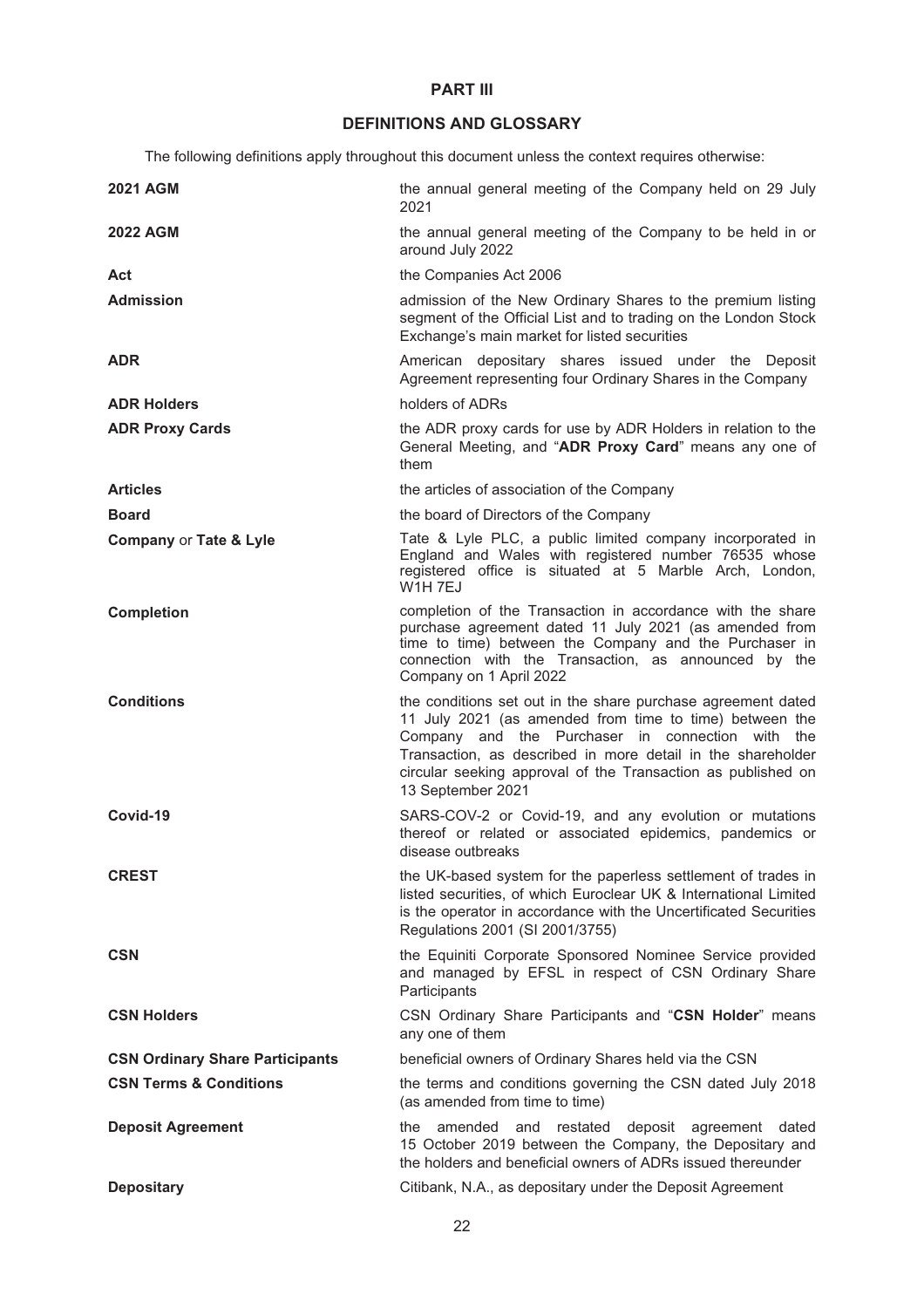| <b>Directors</b>                                            | the directors of the Company, whose names are set out in<br>Part I (Letter from the Chair of Tate & Lyle PLC) of this<br>document                                                                                                                                                                                  |
|-------------------------------------------------------------|--------------------------------------------------------------------------------------------------------------------------------------------------------------------------------------------------------------------------------------------------------------------------------------------------------------------|
| <b>Disclosure Guidance and</b><br><b>Transparency Rules</b> | the Disclosure Guidance and Transparency Rules made by the<br>FCA pursuant to Part VI of FSMA                                                                                                                                                                                                                      |
| <b>DRIP</b>                                                 | the dividend reinvestment plan operated by the Company                                                                                                                                                                                                                                                             |
| <b>EFSL</b>                                                 | Equiniti Financial Services Limited, a private company<br>registered in England and Wales with registered number<br>06208699 whose registered office is Aspect House, Spencer<br>Road, Lancing, West Sussex BN99 6DA, being the FCA<br>authorised and regulated entity that provides and manages the<br><b>CSN</b> |
| <b>Existing Ordinary Shares</b>                             | the ordinary shares of 25 pence each in the capital of the<br>Company prior to the Share Consolidation, and "Existing<br>Ordinary Share" means any one of them                                                                                                                                                     |
| <b>FCA</b>                                                  | the Financial Conduct Authority                                                                                                                                                                                                                                                                                    |
| <b>Forms of Direction</b>                                   | the forms of direction accompanying this document for use by<br>CSN Ordinary Share Participants in relation to the General<br>Meeting, and "Form of Direction" means any one of them                                                                                                                               |
| <b>Forms of Proxy</b>                                       | the form of proxy for use by Shareholders in relation to the<br>General Meeting, and "Form of Proxy" means any one of them                                                                                                                                                                                         |
| <b>FSMA</b>                                                 | the Financial Services and Markets Act 2000, as amended                                                                                                                                                                                                                                                            |
| <b>General Meeting</b>                                      | the general meeting of the Shareholders convened by the<br>Notice of General Meeting for the purposes of approving the<br>Resolutions (or any reconvened meeting following any<br>adjournment thereof)                                                                                                             |
| <b>HMRC</b>                                                 | <b>HM Revenue &amp; Customs</b>                                                                                                                                                                                                                                                                                    |
| <b>IRS</b>                                                  | has the meaning set out in Section 10 of Part II (Further Details<br>of the Special Dividend, Share Consolidation, Resolutions to be<br>proposed at the General Meeting and related matters)                                                                                                                       |
| <b>Latest Practicable Date</b>                              | 6 April 2022, being the latest practicable date prior to<br>publication of this document                                                                                                                                                                                                                           |
| <b>Letter of Transmittal</b>                                | an exchange form in respect of the ADRs to be sent by the<br>Depositary to ADR Holders                                                                                                                                                                                                                             |
| <b>Listing Rules</b>                                        | the Listing Rules made by the FCA for the purposes of Part VI<br>of the FSMA                                                                                                                                                                                                                                       |
| <b>Market Abuse Regulation</b>                              | Regulation<br>(EU) 2014/596<br>and the<br>delegated<br>acts,<br>implementing acts and technical standards thereunder, as such<br>legislation forms part of retained EU law (as defined in the EU<br>(Withdrawal) Act 2018)                                                                                         |
| <b>New Holding</b>                                          | has the meaning set out in Section 10 of Part II (Further Details<br>of the Special Dividend, Share Consolidation, Resolutions to be<br>proposed at the General Meeting and related matters) of this<br>document                                                                                                   |
| <b>New Ordinary Shares</b>                                  | the ordinary shares of $29\%$ pence each in the capital of the<br>Company following the Share Consolidation, and "New<br>Ordinary Share" means any one of them                                                                                                                                                     |
| <b>Notice of General Meeting</b>                            | the notice of the General Meeting, as set out in Part IV (Notice<br>of General Meeting) of this document                                                                                                                                                                                                           |
| <b>Official List</b>                                        | the official list maintained by the FCA                                                                                                                                                                                                                                                                            |
| <b>Ordinary Shareholders</b>                                | the holders of Ordinary Shares, and "Ordinary Shareholder"<br>means any one of them                                                                                                                                                                                                                                |
| <b>Ordinary Shares</b>                                      | prior to the Share Consolidation, the Existing Ordinary Shares<br>and, after the Share Consolidation, the New Ordinary Shares,<br>and "Ordinary Share" means any one of them                                                                                                                                       |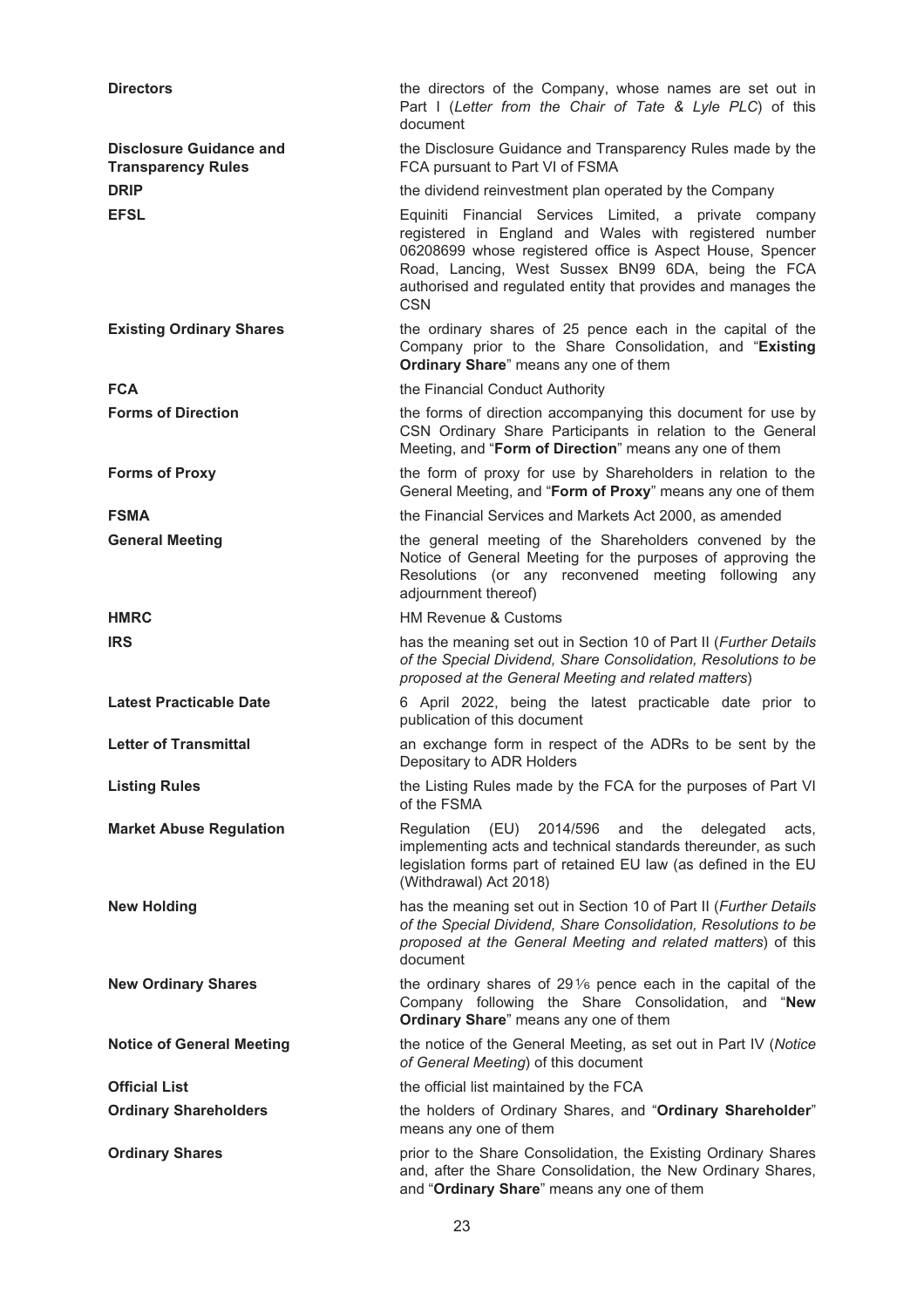| <b>Performance Share Plan</b>  | the Tate & Lyle 2020 Performance Share Plan and/or the<br>Tate & Lyle 2013 Performance Share Plan, as applicable                                                                                                                                                                         |
|--------------------------------|------------------------------------------------------------------------------------------------------------------------------------------------------------------------------------------------------------------------------------------------------------------------------------------|
| <b>PFIC</b>                    | has the meaning set out in Section 10 of Part II (Further Details<br>of the Special Dividend, Share Consolidation, Resolutions to be<br>proposed at the General Meeting and related matters)                                                                                             |
| <b>Preference Shareholders</b> | the holders of Preference Shares                                                                                                                                                                                                                                                         |
| <b>Preference Shares</b>       | the 6.5 per cent. cumulative preference shares of £1.00 each in<br>the capital of the Company                                                                                                                                                                                            |
| <b>Purchaser</b>               | Gemini Holdings, LP, an Alberta limited partnership which is an<br>affiliate of funds managed by KPS Capital Partners, LP                                                                                                                                                                |
| <b>Register</b>                | the register of members of the Company                                                                                                                                                                                                                                                   |
| <b>Remuneration Committee</b>  | the remuneration committee of the Company                                                                                                                                                                                                                                                |
| <b>Resolutions</b>             | the resolutions set out in Part IV (Notice of General Meeting),<br>and "Resolution" means any one of them (as the context<br>requires)                                                                                                                                                   |
| <b>Share Consolidation</b>     | the proposed consolidation and division of the Existing<br>Ordinary Shares on the basis of six New Ordinary Shares for<br>every seven Existing Ordinary Shares, as further described in<br>this document                                                                                 |
| <b>Share Plans</b>             | the Tate & Lyle 2020 Performance Share Plan, the Tate & Lyle<br>2013 Performance Share Plan, the Tate & Lyle Group Bonus<br>Plan 2011, the Tate & Lyle Sharesave Plan 2020 and the<br>Tate & Lyle Sharesave Plan 2011                                                                    |
| <b>Shareholders</b>            | the Ordinary Shareholders and the Preference Shareholders (in<br>each case which, for the avoidance of doubt, includes the<br>Corporate Sponsored Nominee with respect to the Ordinary<br>Shares held via the CSN), and "Shareholder" means any one<br>of them (as the context requires) |
| <b>Shares</b>                  | Ordinary Shares and/or Preference Shares (as the context<br>requires)                                                                                                                                                                                                                    |
| <b>Sharesave Plan</b>          | the Tate & Lyle Sharesave Plan 2020 and/or the Tate & Lyle<br>Sharesave Plan 2011, as applicable                                                                                                                                                                                         |
| <b>Special Dividend</b>        | the proposed special dividend of £1.07 per Existing Ordinary<br>Share, as further described in this document                                                                                                                                                                             |
| <b>Tate &amp; Lyle Group</b>   | the Company, its subsidiaries (as defined in the Act), and its<br>subsidiary undertakings from time to time                                                                                                                                                                              |
| <b>Transaction</b>             | has the meaning given to it in Section 1 of Part I (Letter from<br>the Chair of Tate & Lyle PLC)                                                                                                                                                                                         |
| <b>Treaty</b>                  | has the meaning set out in Section 10 of Part II (Further Details<br>of the Special Dividend, Share Consolidation, Resolutions to be<br>proposed at the General Meeting and related matters)                                                                                             |
| UK                             | the United Kingdom of Great Britain and Northern Ireland                                                                                                                                                                                                                                 |
| <b>US</b>                      | the United States of America                                                                                                                                                                                                                                                             |
| <b>US Holder</b>               | has the meaning set out in Section 10 of Part II (Further Details<br>of the Special Dividend, Share Consolidation, Resolutions to be<br>proposed at the General Meeting and related matters)                                                                                             |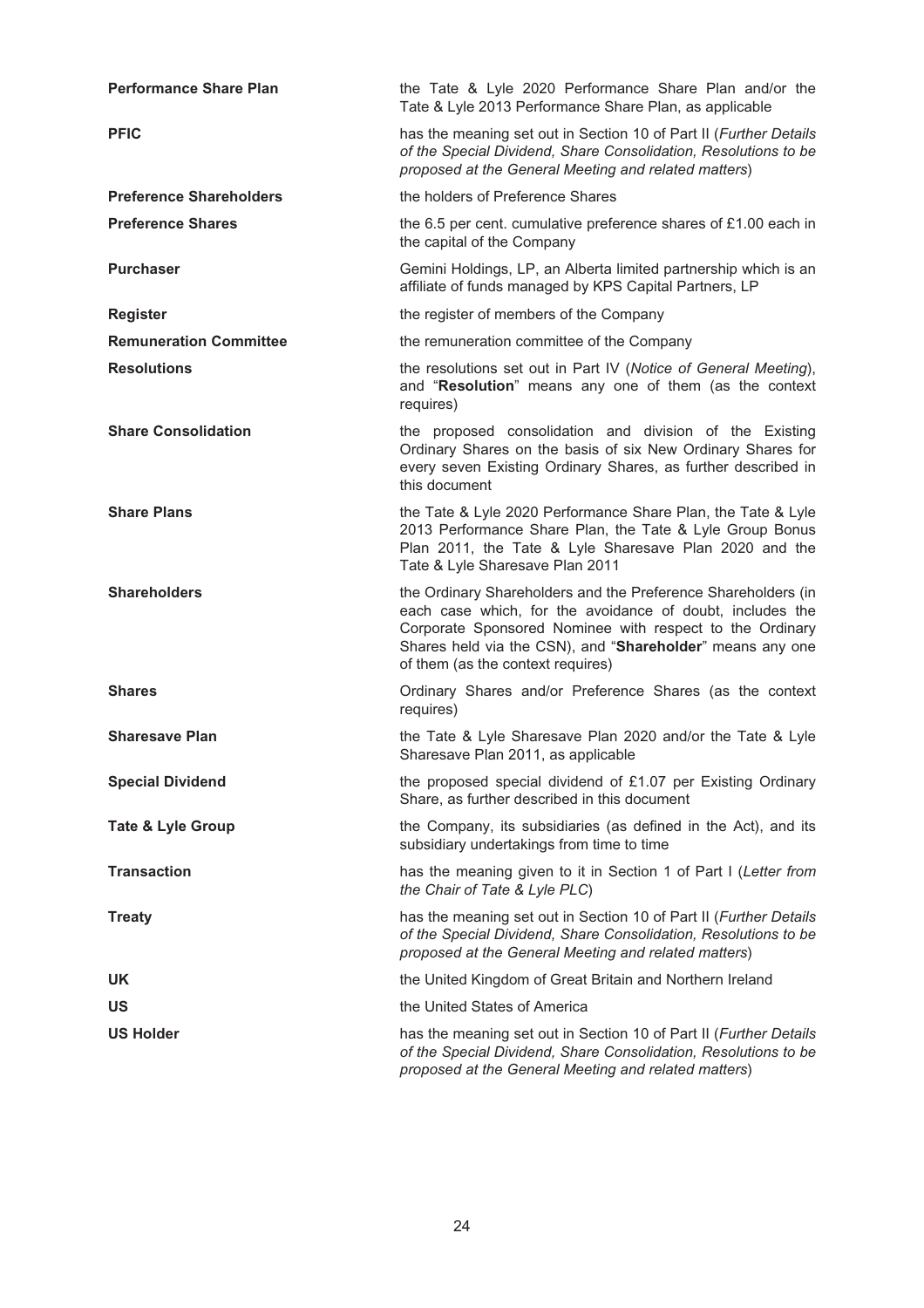#### **PART IV NOTICE OF GENERAL MEETING**

#### **Tate & Lyle PLC**

*(Registered number 76535)*

#### **NOTICE OF GENERAL MEETING**

<span id="page-24-0"></span>**NOTICE IS HEREBY GIVEN** that a **GENERAL MEETING** of Tate & Lyle PLC (the "**Company**") will be held at The Hilton on Park Lane Hotel, 22 Park Lane, London, W1K 1BE, GB at 3.00 p.m. on 26 April 2022, to consider and, if thought fit, pass the following Resolutions.

Resolutions 1 to 3 will be proposed as ordinary resolutions and Resolutions 4 to 6 will be proposed as special resolutions. Holders of Ordinary Shares (including those underlying ADRs) are entitled to vote on all of the Resolutions. Holders of Preference Shares are entitled to vote on Resolutions 2 to 6 only.

Resolutions 3 to 6 are technical replacements of the existing authorities granted by Shareholders at the 2021 AGM and are required in order to preserve in relation to the New Ordinary Shares (as defined in Resolution 2) the position that would have applied to the Existing Ordinary Shares (as defined in Resolution 2) had the Share Consolidation not taken place. Shareholders will be asked to renew these authorities at the 2022 AGM.

Capitalised terms used in this Notice of General Meeting shall have the same meanings as are given to them in the Circular of which this Notice of General Meeting forms part, unless the context otherwise requires.

### **ORDINARY RESOLUTIONS**

#### **Resolution 1 – Special Dividend**

**THAT**, subject to and conditional on:

- (a) the passing of Resolution 2; and
- (b) admission of the New Ordinary Shares (as defined in Resolution 2) to the premium listing segment of the Official List and to trading on the London Stock Exchange's main market for listed securities becoming effective at 8.00 a.m. on 3 May 2022 (or such later time and/or date as the Directors may in their absolute discretion determine) ("**Admission**"),

a dividend of £1.07 per Existing Ordinary Share (as defined in Resolution 2) be, and is hereby declared to be, paid to each Ordinary Shareholder on the register of members of the Company as at 6.00 p.m. on 29 April 2022.

#### **Resolution 2 – Share Consolidation**

**THAT**, subject to and conditional on the passing of Resolution 1 and Admission (as defined in Resolution 1), every seven existing ordinary shares of 25 pence each in the capital of the Company (the "**Existing Ordinary Shares**" and each an "**Existing Ordinary Share**") in issue and as shown in the register of members of the Company as at 6.00 p.m. on 29 April 2022 (or such other time and/or date as the Directors may in their absolute discretion determine) be and are hereby consolidated into one ordinary share of 175 pence each in the capital of the Company (an "**Intermediate Ordinary Share**"), and immediately following such consolidation, every one Intermediate Ordinary Share be divided into six new ordinary shares of 291⁄6 pence each in the capital of the Company (the "**New Ordinary Shares**"), provided that:

- (a) the Intermediate Ordinary Shares and the New Ordinary Shares shall have the same rights and be subject to the same restrictions (save as to nominal value) as the Existing Ordinary Shares as set out in the Company's current articles of association; and
- (b) no Ordinary Shareholder shall be entitled to a fraction of a New Ordinary Share arising out of such consolidation and division, and the aggregate number of New Ordinary Shares to which an Ordinary Shareholder shall be entitled shall be rounded down to the nearest whole number of New Ordinary Shares. Any fraction of a New Ordinary Share to which an Ordinary Shareholder would otherwise have been entitled shall, so far as possible, be aggregated into the maximum whole number of New Ordinary Shares resulting therefrom and the Directors be and are hereby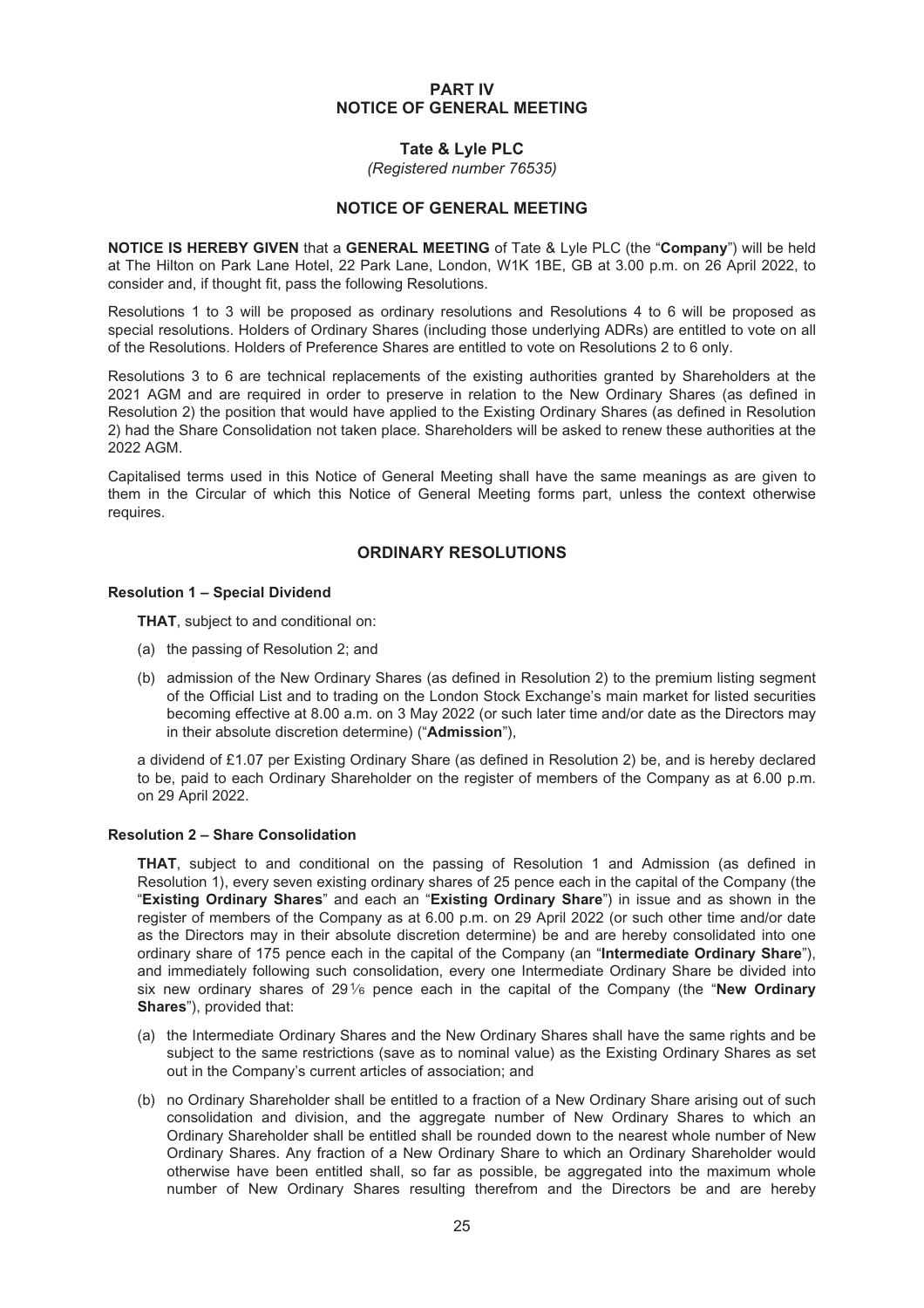authorised and entitled to sell (or appoint any other person to sell) in the market such whole number of New Ordinary Shares so arising. For the purposes of implementing such sale:

- (i) any Director may appoint and authorise any person to execute and deliver an instrument (or instruments) or instruction (or instructions) of transfer and to do any and all acts and things and make any and all arrangements as such Director considers necessary, expedient or appropriate to effect the transfer, settlement and/or disposal of such fractional entitlements;
- (ii) in respect of Ordinary Shareholders (excluding, for the avoidance of doubt, a CSN Holder or an ADR Holder) the net proceeds of such sale (after the deduction of any expenses and/or commissions associated with such sale, including any value added tax payable on the proceeds of sale) shall be paid in due proportion (rounded down to the nearest penny) to the relevant Ordinary Shareholders entitled to such fractions, save that where the proceeds that would otherwise be distributed from such sale (after the deduction of any expenses and/or commissions associated with such sale, including any value added tax payable on the proceeds of such sale) is £5.00 or less in respect of any one Ordinary Shareholder's holding, such proceeds shall be donated to the British Red Cross in support of the Ukrainian relief effort. For the purposes of determining fractional entitlements, each portion of an Ordinary Shareholder's holding which is recorded in the register of members of the Company by reference to a separate designation as at 6.00 p.m. on 29 April 2022 (or such other time and/ or date as the Directors may in their absolute discretion determine), whether in certificated or uncertificated form, shall be treated as a separate holding;
- (iii) in respect of CSN Holders or ADR Holders, the net proceeds of such sale (after the deduction of any expenses and/or commissions associated with such sale, including any value added tax payable on the proceeds of such sale) shall, subject to the terms of the CSN Terms & Conditions or the Deposit Agreement (as applicable), be paid in due proportion (rounded down to the nearest penny) amongst the relevant holders who would otherwise be entitled to such fractions; and
- (iv) in the absence of bad faith or wilful default, none of the Company or any person appointed pursuant to sub-paragraph (i) of this Resolution 2 shall have any liability for any loss or damage arising as a result of the timing or terms of any sale pursuant to this Resolution 2.

#### **Resolution 3 – Authority to allot shares**

**THAT**, subject to and conditional on the passing of Resolutions 1 and 2 and Admission (as defined in Resolution 1), and in place of the equivalent authority given to the Directors at the last annual general meeting of the Company (but without prejudice to the continuing authority of the Directors to allot equity securities pursuant to an offer or agreement made by the Company before the expiry of the authority pursuant to which such offer or agreement was made), the Directors be generally and unconditionally authorised pursuant to and in accordance with section 551 of the Companies Act 2006 (the "**Act**") to exercise all the powers of the Company to allot New Ordinary Shares or grant rights to subscribe for or to convert any security into New Ordinary Shares:

- (a) up to an aggregate nominal amount of £39,044,505.50; and
- (b) comprising equity securities (as defined in Section 560(1) of the Act) up to a further nominal amount of £39,044,505.50 in connection with an offer by way of a rights issue,

such authorities to expire at the conclusion of the Company's next annual general meeting or at the close of business on 30 September 2022, whichever is the earlier, but, in each case, so that the Company may, before such expiry, make offers and enter into agreements which would, or might, require New Ordinary Shares to be allotted or rights to subscribe for or to convert any security into New Ordinary Shares to be granted after the authority given by this Resolution 3 has expired. All authorities vested in the Directors on the date of this Notice of General Meeting to allot shares or to grant rights that remain unexercised at the commencement of this meeting are revoked.

For the purposes of this Resolution 3, "**rights issue**" means an offer to:

- (I) holders of New Ordinary Shares in proportion (as nearly as may be practicable) to their existing holdings; and
- (II) people who are holders of other equity securities if this is required by the rights of those securities or, if the Directors consider it necessary, as permitted by the rights of those securities,

to subscribe for further securities by means of the issue of a renounceable letter (or other negotiable instrument) which may be traded for a period before payment for the securities is due, but subject in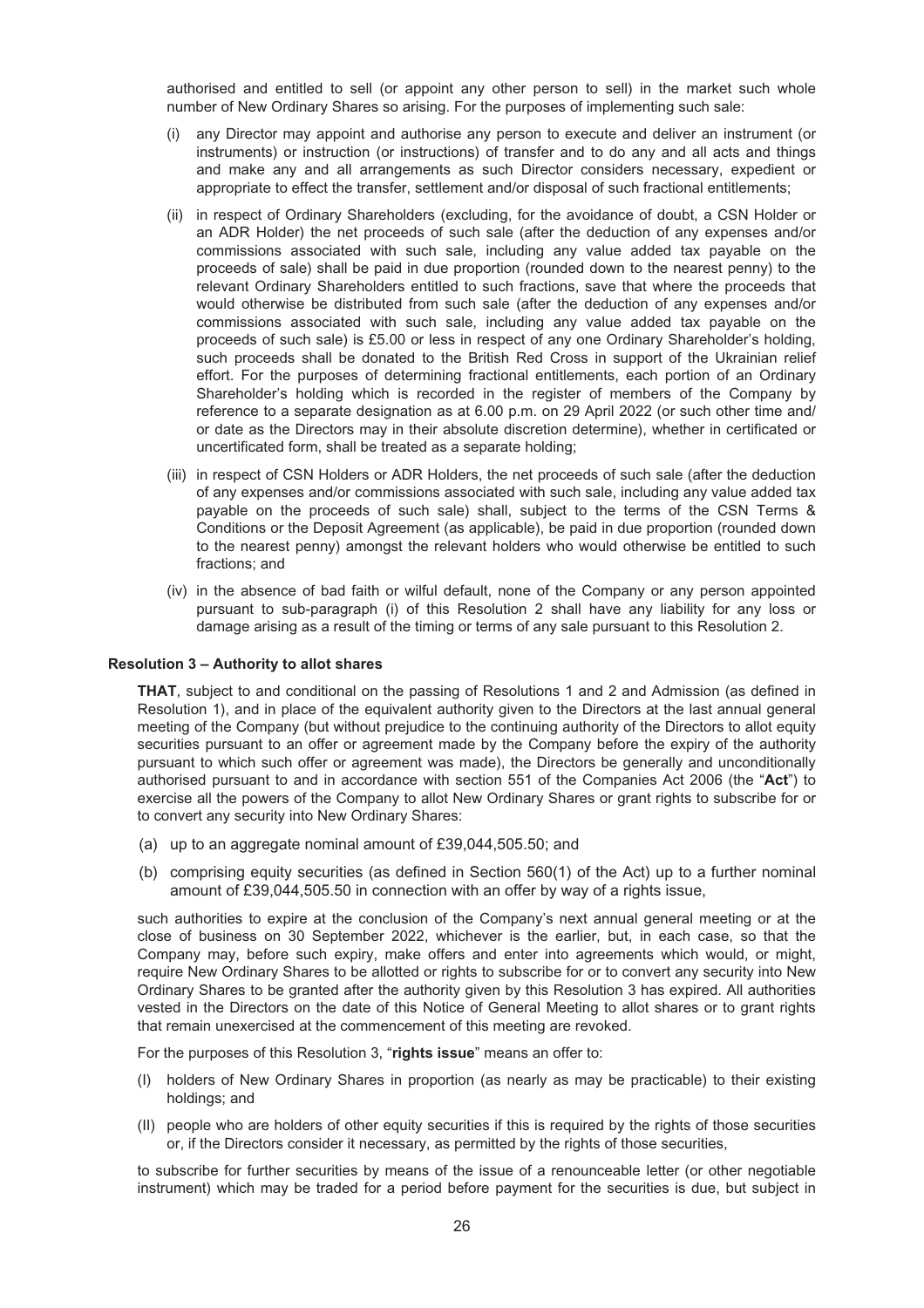both cases to such exclusions or other arrangements as the Directors may deem necessary or expedient in relation to treasury shares, fractional entitlements, record dates or legal, regulatory or practical problems in, or under the laws of, any territory.

#### **SPECIAL RESOLUTIONS**

#### **Resolution 4 – Disapplication of pre-emption rights**

**THAT**, subject to and conditional on the passing of Resolutions 1, 2 and 3 and Admission (as defined in Resolution 1), and in place of the equivalent authority given to the Directors at the last annual general meeting of the Company (but without prejudice to the continuing authority of the Directors to disapply pre-emption rights in connection with an offer or agreement made by the Company before the expiry of the authority pursuant to which such offer or agreement was made), the Directors be empowered to allot equity securities (as defined in section 560(1) of the Act) wholly for cash:

- (a) pursuant to the authority given by paragraph (a) of Resolution 3 above or where the allotment constitutes an allotment of equity securities by virtue of section 560(3) of the Act in each case:
	- (i) in connection with a pre-emptive offer; and
	- (ii) otherwise than in connection with a pre-emptive offer, up to an aggregate nominal amount of £5,856,675.83; and
- (b) pursuant to the authority given by paragraph (b) of Resolution 3 above in connection with a pre-emptive rights issue,
- as if Section 561(1) of the Act did not apply to any such allotment,

such power to expire at the conclusion of the next annual general meeting of the Company or at the close of business on 30 September 2022, whichever is the earlier, but in each case so that the Company may, before such expiry, make offers and enter into agreements which would, or might, require equity securities to be allotted and treasury shares to be sold after the power granted by this Resolution 4 has expired and the Directors may allot equity securities and sell treasury shares under any such offer or agreement as if the power had not expired.

For the purposes of this Resolution 4:

- (I) "**rights issue**" has the same meaning as in Resolution 3 above;
- (II) "**pre-emptive offer**" means an offer of equity securities open for acceptance for a period fixed by the Directors to (a) holders (other than the Company) on the register of members on a record date fixed by the Directors of Ordinary Shares in proportion to their respective holdings and (b) other persons so entitled by virtue of the rights attaching to any other equity securities held by them, but subject in both cases to such exclusions or other arrangements as the Directors may deem necessary or expedient in relation to treasury shares, fractional entitlements, record dates or legal, regulatory or practical problems in, or under the laws of, any territory;
- (III) references to an allotment of equity securities shall include a sale of treasury shares; and
- (IV) the nominal amount of any securities shall be taken to be, in the case of rights to subscribe for or convert any securities into shares of the Company, the nominal amount of such shares which may be allotted pursuant to such rights.

#### **Resolution 5 – Disapplication of pre-emption rights for acquisitions and other capital investment**

**THAT**, subject to and conditional on the passing of Resolutions 1, 2 and 3 and Admission (as defined in Resolution 1) and in addition to any authority granted under Resolution 4 above, and in place of the equivalent authority given to the Directors at the last annual general meeting of the Company (but without prejudice to the continuing authority of the Directors to disapply pre-emption rights in connection with an offer or agreement made by the Company before the expiry of the authority pursuant to which such offer or agreement was made), the Directors be empowered to allot equity securities (as defined in section 560(1) of the Act) wholly for cash pursuant to the authority given by Resolution 3 above or where the allotment constitutes an allotment of equity securities by virtue of section 560(3) of the Act as if section 561(1) of the Act did not apply to any such allotment, such power to be:

- (a) limited to the allotment of equity securities or sale of treasury shares up to an aggregate nominal amount of £5,856,675.83; and
- (b) used only for the purposes of financing (or refinancing, if the power is to be exercised within six months after the date of the original transaction) a transaction which the Board determines to be an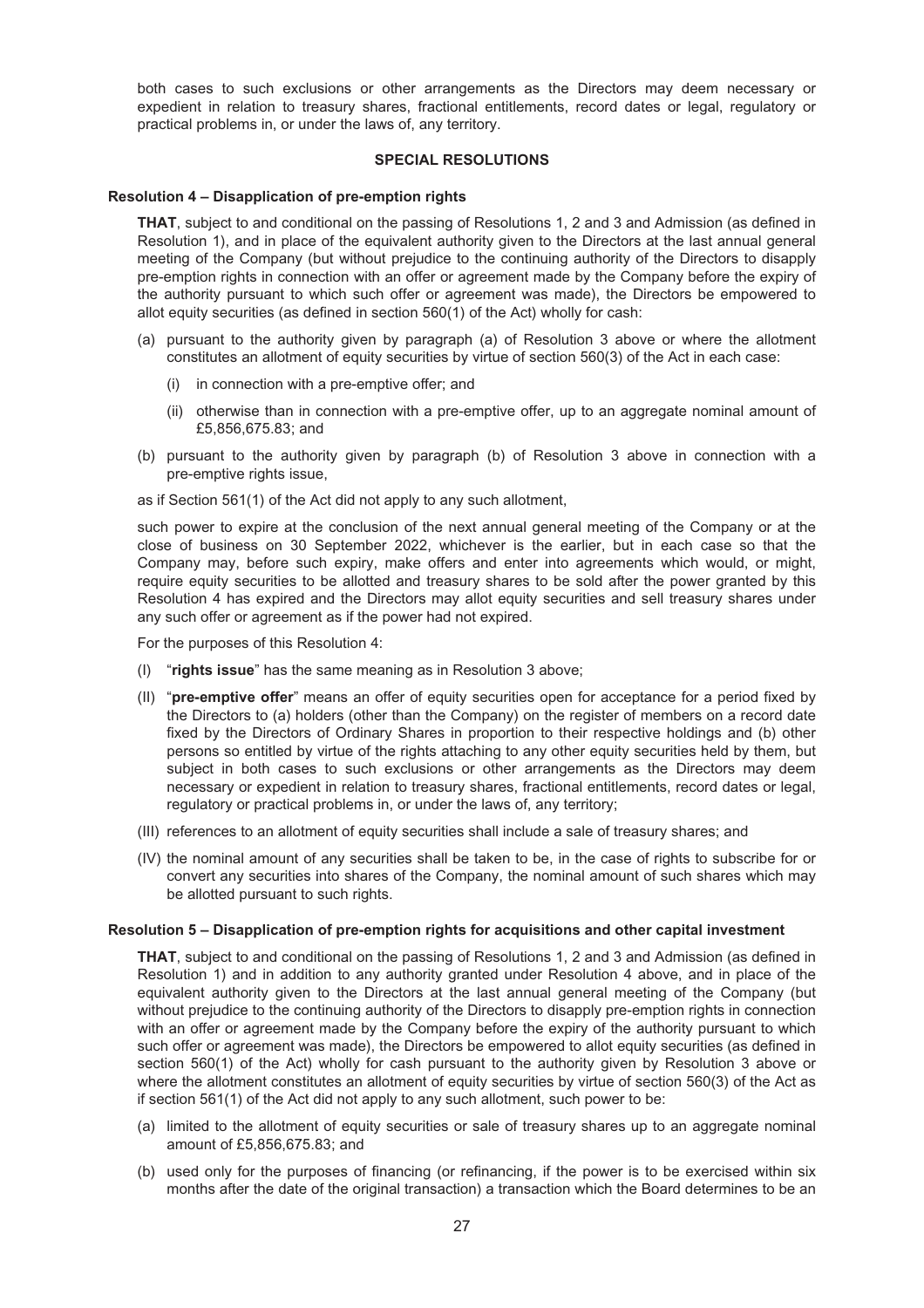acquisition or other capital investment of a kind contemplated by the Statement of Principles on the disapplication of Pre-Emption Rights most recently published by the Pre-Emption Group prior to the date of this Notice of General Meeting,

and such power to expire at the conclusion of the next annual general meeting of the Company or at the close of business on 30 September 2022, whichever is the earlier, but so that the Company may, before such expiry, make offers and enter into agreements which would, or might, require equity securities to be allotted and treasury shares to be sold after the power granted by this Resolution 5 has expired and the Directors may allot equity securities and sell treasury shares under any such offer or agreement as if the power had not expired.

#### **Resolution 6 – Purchase of own shares**

**THAT**, subject to and conditional on the passing of Resolutions 1 and 2 and Admission (as defined in Resolution 1), and in place of the similar authority given to the Directors at the last annual general meeting of the Company (but without prejudice to the continuing authority of the Directors to make market purchases of Ordinary Shares pursuant to an offer or agreement made by the Company before the expiry of the authority pursuant to which such offer or agreement was made), the Company is hereby unconditionally and generally authorised for the purpose of section 701 of the Act to make market purchases (as defined in section 693 of the Act) of New Ordinary Shares, provided that:

- (a) the maximum aggregate number of New Ordinary Shares which may be purchased under this authority is 40,160,062;
- (b) the minimum price which may be paid for a New Ordinary Share is the nominal value of that share;
- (c) the maximum price which may be paid for a New Ordinary Share is the higher of: (i) 105 per cent. of the average of the closing price of the New Ordinary Shares as derived from the London Stock Exchange Daily Official List for the five business days immediately preceding the day on which such shares are contracted to be purchased; and (ii) the higher of the price of the last independent trade and the highest current independent bid on the London Stock Exchange as stipulated in Commission-adopted Regulatory Technical Standards pursuant to article 5(6) of the Market Abuse Regulation; and
- (d) this authority shall expire at the conclusion of the next annual general meeting of the Company or at the close of business on 30 September 2022, whichever is earlier (except in relation to the purchase of shares the contract for which was concluded before the expiry of such authority and which might be executed wholly or partly after such expiry), unless such authority is renewed prior to such time.

By order of the Board Claire-Marie O'Grady Company Secretary 7 April 2022

Registered office: 5 Marble Arch London W1H 7EJ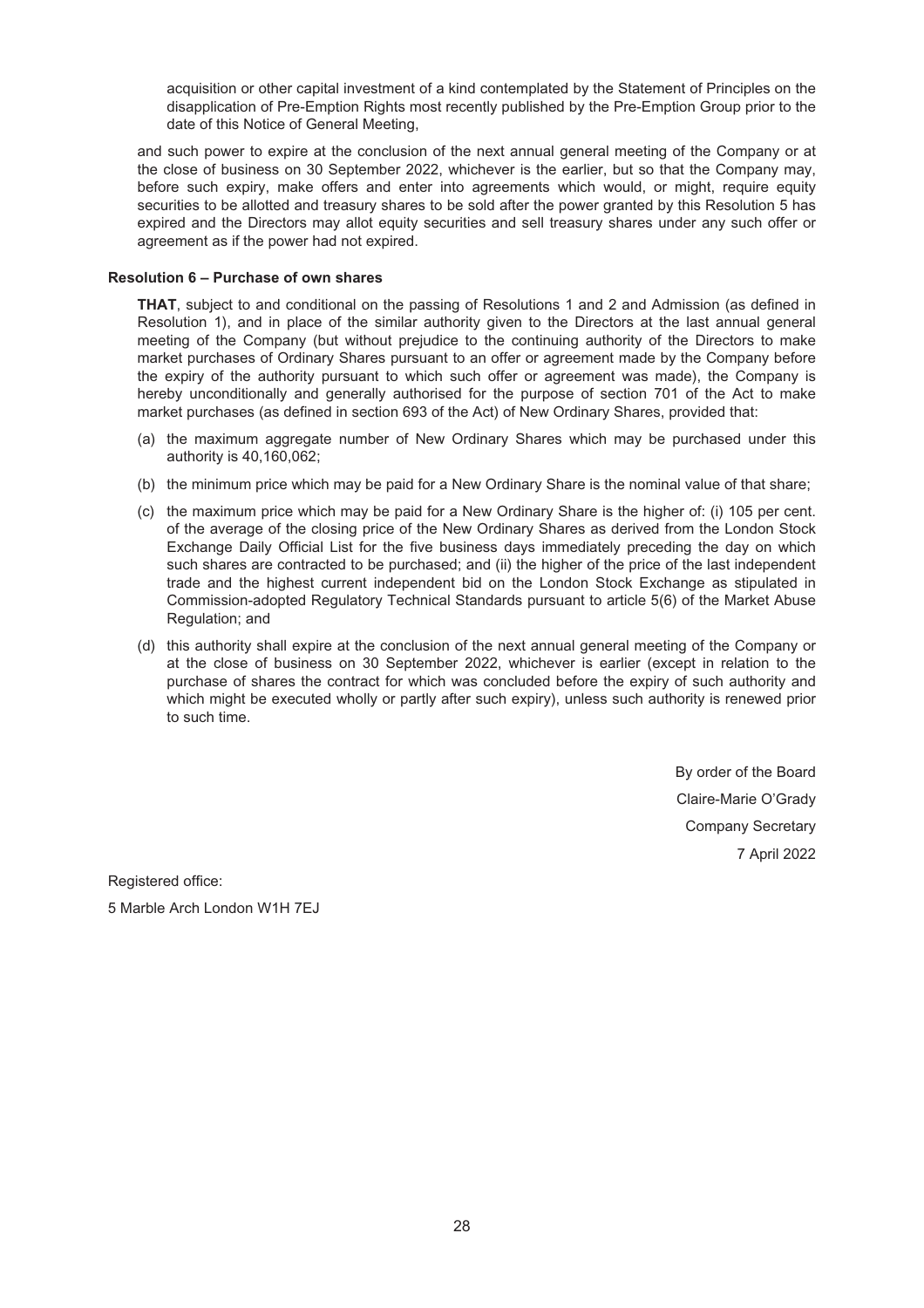### **Notes to the Notice of General Meeting**

## **Appointment of proxies**

- 1 A Shareholder entitled to attend, speak and vote at the General Meeting is entitled to appoint another person as his or her proxy to exercise all or any of his or her rights to attend and to speak and vote at the General Meeting. A Shareholder may appoint more than one proxy in relation to the General Meeting provided that each proxy is appointed to exercise the rights attached to a different share or shares held by that Shareholder. A proxy need not be a Shareholder of the Company.
- 2 If you are a Shareholder who received this document in the post or who received a postal notification of the availability of this document from www.tateandlyle.com, a Form of Proxy for use in connection with the Resolutions to be proposed at the General Meeting is enclosed. Alternatively, Shareholders who received this document via these methods may register the appointment of their proxy or proxies electronically by going to Equiniti's website, www.sharevote.co.uk, and following the instructions. Shareholders will need their Voting ID, Task ID and Shareholder Reference Number printed on the enclosed Form of Proxy. If you are a Shareholder who received an email notification of the availability of this document from www.tateandlyle.com or who has already registered with Equiniti's online portfolio service, Shareview, you can appoint a proxy or proxies electronically by logging on to your portfolio at www.shareview.co.uk and clicking on the link to vote. CREST members may also use the CREST electronic appointment service to appoint a proxy (see Notes 7 to 10 below). Please note that any electronic communication found to contain a computer virus will not be accepted.
- 3 To be valid, the Form of Proxy (together with the power of attorney or other authority (if any) under which it is signed), electronic proxy appointment or proxy appointment through CREST (see Notes 7 to 10 below) must be received by Equiniti by no later than 3.00 p.m. on 22 April 2022. If a Shareholder submits more than one proxy appointment in respect of the same holding of Ordinary Shares or Preference Shares (as applicable), either by paper or electronic communication, the appointment received last by Equiniti before the latest time for receipt of proxies will take precedence. Appointing a proxy will not prevent a Shareholder from attending and voting in person at the General Meeting.
- 4 Hard copy Forms of Proxy should be sent to Equiniti at Freepost RTHJ-CLLL-KBKU, Equiniti Limited, Aspect House, Spencer Road, Lancing, West Sussex BN99 6DA. No stamp is needed if it is posted in the UK. If the Form of Proxy is posted outside the UK, you should return it in an envelope using the address on the back of the Form of Proxy. You will need to pay postage.
- 5 Any power of attorney or any other authority under which the Form of Proxy is signed (or a duly certified copy of such power or authority) must be included with the Form of Proxy.
- 6 If the Shareholder is a corporation, the Form of Proxy must be executed under seal or signed by a duly authorised officer or attorney. Any alteration to the Form of Proxy should be initialled by the person who signed it.

## **Appointment of proxies through CREST**

- 7 CREST members who wish to appoint a proxy or proxies through the CREST electronic proxy appointment service may do so for the meeting and any adjournment(s) thereof by following the procedures described in the CREST Manual. CREST personal members or other CREST sponsored members, and those CREST members who have appointed a voting service provider, should refer to their CREST sponsor or voting service provider, who will be able to take the appropriate action on their behalf.
- 8 In order for a proxy appointment or instruction made by means of CREST to be valid, the appropriate CREST message (a "**CREST Proxy Instruction**") must be properly authenticated in accordance with Euroclear's specifications and must contain the information required for such instructions, as described in the CREST Manual (available at www.euroclear.com/CREST). The message (regardless of whether it constitutes the appointment of a proxy, the revocation of a proxy appointment or an amendment to the instruction given to a previously appointed proxy) must, in order to be valid, be transmitted so as to be received by Equiniti (ID RA19) by the latest time(s) for receipt of proxy appointments specified in Note 3 above. For this purpose, the time of receipt will be taken to be the time (as determined by the timestamp applied to the message by the CREST Applications Host) from which Equiniti is able to retrieve the message by enquiry to CREST in the manner prescribed by CREST. After this time, any change of instructions to a proxy appointed through CREST should be communicated to the appointee by other means.
- 9 CREST members and, where applicable, their CREST sponsors or voting service providers, should note that Euroclear does not make available special procedures in CREST for any particular messages.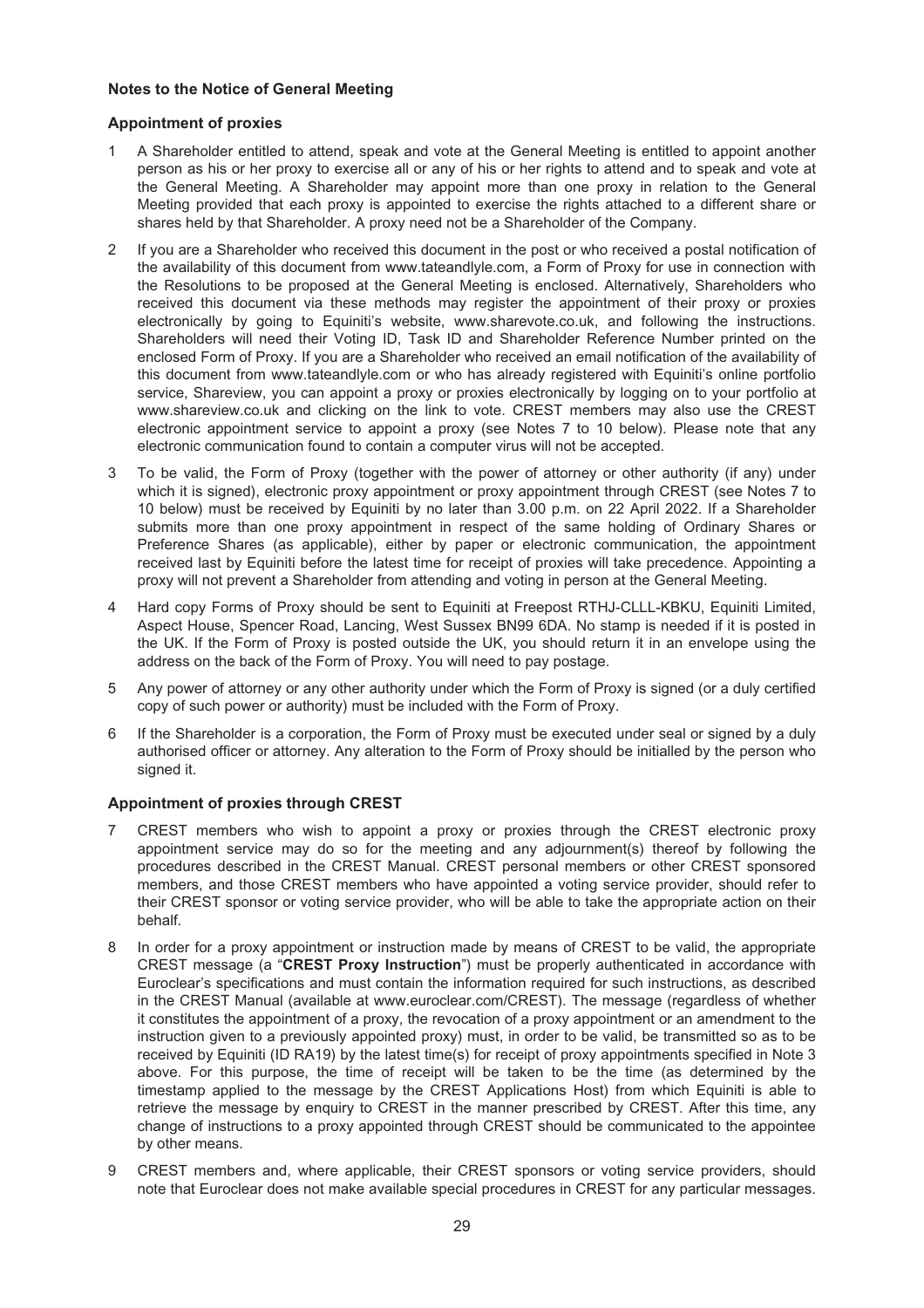Normal system timings and limitations will therefore apply in relation to the input of CREST Proxy Instructions. It is the responsibility of the CREST member concerned to take (or, if the CREST member is a CREST personal member or sponsored member or has appointed a voting service provider, to procure that his CREST sponsor or voting service provider takes) such action as shall be necessary to ensure that a message is transmitted by means of the CREST system by any particular time. In this connection, CREST members (and, where applicable, their CREST sponsors or voting service providers) are referred, in particular, to those sections of the CREST Manual concerning practical limitations of the CREST system and timings.

10 The Company may treat as invalid a CREST Proxy Instruction in the circumstances set out in Regulation 35(5)(a) of the Uncertificated Securities Regulations 2001.

#### **CSN Holders**

- 11 All CSN Holders will receive a Form of Direction in the post for use in connection with the Resolutions to be proposed at the General Meeting. Alternatively, CSN Holders may register their vote electronically by going to Equiniti's website, www.sharevote.co.uk, and following the instructions. CSN Holders will require their Shareholder Reference Number, Voting ID and Task ID printed on the Form of Direction to complete the procedure. CSN Holders already registered with Equiniti's online portfolio service, Shareview, can register their vote electronically by logging on to their portfolio at www.shareview.co.uk and clicking on the link to vote.
- 12 To be valid, the Form of Direction (either by paper or electronic communication) together with the power of attorney or other authority (if any) under which it is signed, must be received by Equiniti by no later than 3.00 p.m. on 21 April 2022. If you submit more than one Form of Direction in respect of the same holding, either by paper or electronic communication, the appointment received last by Equiniti before the aforementioned deadline for receipt of voting instructions will take precedence.
- 13 Any power of attorney or any other authority under which the Form of Direction is signed (or a duly certified copy of such power or authority) must be included with the Form of Direction.
- 14 If the CSN Holder is a corporation, this Form of Direction must be executed under seal or signed by a duly authorised officer or attorney.

#### **Right to attend, speak and vote**

15 The entitlement of a Shareholder to attend, speak and vote at the meeting, and the number of votes which may be cast at the meeting, will be determined by reference to the Company's register of members as at 6.30 p.m. (London time) on 22 April 2022 (or, in the case of an adjournment, as at 6.30 p.m. (London time) on the date which is two business days before the time fixed for the adjourned meeting). Changes to the Company's register of members after the relevant deadline shall be disregarded in determining the rights of any person to attend, speak and vote at the General Meeting. Holders of Ordinary Shares are entitled to vote on all Resolutions and holders of Preference Shares are only entitled to vote on Resolutions 2 to 6.

#### **Corporate representatives**

16 Any corporation which is a Shareholder can appoint one or more corporate representatives who may exercise on its behalf all of its powers as a Shareholder provided that they do not do so in relation to the same shares.

#### **Nominated persons**

- 17 A person who is not a Shareholder of the Company, but has been nominated by a Shareholder to enjoy information rights in accordance with Section 146 of the Companies Act 2006 ("nominated persons"), does not have the right to appoint a proxy, although he or she may have a right under an agreement with the Shareholder to be appointed (or to have someone else appointed) as a proxy. Alternatively, if nominated persons do not have such a right, or do not wish to exercise it, they may have a right under an agreement with the relevant Shareholder to give instructions as to the exercise of voting rights.
- 18 If you have been nominated to receive general shareholder communications directly from the Company, it is important to remember that your main contact in terms of your investment remains the registered Shareholder or custodian or broker who administers the investment on your behalf. Therefore, any changes or queries relating to your personal details and holding (including any administration) must continue to be directed to your existing contact at your investment manager or custodian. The Company cannot guarantee to deal with matters that are directed to it in error. The only exception to this is where the Company, in exercising one of its powers under the Companies Act 2006, writes to you directly for a response.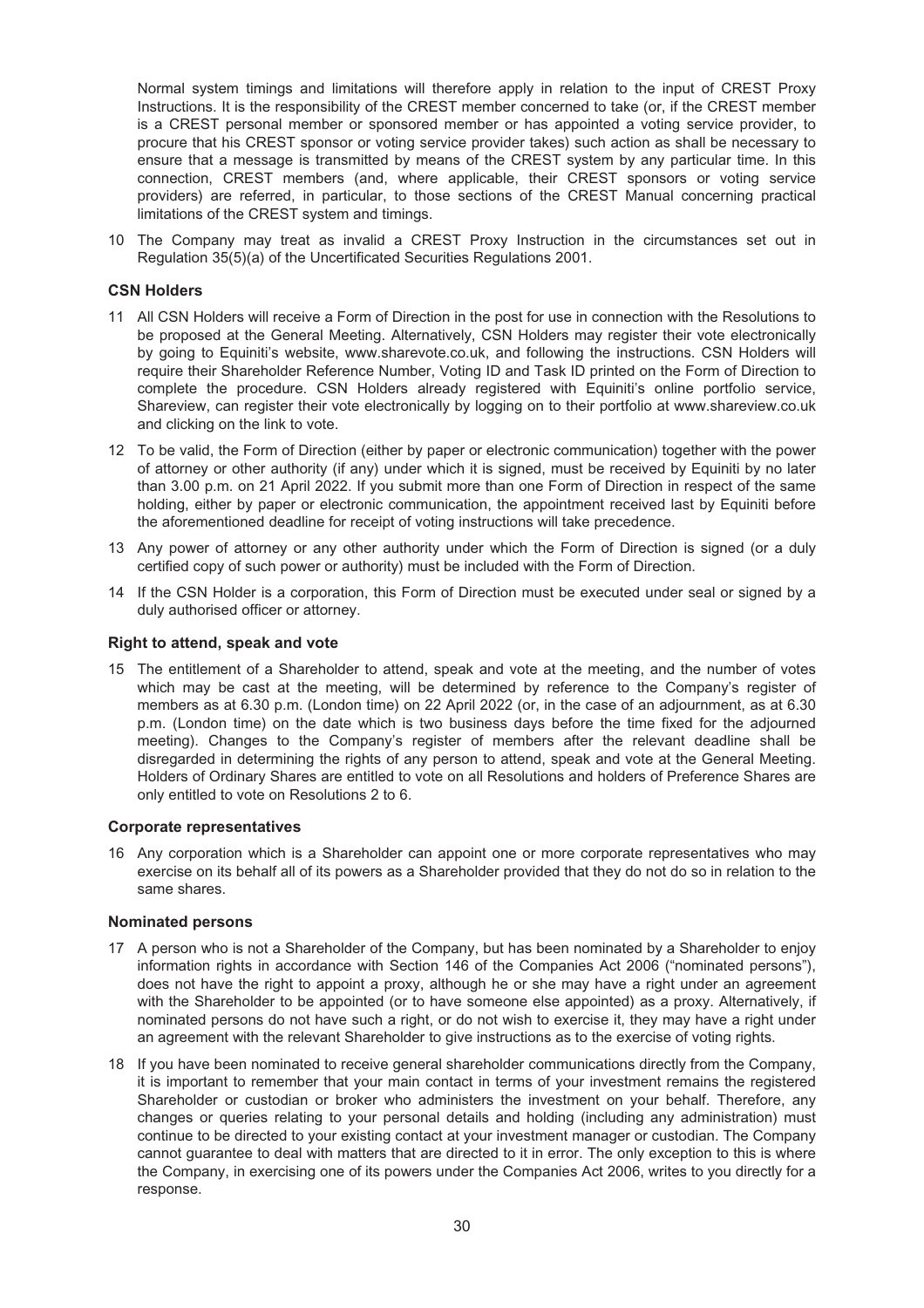#### **Joint Shareholders**

19 In the case of joint holders of Ordinary Shares or Preference Shares, where more than one of the joint holders purports to appoint a proxy, only the appointment submitted by the most senior holder shall be accepted. Seniority shall be determined by the order in which the names stand in the Company's register of members in respect of the joint holding (the first-named being the most senior).

#### **American Depositary Receipts (ADRs)**

20 Holders of ADRs should complete an ADR Proxy Card in relation to the voting rights attached to the Ordinary Shares represented by their ADRs. ADR Proxy Cards should be returned to the Depositary, Citibank, N.A., as indicated, as soon as possible and no later than 10.00 a.m. (New York time) on 21 April 2022. Should you have any additional queries, the Depositary can be contacted at +1 877 248 4237 CITI ADR (toll free) or +1 781 575 4555 (for calls from outside the US) or email at citibank@shareholders-online.com.

#### **Issued share capital and total voting rights**

21 Holders of Ordinary Shares and holders of Preference Shares are entitled to attend the General Meeting. Holders of Ordinary Shares are entitled to vote on all Resolutions and holders of Preference Shares are only entitled to vote on Resolutions 2 to 6. As at 6 April 2022, being the Latest Practicable Date prior to publication of this document, the total number of issued Ordinary Shares (carrying one vote each) was 468,534,065. In addition, as at 6 April 2022, being the Latest Practicable Date prior to publication of this document, the total number of issued Preference Shares of the Company (which have limited voting rights) was 2,394,000. The Company does not hold any shares in treasury. The total number of shares with full voting rights as at the Latest Practicable Date was therefore 468,534,065.

#### **Right to ask questions**

- 22 Any Shareholder attending the General Meeting has the right to ask questions. The Chair will ensure that any question relating to the business being dealt with at the meeting receives a response, but in accordance with section 319A of the Companies Act 2006, no response need be given if:
	- (a) to do so would interfere unduly with the preparation for the meeting or involve the disclosure of confidential information;
	- (b) the answer has already been given on the Company's website in the form of an answer to a question; or
	- (c) the Chair determines that it is undesirable in the interests of the Company or for the good order of the meeting that the question be answered.

The Chair may determine the order in which questions raised by Shareholders are taken, having due regard for Shareholders present at the meeting.

#### **Covid-19**

23 As at the date of this document, Covid-19 restrictions concerning large public gatherings have eased. However, the health and safety of our Shareholders, our employees and the wider communities in which we operate remains our primary concern. We will continue to monitor the situation as we approach the General Meeting. Any changes to the arrangements for the General Meeting due to Covid-19 will be made in line with the UK Government's guidance and/or requirements and with health and safety as a priority. We will notify Shareholders of any updates to our General Meeting arrangements as early as possible on the Company's website (www.tateandlyle.com).

## **Resolutions**

- 24 Resolutions 1 to 3 will be proposed as ordinary resolutions and Resolutions 4 to 6 will be proposed as special resolutions. Holders of Ordinary Shares (including those underlying ADRs) are entitled to vote on all of the Resolutions. Holders of Preference Shares are entitled to vote on Resolutions 2 to 6 only.
- 25 Resolutions 3 to 6 are technical replacements of the existing authorities granted by Shareholders at the 2021 AGM and are required in order to preserve in relation to the New Ordinary Shares the position that would have applied to the Existing Ordinary Shares had the Share Consolidation not taken place. Shareholders will be asked to renew these authorities at the 2022 AGM.
- 26 Please see Part II (*Further Details of the Special Dividend, Share Consolidation, Resolutions to be proposed at the General Meeting and related matters*) for an explanation of the Resolutions to be put to the General Meeting.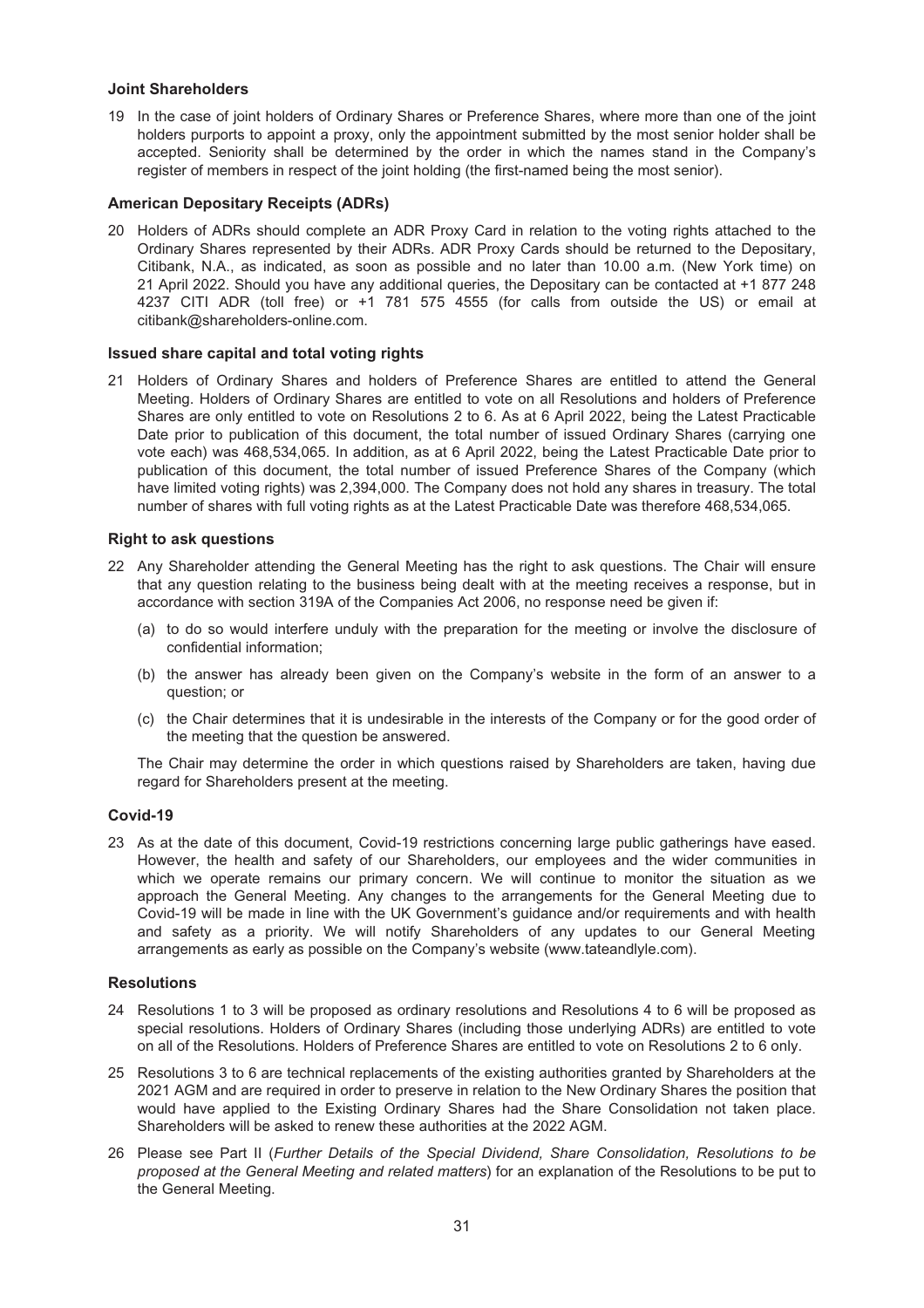#### **Information on website**

27 A copy of this document and other information required by section 311A of the Companies Act 2006 can be found on the Company's website, www.tateandlyle.com.

## **Documents available for inspection**

28 Copies of this document and the articles of association of the Company will be available for inspection on the Company's website (www.tateandlyle.com) from the date of this document up to and including the date of the General Meeting and for the duration of the General Meeting.

#### **Electronic communication**

29 Shareholders or CSN Holders may not use any electronic address provided in either this Notice of General Meeting or any related documents (including the Form of Proxy or Form of Direction) to communicate with the Company for any purposes other than those expressly stated.